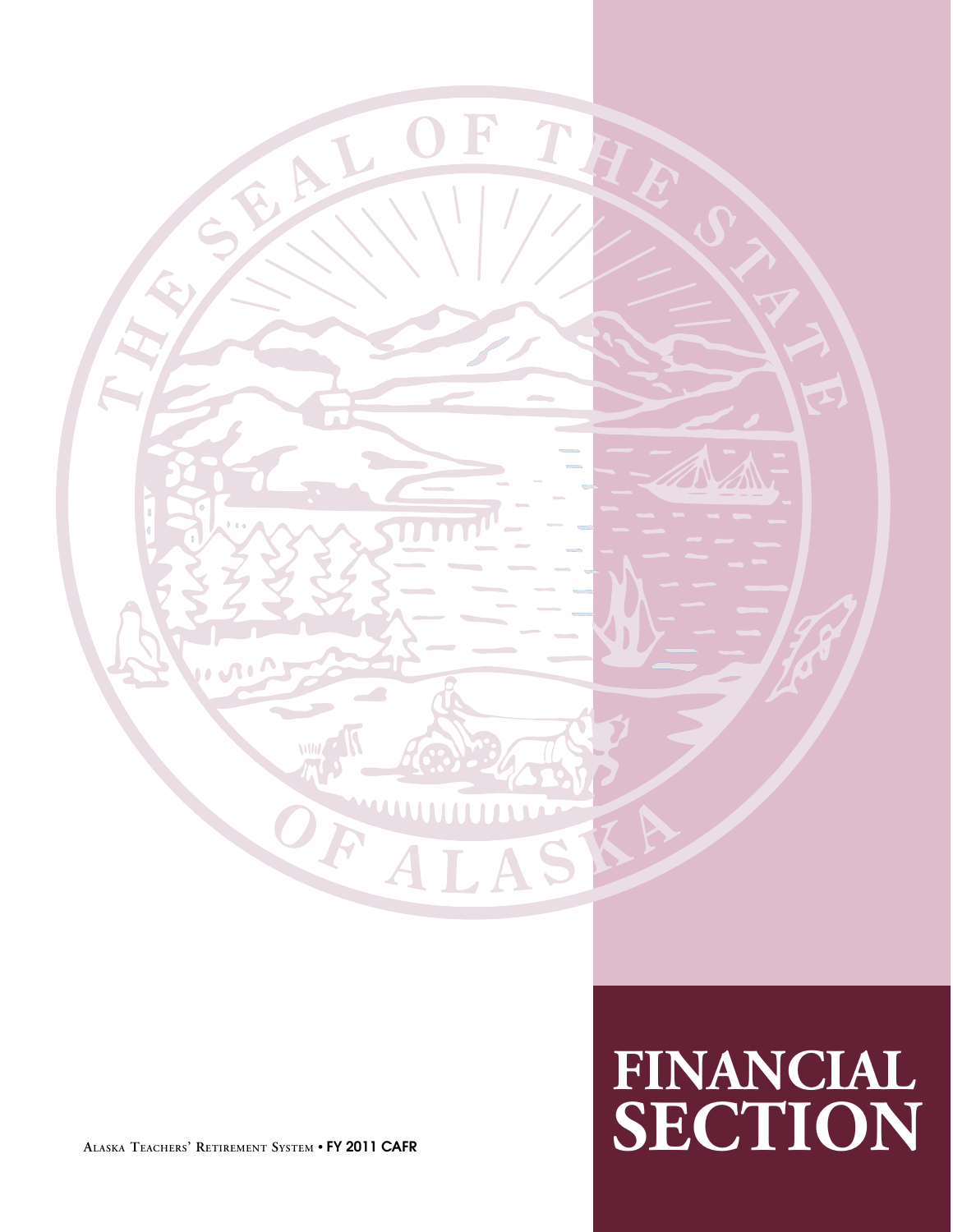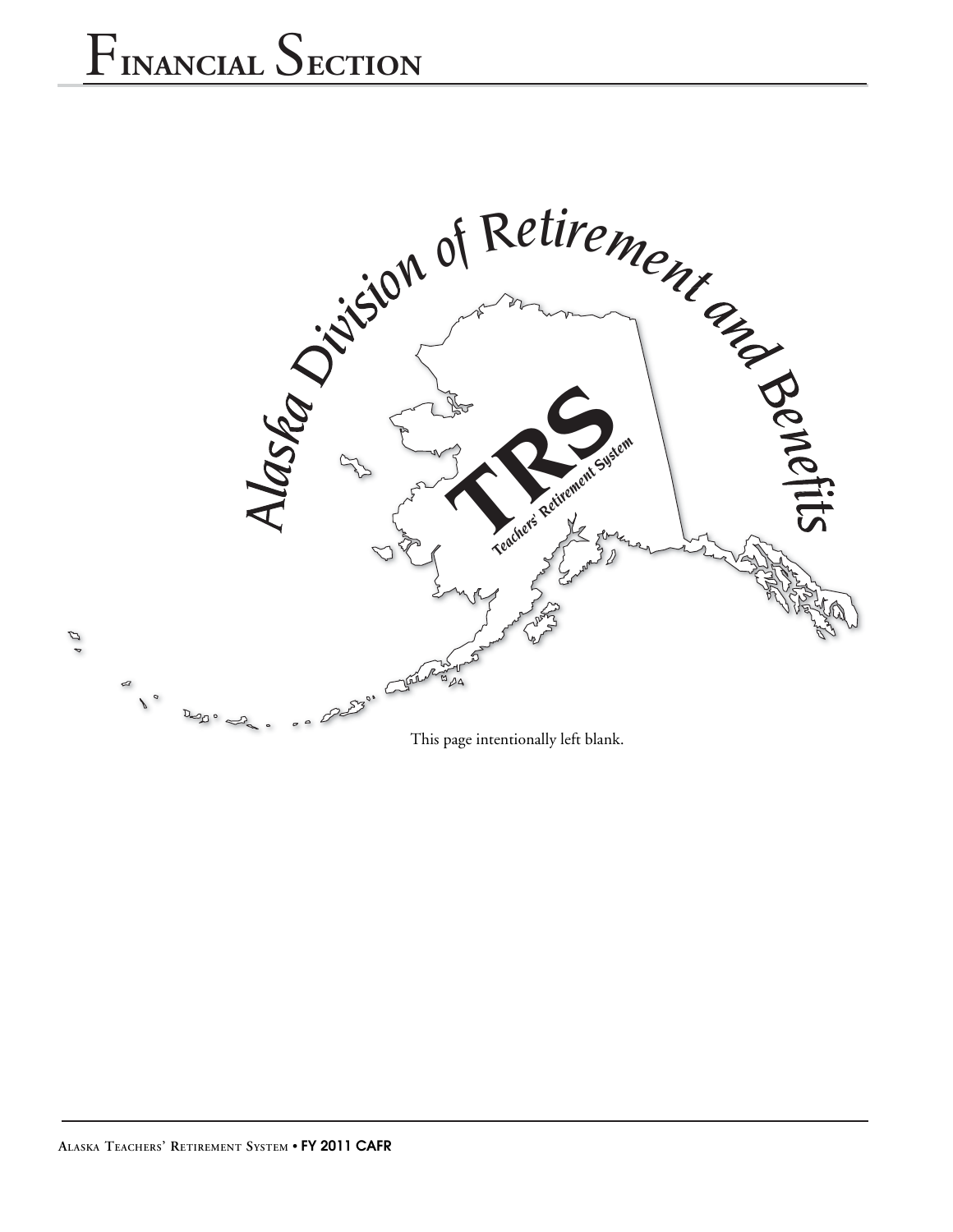

**KPMG LLP** Suite 600 701 West Eighth Avenue Anchorage, AK 99501

#### **Independent Auditors' Report**

The Division of Retirement and Benefits and Members of the Alaska Retirement Management Board State of Alaska Teachers' Retirement System:

We have audited the accompanying statement of system net assets of the State of Alaska Teachers' Retirement System (the System), (a Component Unit of the State of Alaska), as of June 30, 2011, and the related statement of changes in system net assets for the year then ended. These financial statements are the responsibility of the System's management. Our responsibility is to express an opinion on these financial statements based on our audit.

We conducted our audit in accordance with auditing standards generally accepted in the United States of America. Those standards require that we plan and perform the audit to obtain reasonable assurance about whether the financial statements are free of material misstatement. An audit includes consideration of internal control over financial reporting as a basis for designing audit procedures that are appropriate in the circumstances, but not for the purpose of expressing an opinion on the effectiveness of the internal control over financial reporting. Accordingly, we express no such opinion. An audit also includes examining, on a test basis, evidence supporting the amounts and disclosures in the financial statements, assessing the accounting principles used and significant estimates made by management, as well as evaluating the overall financial statement presentation. We believe that our audit provides a reasonable basis for our opinion.

In our opinion, the financial statements referred to above present fairly, in all material respects, the system net asset of the State of Alaska Teachers' Retirement System as of June 30, 2011, and the changes in system net assets for the year then ended, in conformity with accounting principles generally accepted in the United States of America.

Management's Discussion and Analysis and Schedules of Funding Progress and Schedules of Contributions from Employers and the State of Alaska and Schedule of Contributions (Defined Contribution Retirement Occupational Death and Disability Benefits and Defined Contribution Retirement Retiree Medical Benefits) are not a required part of the financial statements, but are supplementary information required by the Governmental Accounting Standards Board (GASB). We have applied certain limited procedures, which consisted principally of inquiries of management regarding the methods of measurement and presentation of the required supplementary information. However, we did not audit this information and express no opinion on it.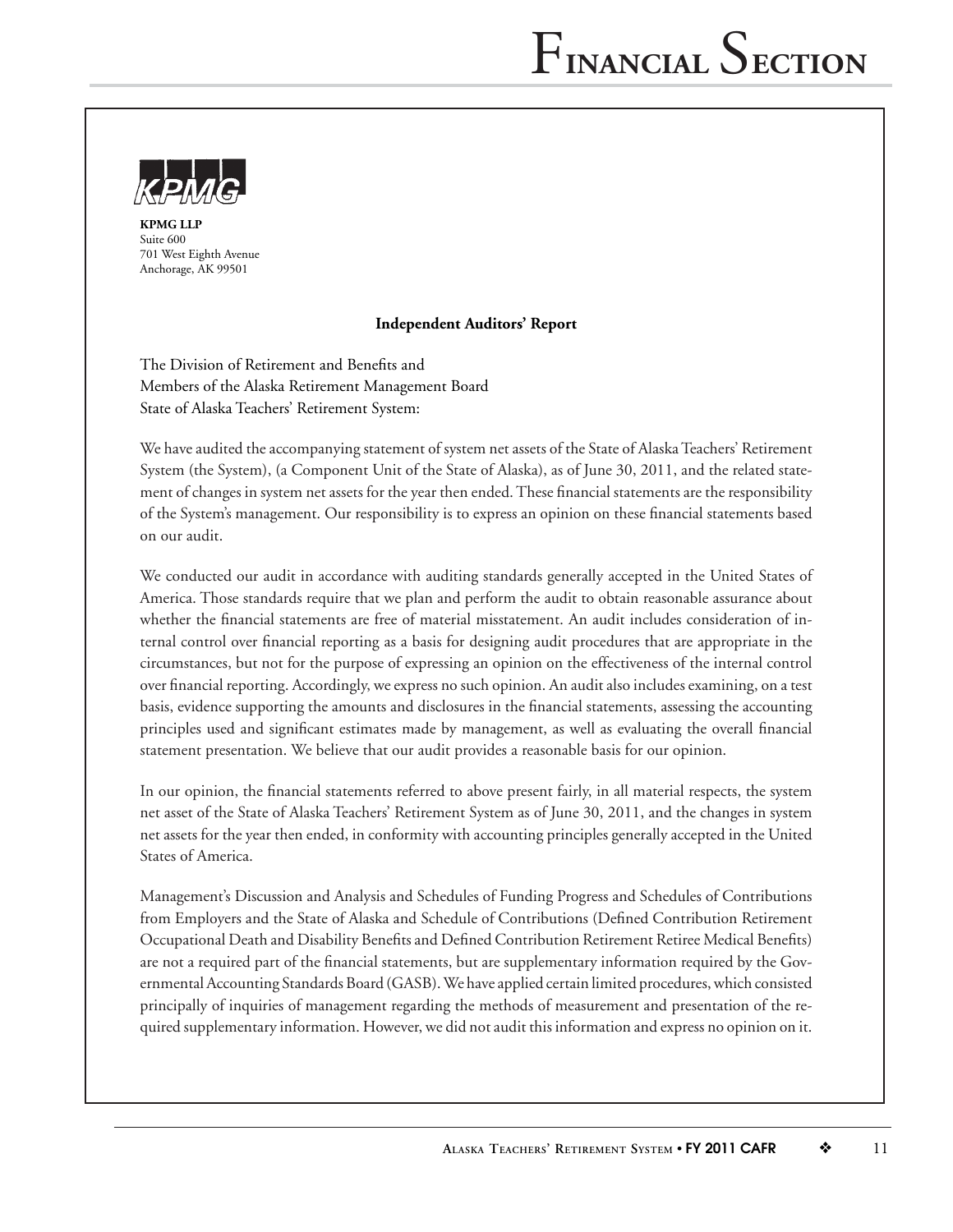## KENAG

Our audit was conducted for the purpose of forming an opinion on the basic financial statements taken as a whole. The supplemental schedules are presented on pages 68 – 70 for purposes of additional analysis and are not a required part of the basic financial statements. Such supplemental schedules are the responsibility of the management of the System. This information has been subjected to the auditing procedures applied in our audit of the basic financial statements and, in our opinion, is fairly stated in a material respects when considered in relation to the basic financial statements taken as a whole.

KPMG LLP

October 20, 2011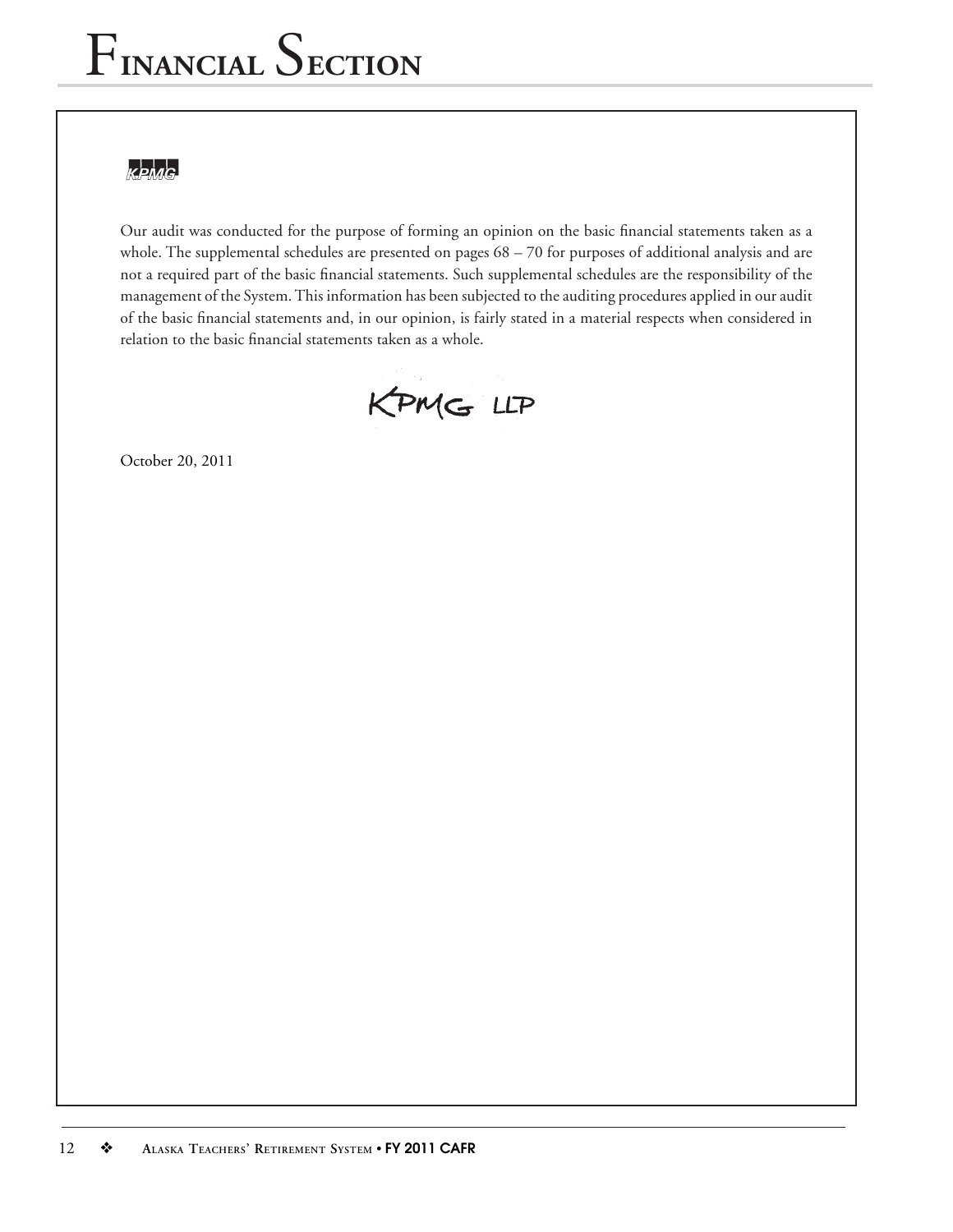## **Management's Discussion and Analysis**

**June 30, 2011 and 2010**

This section presents management's discussion and analysis (MD&A) of the Teachers' Retirement System's (System) financial position and performance for the years ended June 30, 2011 and 2010. This section is presented as a narrative overview and analysis. Please read the MD&A in conjunction with the financial statements, notes to financial statements, required supplementary information, and supplemental schedules to better understand the financial condition and performance of the System during the fiscal years ended June 30, 2011 and 2010. Information for fiscal year 2009 is presented for comparative purposes.

## **Financial Highlights**

The System financial highlights as of June 30, 2011 were as follows:

- The System's net assets held in trust for pension and postemployment healthcare benefits increased by \$755.0 million during fiscal year 2011.
- The System's plan member and employer contributions increased by \$3.9 million during fiscal year 2011.
- The State of Alaska directly appropriated \$190.9 million during fiscal year 2011 as statutorily required.
- The System net investment income increased \$456.4 million to \$852.9 million during fiscal year 2011.
- The System's pension benefit expenditures totaled \$343.2 million during fiscal year 2011.
- The System's postemployment healthcare benefit expenditures totaled \$103.4 million in fiscal year 2011.

### **Overview of the Financial Statements**

This discussion and analysis is intended to serve as an introduction to the System's financial statements. The System's financial statements are comprised of three components: (1) statement of system net assets, (2) statement of changes in system net assets, and (3) notes to financial statements. This report also contains required supplementary information and other supplemental schedules.

*Statements of System Net Assets* – This statement presents information regarding the System's assets, liabilities, and resulting net assets held in trust for pension and postemployment healthcare benefits. This statements reflects the System's investments at fair market value, along with cash and short-term investments, receivables, and other assets less liabilities at June 30, 2011 and 2010.

*Statements of Changes in System Net Assets* – This statement presents how the System's net assets held in trust for pension and postemployment healthcare benefits changed during the fiscal years ended June 30, 2011 and 2010. This statement presents contributions earned and investment income (loss) during the period. Deductions for pension and postemployment healthcare benefits, refunds, and operating deductions are also presented.

The above statements represent resources available for investment and payment of benefits as of June 30, 2011 and 2010, and the sources and uses of those funds during fiscal years 2011 and 2010.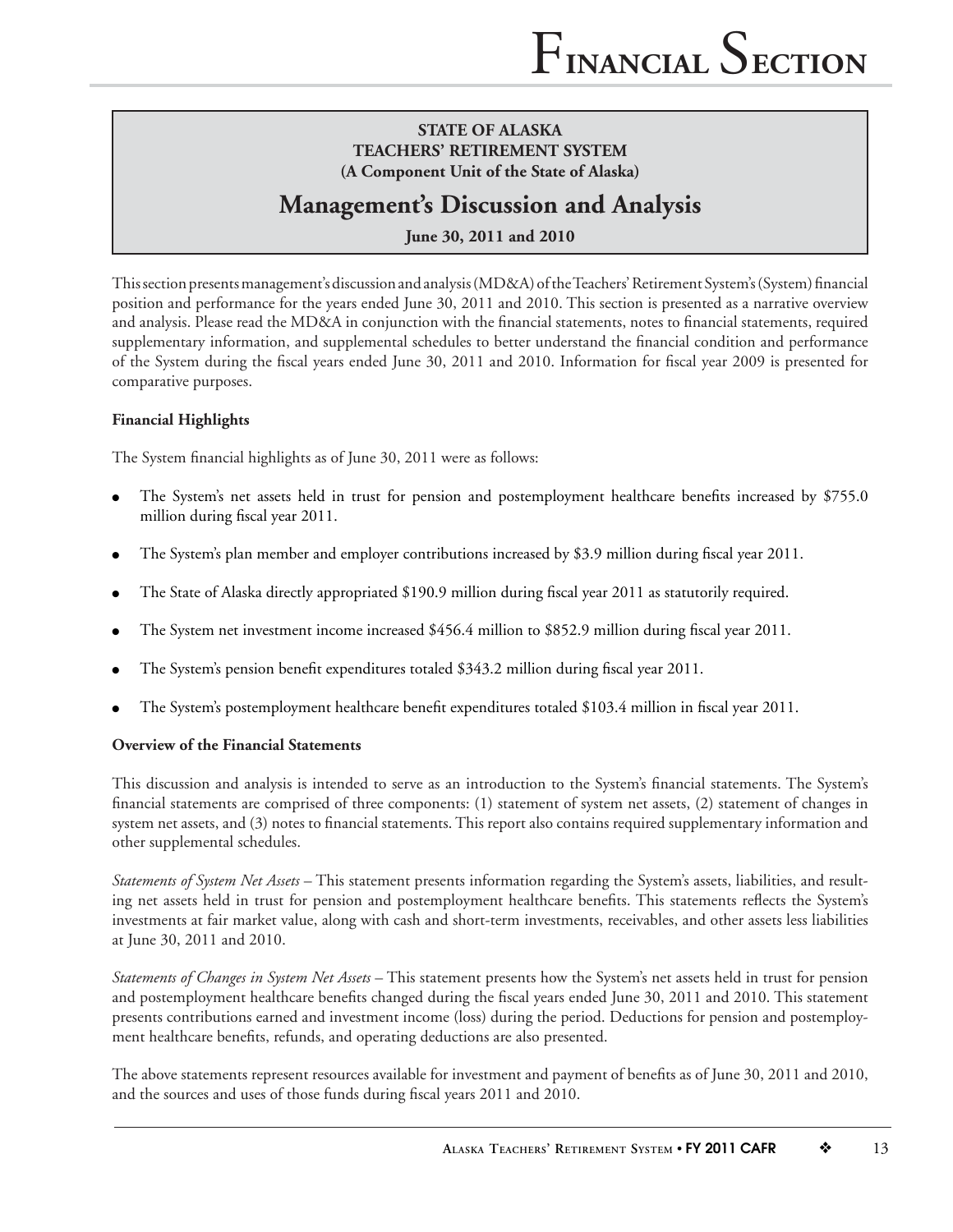## **STATE OF ALASKA TEACHERS' RETIREMENT SYSTEM (A Component Unit of the State of Alaska)**

## **Management's Discussion and Analysis**

**June 30, 2011 and 2010**

*Notes to Financial Statements* – The notes to financial statements are an integral part of the financial statements and provide additional detailed information and schedules that are essential to a full understanding of the System's financial statements.

*Required Supplementary Information and Related Notes* – The required supplementary information consists of seven schedules and related notes concerning the funded status of the system and actuarial assumptions and methods used in the actuarial valuation.

*Supplemental Schedules* – Supplemental schedules include detailed information on administrative and investment deductions incurred by the System and payments to consultants (other than investment advisors) for professional services.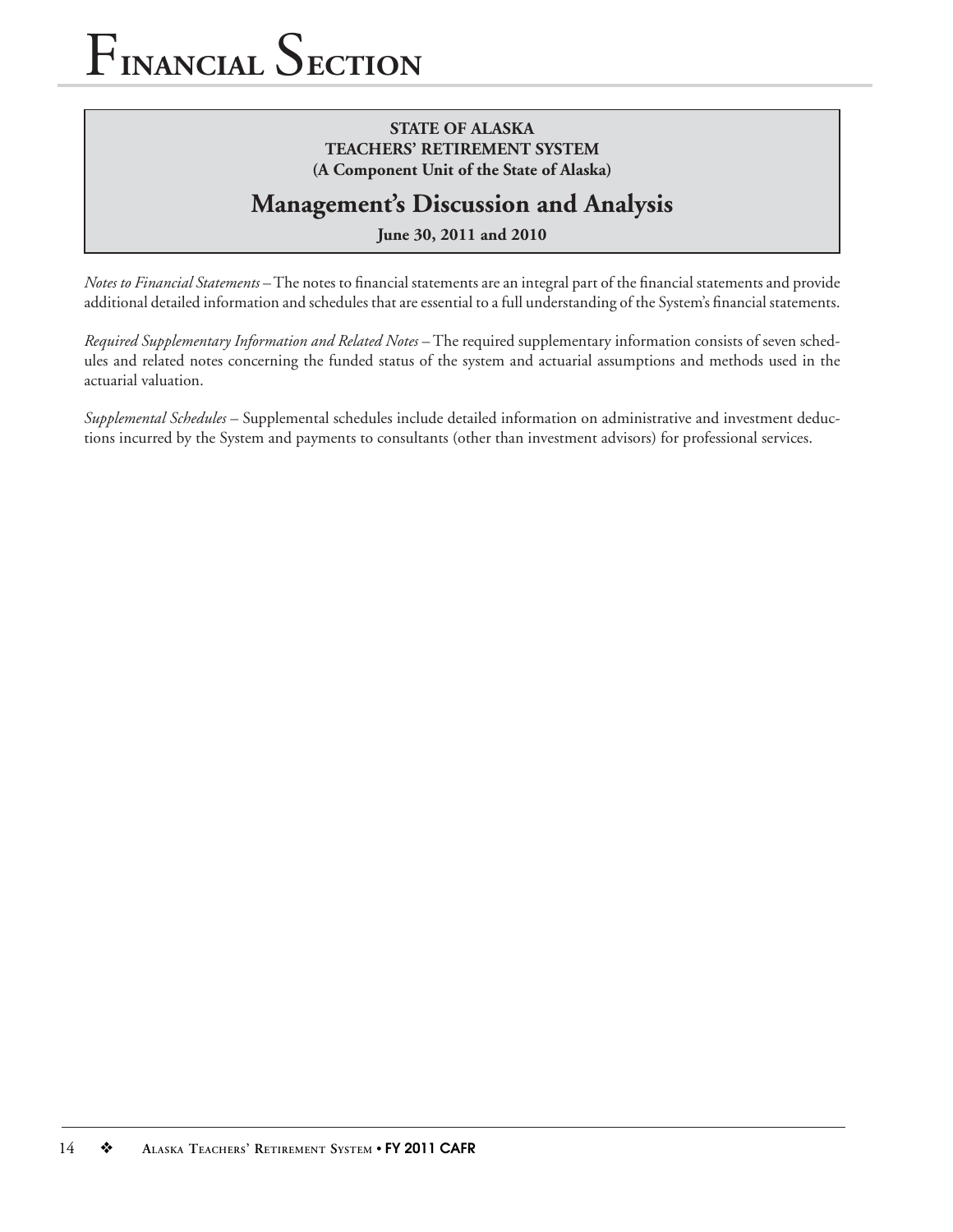## **Management's Discussion and Analysis**

**June 30, 2011 and 2010**

#### **Condensed Financial Information** (In thousands)

| <b>System Net Assets</b><br>Increase/(decrease) |              |                                     |           |            |              |  |
|-------------------------------------------------|--------------|-------------------------------------|-----------|------------|--------------|--|
| Description                                     | 2011         | 2010                                | Amount    | Percentage | 2009         |  |
| Assets:                                         |              |                                     |           |            |              |  |
| Cash and cash equivalents                       | \$<br>27,345 | 40,668                              | (13,323)  | $(32.8)\%$ | \$<br>19,704 |  |
| Due from State of Alaska General Fund           | 10,736       | 4,852                               | 5,884     | 121.3      | 9,046        |  |
| Contributions receivable                        | 4,404        | 4,778                               | (374)     | (7.8)      | 5,591        |  |
| Legal settlement                                |              | 54,586                              | (54, 586) | (100.0)    |              |  |
| Other receivables                               | 3,360        | 1,800                               | 1,560     | 86.7       | 853          |  |
| Due from PERS ARHCT Fund                        |              | 101                                 | (101)     | (100.0)    | 102          |  |
| Due from Retiree Health Fund                    |              | 3,496                               | (3, 495)  | (100.0)    | 3,440        |  |
| Investments, at fair value                      | 4,813,883    | 4,004,505                           | 809,378   | 20.2       | 3,727,139    |  |
| Other assets                                    | 984          | 985                                 | (1)       | (0.1)      | 984          |  |
| Total assets                                    | 4,860,713    | 4,115,771                           | 744,942   | 18.1       | 3,766,859    |  |
| Liabilities:                                    |              |                                     |           |            |              |  |
| Accrued expenses                                | 4,268        | 3,724                               | 544       | 14.6       | 3,913        |  |
| Claims payable                                  | 13,542       | 13,551                              | (9)       | (0.1)      |              |  |
| Legal fees payable                              |              | 10,592                              | (10, 592) | (100.0)    |              |  |
| <b>Total liabilities</b>                        | 17,810       | 27,867                              | (10,057)  | (36.1)     | 3,913        |  |
| Net assets                                      | \$4,842,903  | 4,087,904                           | 754,999   | 18.5%      | \$3,762,946  |  |
|                                                 |              | <b>Changes In System Net Assets</b> |           |            |              |  |

|                                   |             |           | Increase/(decrease) |            |             |
|-----------------------------------|-------------|-----------|---------------------|------------|-------------|
| Description                       | 2011        | 2010      | Amount              | Percentage | 2009        |
| Net assets, beginning of year     | \$4,087,904 | 3,762,946 | 324,958             | 8.6%       | \$4,823,247 |
| Additions (reductions):           |             |           |                     |            |             |
| Contributions                     | 163,937     | 160,081   | 3,856               | 2.4        | 147,865     |
| Appropriation - State of Alaska   | 190,850     | 173,462   | 17,388              | 10.0       | 206,300     |
| Net investment income (loss)      | 852,859     | 396,417   | 456,442             | 115.1      | (996, 876)  |
| Legal settlement                  |             | 54,585    | (54, 585)           | (100.0)    |             |
| Other additions                   | 5,010       | 4,459     | 551                 | 12.4       | 3,598       |
| Total additions (reductions)      | 1,212,656   | 789,004   | 423,652             | (53.7)     | (639, 113)  |
| Deductions:                       |             |           |                     |            |             |
| Pension and postemployment        |             |           |                     |            |             |
| healthcare benefits               | 446,596     | 443,003   | 3,593               | 0.8        | 408,719     |
| Refund of contributions           | 4,486       | 4,402     | 84                  | 1.9        | 4,067       |
| Administrative                    | 6,575       | 6,049     | 526                 | 8.7        | 8,402       |
| Legal settlement fees             |             | 10,592    | (10, 592)           | (100.0)    |             |
| Total deductions                  | 457,657     | 464,046   | (6,389)             | (1.4)      | 421,188     |
| Increase (decrease) in net assets | 754,999     | 324,958   | 430,041             | 132.3      | (1,060,301) |
| Net assets, end of year           | 4,842,903   | 4,087,904 | 754,999             | 18.5%      | \$3,762,946 |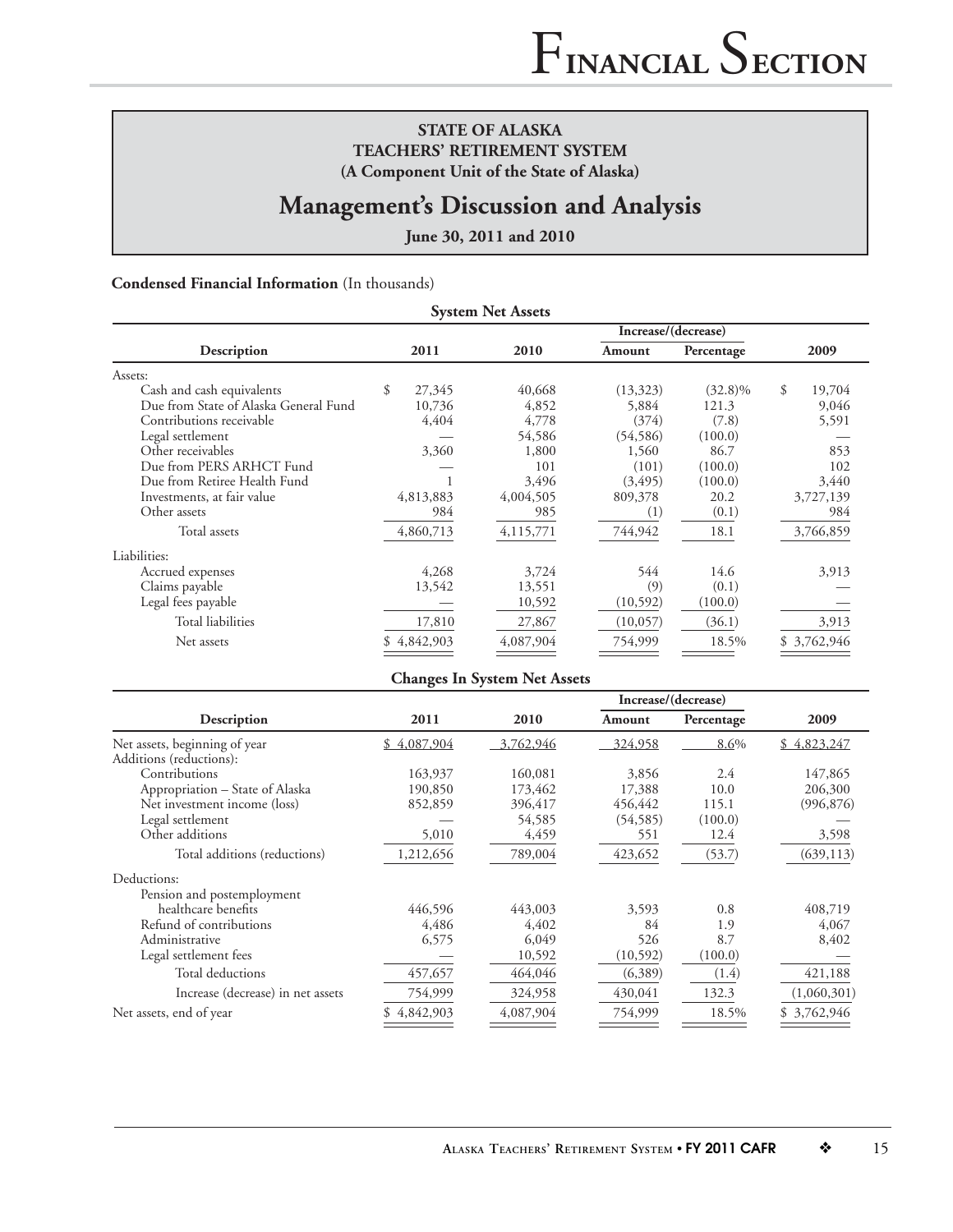## **STATE OF ALASKA TEACHERS' RETIREMENT SYSTEM (A Component Unit of the State of Alaska)**

## **Management's Discussion and Analysis**

**June 30, 2011 and 2010**

### **Financial Analysis of the System**

The statements of system net assets as of June 30, 2011 and 2010 show net assets held in trust for pension and postemployment healthcare benefits of \$4,842,903,000 and \$4,087,904,000, respectively. The entire amount is available to cover the System's obligations to pay pension and postemployment healthcare benefits to its members and their beneficiaries, as well as administrative costs.

These amounts represent an increase in the System's net assets held in trust for pension and postemployment healthcare benefits of \$754,999,000 or 18.5% from fiscal year 2010 to 2011 and an increase of \$324,958,000 or 8.6% from fiscal years 2009 and 2010. Over the long term, plan member, employer contributions, and State of Alaska appropriations, as well as investment income earned, are expected to sufficiently fund the pension benefit and postemployment healthcare costs of the System.

The investment of pension funds is a long-term undertaking. On an annual basis, the Alaska Retirement Management Board (Board) reviews and adopts an asset allocation strategy to ensure the asset mix will remain at an optimal risk/return level given the System's constraints and objectives.

#### *System Asset Allocation*

During fiscal years 2011 and 2010, the Board adopted the following asset allocation for the DB Plan and DCR Plan's retiree major medical insurance fund, health reimbursement, and occupational death and disability fund:

|                                  | 2011<br><b>Pension &amp; Healthcare Trust</b> |         |  |
|----------------------------------|-----------------------------------------------|---------|--|
|                                  |                                               |         |  |
|                                  | Allocation                                    | Range   |  |
| Broad domestic equity            | 29.0%                                         | $± 6\%$ |  |
| Global equity ex-U.S.            | 23.0                                          | ± 4     |  |
| Fixed income                     | 19.0                                          | ± 3     |  |
| Real assets                      | 16.0                                          | ± 8     |  |
| Private equity                   | 7.0                                           | ± 5     |  |
| Absolute return                  | 5.0                                           | ± 4     |  |
| Cash equivalents                 | 1.0                                           | $-1/+5$ |  |
| Total                            | 100.0%                                        |         |  |
| Expected five-year median return | 8.07%                                         |         |  |
| Standard deviation               | 13.46                                         |         |  |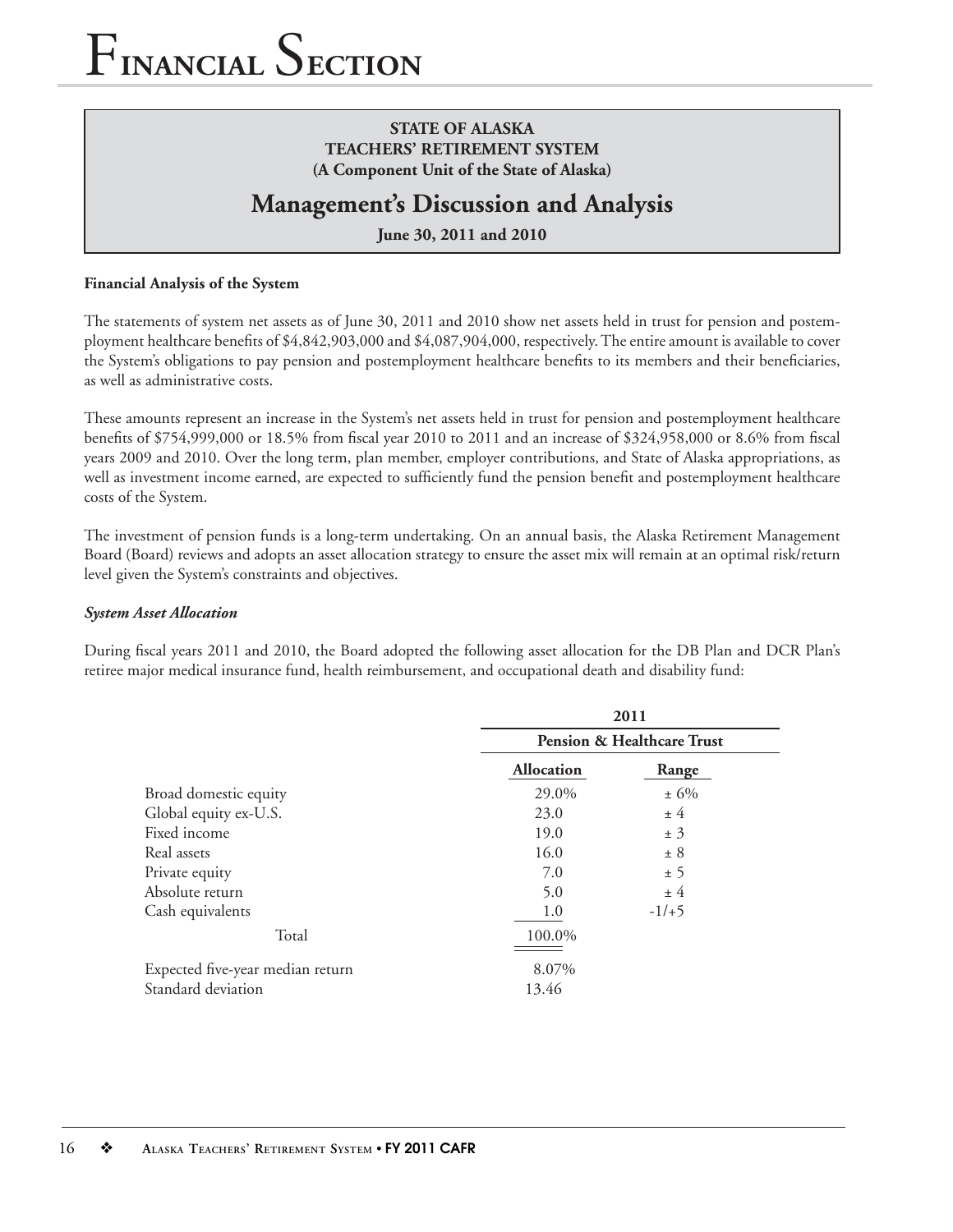## **Management's Discussion and Analysis**

#### **June 30, 2011 and 2010**

|                                  |                   | 2010                                  |
|----------------------------------|-------------------|---------------------------------------|
|                                  |                   | <b>Pension &amp; Healthcare Trust</b> |
|                                  | <b>Allocation</b> | Range                                 |
| Broad domestic equity            | 30.0%             | $± 6\%$                               |
| Global equity ex-U.S.            | 22.0              | ± 4                                   |
| Fixed income                     | 20.0              | ± 3                                   |
| Real assets                      | 16.0              | ± 8                                   |
| Private equity                   | 7.0               | ± 5                                   |
| Absolute return                  | 5.0               | ±4                                    |
| Cash equivalents                 |                   | $+6$                                  |
| Total                            | 100.0%            |                                       |
| Expected five-year median return | 9.04%             |                                       |
| Standard deviation               | 12.85             |                                       |

For fiscal years 2011 and 2010, the DB Plan's investments generated an 21.40% and a 11.58% rate of return, respectively. The DB Plan's annualized rate of return was 2.43% over the last three years and 4.37% over the last five years, which is less than the June 30, 2009 actuarial assumed rate of return of 8.25%.

#### **Actuarial Valuations and Funding Progress**

The overall objective of a pension fund is to accumulate sufficient funds to meet all expected future obligations to members. The employer contribution requirements are actuarially determined as a percentage of eligible salaries, and reflect the cost of benefits accruing during a fiscal year and a fixed amortization of the unfunded accrued liability. The amortization period is recommended by the actuary and adopted by the Board. Employer contribution rates are recommended by the actuary and the actuarially determined contribution rate is considered for adoption by the Board annually. The ratio of assets to liabilities was 53.6%, at June 30, 2010 (the date of the DB Plan's latest actuarial valuation report). The goal for the DB Plan is to make progress toward achieving full funding.

A summary of the actuarial assumptions and methods is presented in the notes to required supplementary information. The assumptions, when applied in combination, fairly represent past and anticipated future experience of the DB Plan.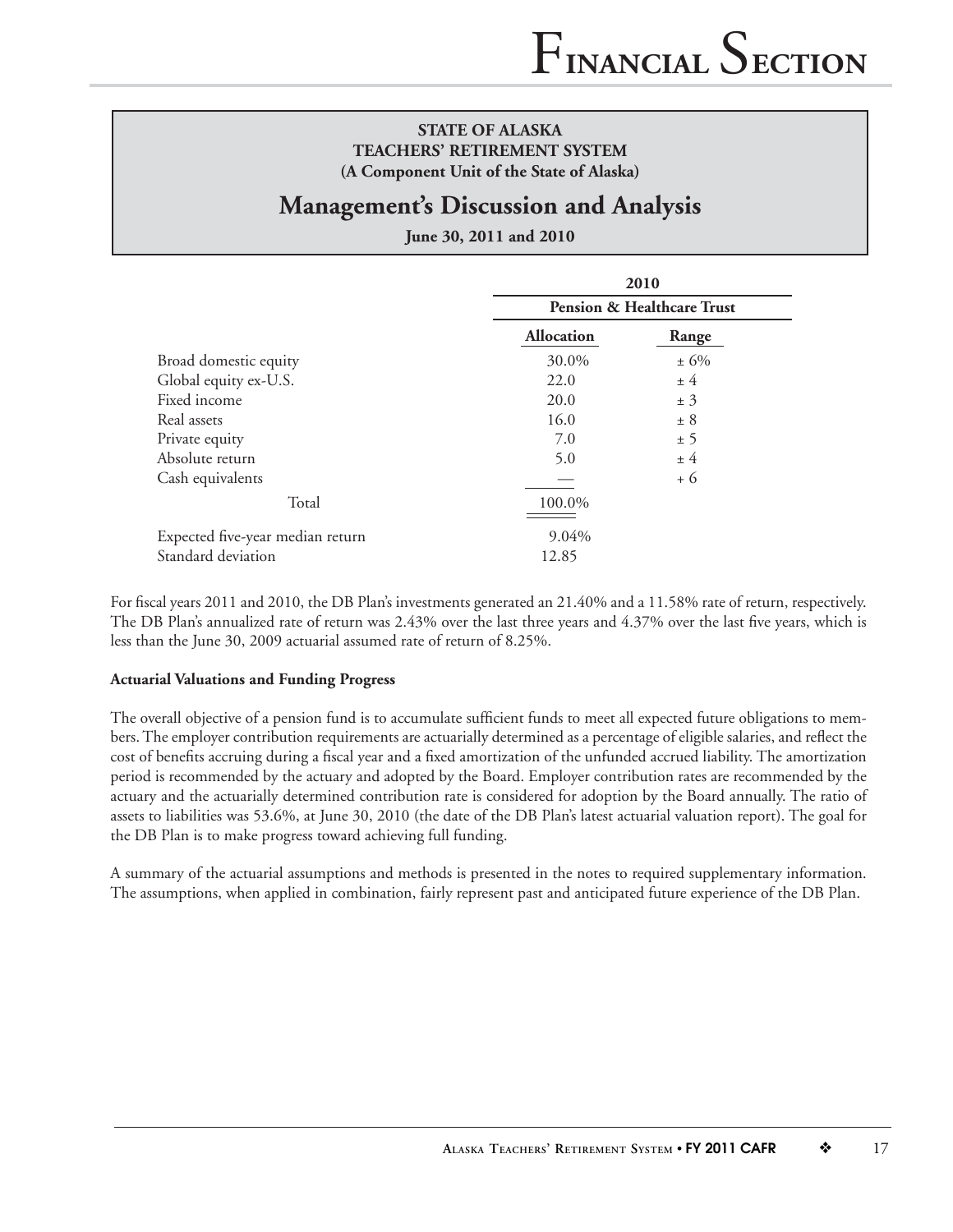## **Management's Discussion and Analysis**

**June 30, 2011 and 2010**

For fiscal year 2011, (based on the June 30, 2008 actuarial valuation report) the normal cost rate decreased from 7.59% to 7.56%, the past service rate decreased from  $31.94\%$  to  $31.00\%$ , thus producing a total fiscal year 2011 actuarially determined annual contribution rate of 38.56%. The Board adopted the actuarially determined contribution rate of 38.56% for fiscal year 2011:

| <b>Valuation Year</b><br>(In thousands) |           |  |  |  |  |
|-----------------------------------------|-----------|--|--|--|--|
| 2010                                    | 2009      |  |  |  |  |
| \$4,739,128                             | 4,472,958 |  |  |  |  |
| 8,847,788                               | 7,847,514 |  |  |  |  |
| 4,108,660                               | 3,374,556 |  |  |  |  |
| 53.6%                                   | 57.0%     |  |  |  |  |
|                                         |           |  |  |  |  |

#### **Contributions, Investment Income and Other Additions**

The additions required to fund retirement benefits are accumulated through a combination of employer and plan member contributions, State of Alaska appropriation, investment income (loss), and other additions as follows:

|                                 | Additions (Reductions) (In thousands) |             |         |                     |            |               |
|---------------------------------|---------------------------------------|-------------|---------|---------------------|------------|---------------|
|                                 |                                       |             |         | Increase/(decrease) |            |               |
|                                 |                                       | 2011        | 2010    | Amount              | Percentage | 2009          |
| Plan members contributions      |                                       | 69,150      | 67,722  | 1,428               | $2.1\%$    | 61,737<br>S   |
| <b>Employer contributions</b>   |                                       | 94,787      | 92,359  | 2.428               | 2.6        | 86,128        |
| Appropriation - State of Alaska |                                       | 190,850     | 173,462 | 17,388              | 10.0       | 206,300       |
| Net investment income (loss)    |                                       | 852,859     | 396,417 | 456,442             | 115.1      | (996, 876)    |
| Legal settlement                |                                       |             | 54,585  | (54, 585)           | (100.0)    |               |
| Other additions                 |                                       | 5,010       | 4,459   | 551                 | 12.4       | 3,598         |
| Total                           |                                       | \$1,212,656 | 789,004 | 423,652             | $(53.7)\%$ | \$ (639, 113) |

The System's employer contributions increased from \$92,359,000 in fiscal year 2010 to \$94,787,000 in fiscal year 2011, an increase of \$2,428,000 or 2.6%. The System's employer contributions increased from \$86,128,000 in fiscal year 2009 to \$92,359,000 in fiscal year 2010, an increase of \$6,231,000 or 7.2%. The increase in employer contributions is attributable to an increase in members' salaries.

The State of Alaska provided \$190,850,000 for fiscal year 2011 and \$173,462,000 for fiscal year 2010 in employer on-behalf payments as required by Alaska Statute 14.25.085. The employer on-behalf amount is calculated by the System's actuary. It is based on projected payroll and the difference between the actuarially determined contribution rate and the statutory effective rate. The actuarially determined contribution rate decreased from 39.53% in fiscal year 2010 to 38.56% in fiscal year 2011. The employer contribution rate of 12.56% is established in Alaska Statute 14.25.070(a).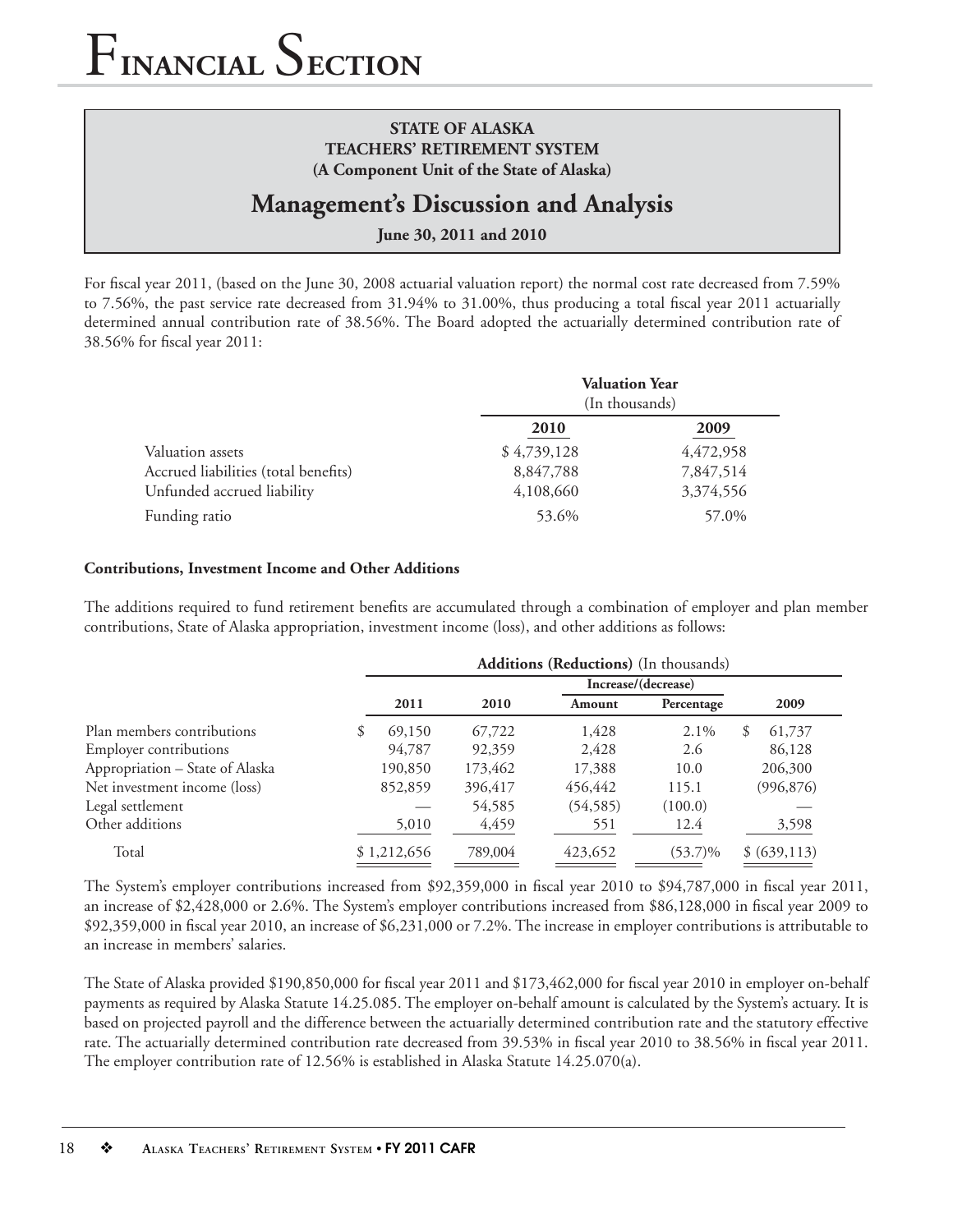## **Management's Discussion and Analysis**

**June 30, 2011 and 2010**

The System's net investment income in fiscal year 2011 increased by \$456,442,000 or 115.1% from amounts recorded in fiscal year 2010. The System experienced net investment income of \$396,417,000 in fiscal year 2010 and net investment loss of \$996,876,000 in fiscal year 2009. Over the long term, investment income has been a major component of additions to System assets. During fiscal year 2011, the System continued to experience positive returns on investments.

The System's investment rate of returns at June 30, are as follows:

|                        | <b>Year Ended</b> |        |             |  |  |
|------------------------|-------------------|--------|-------------|--|--|
|                        | 2011              | 2010   | 2009        |  |  |
| System returns         | 21.40%            | 11.58% | $(20.62)\%$ |  |  |
| Domestic equities      | 33.38             | 15.47  | (26.80)     |  |  |
| International equities | 28.27             | 12.03  | (29.12)     |  |  |
| Fixed income           | 5.55              | 11.35  | 3.36        |  |  |
| Private equity         | 20.12             | 18.87  | (23.67)     |  |  |
| Absolute return        | 5.99              | 6.60   | (12.52)     |  |  |
| Real assets            | 15.51             | 0.06   | (21.20)     |  |  |
| Cash equivalents       | 0.46              |        |             |  |  |

During fiscal year 2010, the Alaska Retirement Management Board settled a lawsuit against its former actuary, Mercer, regarding claims of professional malpractice, breach of contract, and unfair trade practices in advising the state on management of the Alaska Public Employees' Retirement System and the Alaska Teachers' Retirement System. The settlement agreement amounts to \$500 million in exchange for dismissal of the lawsuit. The amount allocated to the Teachers' Retirement System was \$44 million after legal fees were deducted.

### **Benefits and Other Deductions**

The primary deduction of the DB Plan is the payment of pension and postemployment healthcare benefits. The primary deduction of the DCR Pension Trust Plan is the refund of contributions. These benefit payments, healthcare claims paid, refunds of contributions, and the cost of administering the System comprise the costs of operation as follows:

|                                    | <b>Deductions</b> (In thousands) |         |           |                     |               |  |  |
|------------------------------------|----------------------------------|---------|-----------|---------------------|---------------|--|--|
|                                    |                                  |         |           | Increase/(decrease) |               |  |  |
|                                    | 2011                             | 2010    | Amount    | Percentage          | 2009          |  |  |
| Pension benefits                   | \$343,191                        | 332,690 | 10,501    | $3.2\%$             | 319,148<br>\$ |  |  |
| Postemployment healthcare benefits | 103,405                          | 110,313 | (6,908)   | (6.3)               | 89,571        |  |  |
| Refund of contributions            | 4,486                            | 4,402   | 84        | 1.9                 | 4,067         |  |  |
| Administrative                     | 6,575                            | 6,049   | 526       | 8.7                 | 8,402         |  |  |
| Legal fees                         |                                  | 10,592  | (10, 592) | (100.0)             |               |  |  |
| Total                              | 457,657<br>S                     | 464,046 | (6,389)   | $(1.4\%)$           | 421,188       |  |  |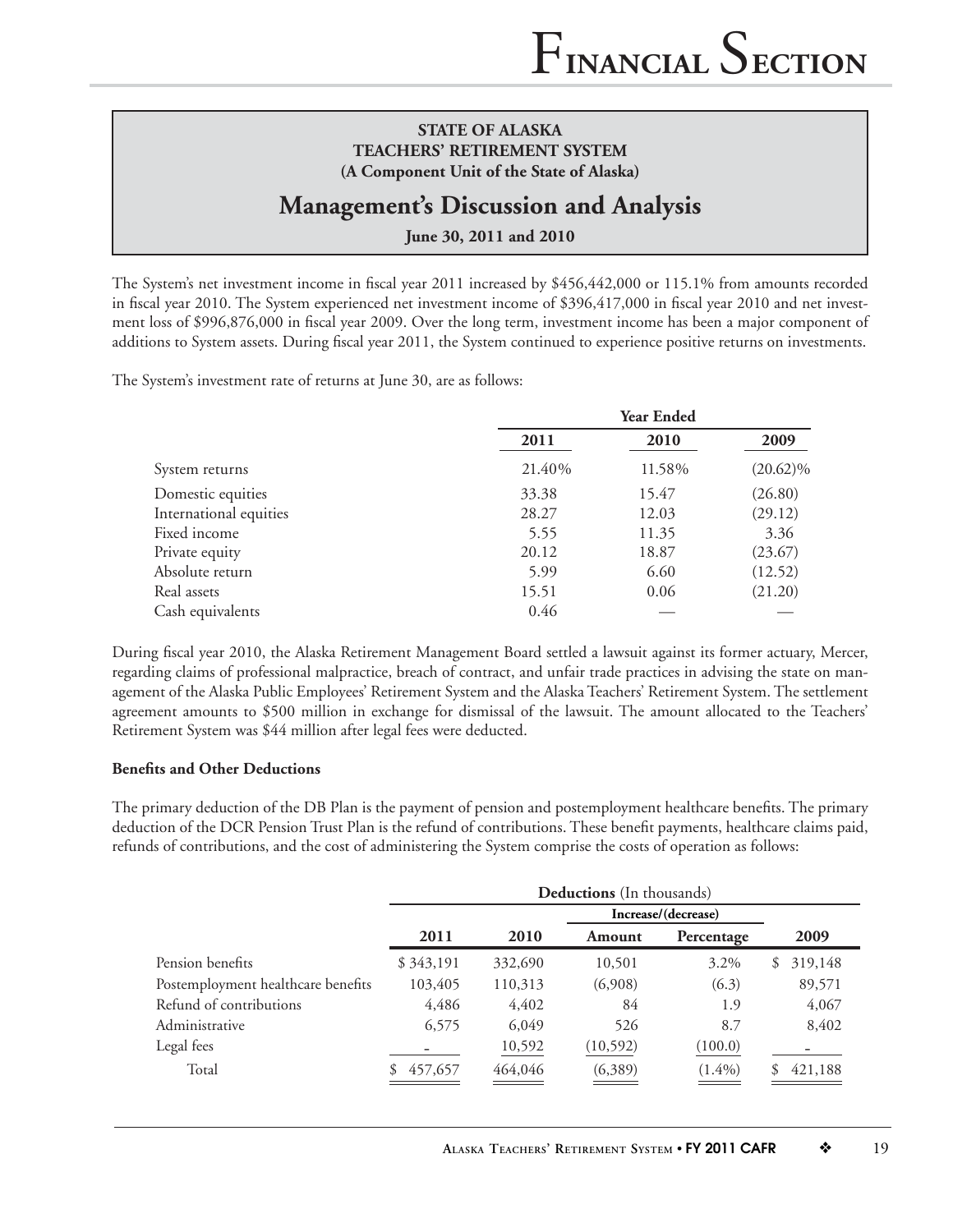## **STATE OF ALASKA TEACHERS' RETIREMENT SYSTEM (A Component Unit of the State of Alaska)**

## **Management's Discussion and Analysis**

**June 30, 2011 and 2010**

The System's pension benefit payments in 2011 increased \$10,501,000 or 3.2% from fiscal year 2010 and increased  $$13,542,000$  or  $4.2\%$  from fiscal year 2009 to 2010. The increase in pension benefits is the result of an increase in the number of retirees.

The System's postemployment healthcare benefit payments in fiscal year 2011 decreased \$6,908,000 or 6.3% from fiscal year 2010 and postemployment healthcare benefit payments increased \$20,742,000 or 23.2% from fiscal year 2009 to 2010. The decrease in healthcare costs in fiscal year 2011 is attributable in part to greater discounts with our preferred providers of healthcare.

The System's administrative deductions in 2011 increased \$526,000 or 8.7% from fiscal year 2010 and decreased (\$2,353,000) or (28.0%) from fiscal year 2009, respectively. The increase in administrative costs in fiscal year 2011 is related to an increase in personal services and actuarial costs.

During fiscal year 2010, the system incurred legal fees of \$10,592,000 associated with the legal settlement paid to the State of Alaska by Mercer.

### **Funding**

Retirement benefits are financed by accumulations from employers, plan members, State of Alaska appropriations, and income earned on System investments.

- The employer contribution rate is determined by the System's consulting actuary and adopted by the Board annually. Alaska Statute 14.25.070(a) sets the employer contribution rate at 12.56%. The difference between the actuarially determined rate and the statutory employer effective rate is paid by the State of Alaska as a direct appropriation.
- Plan member contributions are established by Alaska Statute 14.25.050 for the DB Plan and Alaska Statute 14.25.340 for the DCR Plan.
- Alaska Statute 14.25.085 requires that additional state contributions are made each July 1 or as soon after July 1 for the ensuing fiscal year that when combined with the total employer contributions is sufficient to pay the System's past service liability at the contribution rate adopted by the Board for that fiscal year.
- The Board works with an external consultant to determine the proper asset allocation strategy.

### **Legislation**

During fiscal year 2011, the Twenty-Seventh Alaska State Legislature enacted one law that affects the System:

• House Bill 108 appropriates \$234.5 million from the general fund to the Department of Administration for deposit in the System's defined benefit pension fund and retiree healthcare trust as partial payment of the participating employers' contributions for the fiscal year ending June 30, 2012. This appropriation is to fund the difference between the statutory required contribution established in Senate Bill 125 of 12.56% and the actuarially determined contribution rate of 42.61% and ARMB adopted rate of 45.55% for fiscal year 2012.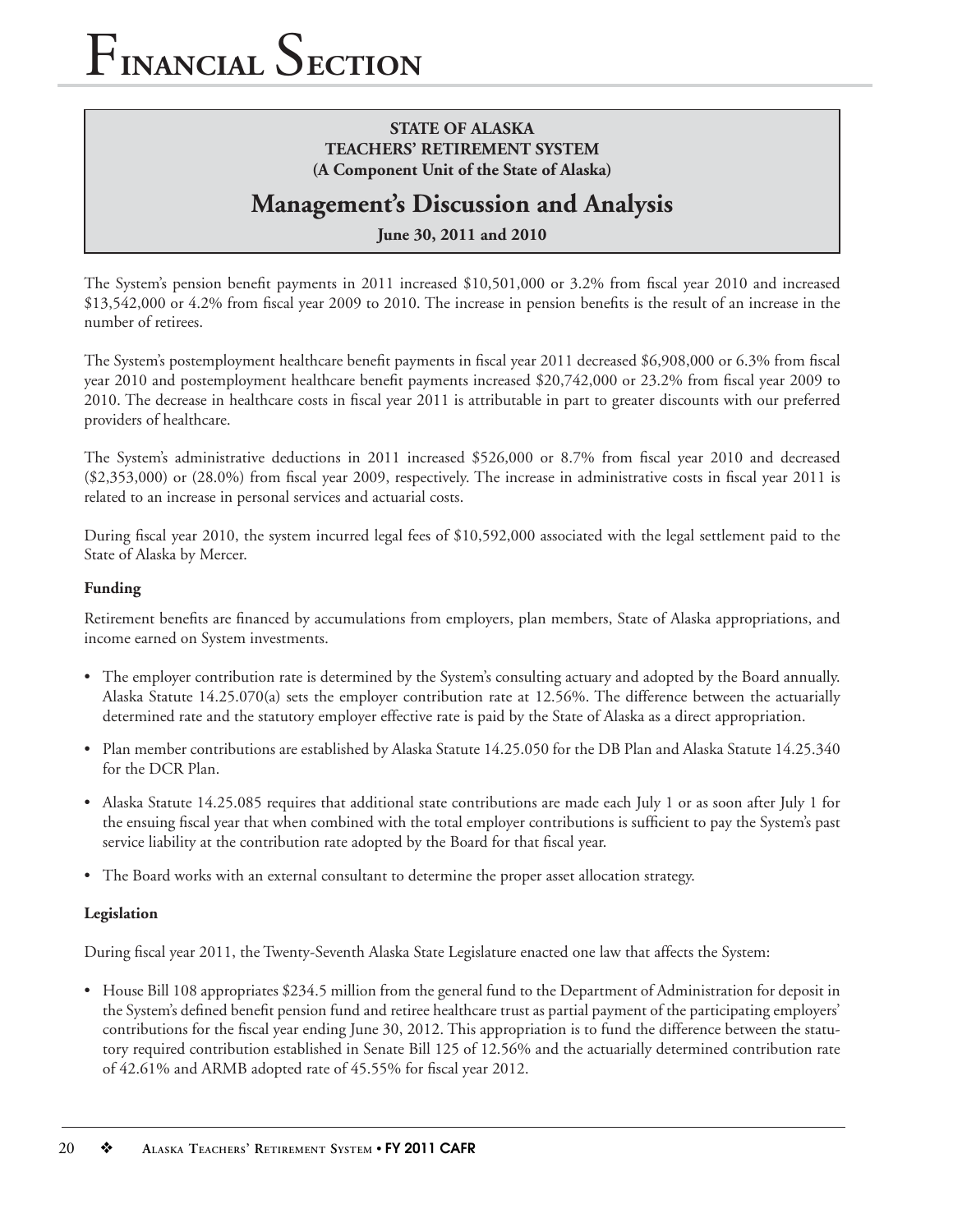## **Management's Discussion and Analysis**

**June 30, 2011 and 2010**

#### **Economic Conditions, Future Contribution Rates, and Status of Unfunded Liability**

Fiscal year 2011 was another strong recovery year in terms of investment returns. Net investment income reflected an increase of 115.11% between 2010 and 2011. The Board continues to diversify the portfolio of the System to maintain an optimal risk/return ratio. The return on the System's investments exceed its actuarially assumed return of 8.25% (based on the June 30, 2008 actuarial report, which established the fiscal year 2011 rate) with a system rate of return of  $21.40\%$ at June 30, 2011.

The consulting actuary recommended a decrease from the System's actuarially determined contribution rate of 39.53% in fiscal year 2010 to 38.56% in fiscal year 2011. The Board adopted the actuarially determined contribution rate of 38.56% for fiscal year 2011, down 0.97 points from the fiscal year 2010 Board-adopted actuarially determined contribution rate of 39.53%. The statutory employer contribution rate remained at 12.56% for fiscal years 2010 and 2011.

The June 30, 2010 actuarial valuation for the DB Plan reported a funding ratio of 53.6% and an unfunded liability of \$4.1 billion.

For fiscal years 2011 and 2010, the DCR Plan's employer contribution rate was established at 12.56%. The DCR Plan retiree medical plan actuarially determined contribution rate was adopted by the Board to be 0.68% and 1.03% for fiscal years 2011 and 2010, respectively. The DCR Plan's actuarially determined occupational death and disability rate was adopted by the Board to be 0.28% and 0.32% for fiscal years 2011 and 2010, respectively.

#### **Requests for Information**

This financial report is designed to provide a general overview of the finances for all those with interest in the finances. Questions concerning any of the information provided in this report or requests for information should be addressed to:

State of Alaska Teachers' Retirement System Division of Retirement and Benefits, Accounting Section P.O. Box 110203 Juneau, Alaska 99811-0203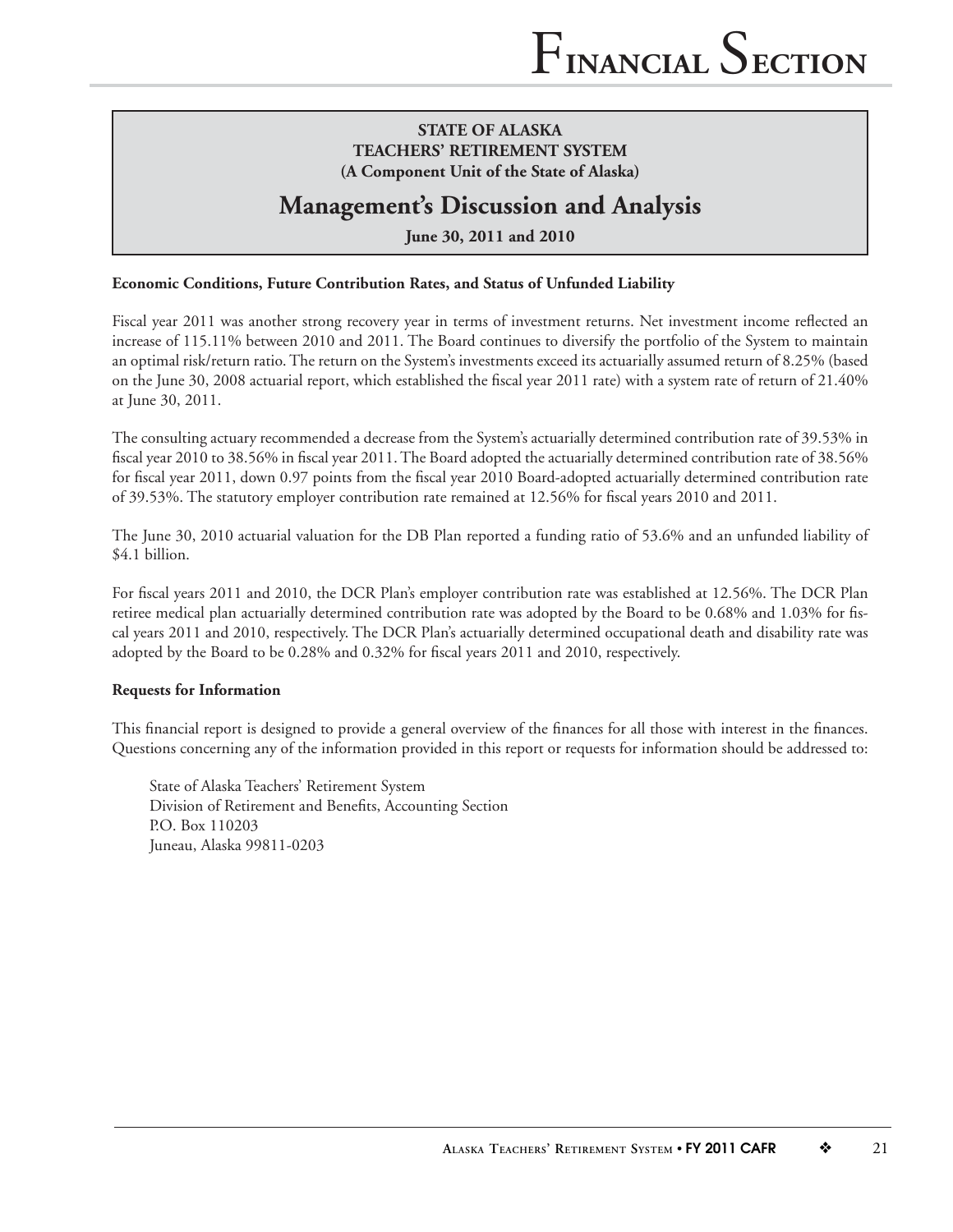## **STATE OF ALASKA TEACHERS' RETIREMENT SYSTEM (A Component Unit of the State of Alaska)**

## **Statement of System Net Assets June 30, 2011**

#### (With summarized financial information for June 30, 2010)

**(In thousands)**

|                                                  | Defined benefit plan     |                                       | Defined contribution pension trust plan |                          |                                         |                            |                                        |                |                                                |                 |
|--------------------------------------------------|--------------------------|---------------------------------------|-----------------------------------------|--------------------------|-----------------------------------------|----------------------------|----------------------------------------|----------------|------------------------------------------------|-----------------|
|                                                  | Pension                  | Alaska retiree<br>healthcare<br>trust | Total                                   | Participant<br>directed  | Occupational<br>death and<br>disability | Retiree<br>medical<br>plan | Health<br>reimbursement<br>arrangement | Total          | System<br>total<br>June 30, 2011 June 30, 2010 | System<br>total |
| Assets:                                          |                          |                                       |                                         |                          |                                         |                            |                                        |                |                                                |                 |
| Cash and cash equivalents (notes 2, 3 and 4):    |                          |                                       |                                         |                          |                                         |                            |                                        |                |                                                |                 |
| Short-term fixed income pool                     | 16,226<br>\$             | 8,510                                 | 24,736                                  | 2,116                    | 26                                      | 62                         | 224                                    | 2,428          | 27,164                                         | 39,279          |
| Great West account                               |                          |                                       |                                         | 181                      | —                                       |                            |                                        | 181            | 181                                            | 1,389           |
| Total cash and cash equivalents                  | 16,226                   | 8,510                                 | 24,736                                  | 2,297                    | 26                                      | 62                         | 224                                    | 2,609          | 27,345                                         | 40,668          |
| Receivables:                                     |                          |                                       |                                         |                          |                                         |                            |                                        |                |                                                |                 |
| Contributions                                    | 4,309                    | 42                                    | 4,351                                   | 40                       | $\mathbf{1}$                            | $\overline{c}$             | 10                                     | 53             | 4,404                                          | 4,778           |
| Due from State of Alaska General Fund (note 2)   | 3,315                    | 4,257                                 | 7,572                                   | 2,554                    | 44                                      | 110                        | 456                                    | 3,164          | 10,736                                         | 4,852           |
| Due from PERS Alaska retiree healthcare trust    |                          |                                       |                                         |                          |                                         |                            |                                        |                |                                                | 101             |
| Due from retiree health fund                     | $\overline{1}$           |                                       | $\mathbf{1}$                            |                          |                                         |                            |                                        |                | $\mathbf{1}$                                   | 3,496           |
| Legal settlement                                 |                          |                                       |                                         |                          |                                         |                            |                                        |                |                                                | 54,586          |
| Other account receivable                         |                          | 3,360                                 | 3,360                                   |                          |                                         |                            |                                        |                | 3,360                                          | 1,800           |
| Total receivables                                | 7,625                    | 7,659                                 | 15,284                                  | 2,594                    | 45                                      | 112                        | 466                                    | 3,217          | 18,501                                         | 69,613          |
| Investments (notes 2, 3, 4 and 5) at fair value: |                          |                                       |                                         |                          |                                         |                            |                                        |                |                                                |                 |
| Fixed income securities:                         |                          |                                       |                                         |                          |                                         |                            |                                        |                |                                                |                 |
| Retirement fixed income pool                     | 7,562                    | 3,885                                 | 11,447                                  |                          |                                         |                            |                                        |                | 11,447                                         | 380,128         |
| U.S. Treasury fixed income pool                  | 327,617                  | 180,186                               | 507,803                                 |                          | 284                                     | 692                        | 2,261                                  | 3,237          | 511,040                                        | 198,855         |
| High yield fixed-income pool                     | 77,920                   | 40,034                                | 117,954                                 |                          | 44                                      | 106                        | 346                                    | 496            | 118,450                                        | 98,061          |
| International fixed income pool                  | 72,186                   | 37,087                                | 109,273                                 |                          | 44                                      | 108                        | 353                                    | 505            | 109,778                                        | 60,032          |
| Emerging markets debt pool                       | 24,370                   | 12,521                                | 36,891                                  |                          | 44                                      | 106                        | 348                                    | 498            | 37,389                                         | 30,677          |
| Total fixed income securities                    | 509,655                  | 273,713                               | 783,368                                 |                          | 416                                     | 1,012                      | 3,308                                  | 4,736          | 788,104                                        | 767,753         |
| Broad domestic equity                            | 935,487                  | 480,551                               | 1,416,038                               |                          | 653                                     | 1,589                      | 5,195                                  | 7,437          | 1,423,475                                      | 1,154,949       |
| Global equity ex-U.S.:                           |                          |                                       |                                         |                          |                                         |                            |                                        |                |                                                |                 |
| International equity pool                        | 562,119                  | 288,762                               | 850,881                                 |                          | 411                                     | 999                        | 3,266                                  | 4,676          | 855,557                                        | 609,421         |
| Emerging markets equity pool                     | 188,024                  | 96,605                                | 284,629                                 |                          | 108                                     | 263                        | 858                                    | 1,229          | 285,858                                        | 232,739         |
| Total global equity ex-U.S.                      | 750,143                  | 385,367                               | 1,135,510                               |                          | 519                                     | 1,262                      | 4,124                                  | 5,905          | 1,141,415                                      | 842,160         |
| Private equity pool                              | 287,298                  | 147,604                               | 434,902                                 |                          | 154                                     | 375                        | 1,226                                  | 1,755          | 436,657                                        | 387,078         |
| Absolute return pool                             | 137,790                  | 70,792                                | 208,582                                 |                          | 110                                     | 267                        | 871                                    | 1,248          | 209,830                                        | 201,081         |
| Real assets:                                     |                          |                                       |                                         |                          |                                         |                            |                                        |                |                                                |                 |
| Real estate pool                                 | 248,788                  | 127,887                               | 376,675                                 |                          | 216                                     | 526                        | 1,718                                  | 2,460          | 379,135                                        | 336,940         |
| Real estate investment trust pool                | 31,849                   | 16,361                                | 48,210                                  |                          | 7                                       | 16                         | 54                                     | 77             | 48,287                                         | 15,776          |
| Energy pool                                      | 14,916                   | 7,664                                 | 22,580                                  |                          | $\overline{7}$                          | 16                         | 52                                     | 75             | 22,655                                         | 25,386          |
| Farmland pool                                    | 99,711                   | 58,422                                | 158,133                                 |                          | 35                                      | 85                         | 278                                    | 398            | 158,531                                        | 143,196         |
| Farmland water pool                              | 13,877                   |                                       | 13,877                                  |                          |                                         |                            |                                        |                | 13,877                                         | 11,315          |
| Timber pool                                      | 36,603                   | 18,807                                | 55,410                                  |                          | 22                                      | 53                         | 173                                    | 248            | 55,658                                         | 49,738          |
| Treasury inflation protected securities pool     | 36,502                   | 18,754                                | 55,256                                  |                          | 70                                      | 170                        | 557                                    | 797            | 56,053                                         | 23,731          |
| Total real assets                                | 482,246                  | 247,895                               | 730,141                                 |                          | $\frac{357}{ }$                         | 866                        | 2,832                                  | 4,055          | 734,196                                        | 606,082         |
| Other investment funds, at fair value:           |                          |                                       |                                         |                          |                                         |                            |                                        |                |                                                |                 |
| Pooled investment funds                          |                          |                                       |                                         | 26,079                   |                                         |                            |                                        | 26,079         | 26,079                                         | 11,078          |
| Collective investment funds                      |                          |                                       |                                         | 54,127                   |                                         |                            |                                        | 54,127         | 54,127                                         | 34,324          |
| Total other investment funds                     | $\overline{\phantom{0}}$ |                                       |                                         | 80,206                   | $\overline{\phantom{m}}$                |                            |                                        | 80,206         | 80,206                                         | 45,402          |
| Total investments                                | 3,102,619                | 1,605,922                             | 4,708,541                               | 80,206                   | 2,209                                   | 5,371                      |                                        | 17,556 105,342 | 4,813,883                                      | 4,004,505       |
| Other assets                                     | $\overline{\phantom{0}}$ | 984                                   | 984                                     |                          |                                         |                            |                                        |                | 984                                            | 985             |
| Total assets                                     | 3,126,470                | 1,623,075                             | 4,749,545                               | 85,097                   | 2,280                                   | 5,545                      |                                        | 18,246 111,168 | 4,860,713                                      | 4,115,771       |
| Liabilities:                                     |                          |                                       |                                         |                          |                                         |                            |                                        |                |                                                |                 |
| Accrued expenses                                 | 2,940                    | 203                                   | 3.143                                   | 1,125                    |                                         |                            |                                        | 1,125          | 4,268                                          | 3,724           |
| Claims payable (note 6)                          |                          | 13,542                                | 13,542                                  | $\overline{\phantom{a}}$ | $\overline{\phantom{0}}$                |                            |                                        |                | 13,542                                         | 13,551          |
| Legal fees payable                               |                          |                                       | $=$                                     |                          |                                         |                            |                                        |                | $\equiv$                                       | 10,592          |
| <b>Total liabilities</b>                         | 2,940                    | 13,745                                | 16,685                                  | 1,125                    |                                         |                            |                                        | 1,125          | 17,810                                         | 27,867          |
| Commitment and contingencies (note 9)            |                          |                                       |                                         |                          |                                         |                            |                                        |                |                                                |                 |
| Net assets held in trust for pension and         |                          |                                       |                                         |                          |                                         |                            |                                        |                |                                                |                 |
| postemployment healthcare benefits               | \$3,123,530              | 1,609,330 4,732,860                   |                                         | 83,972                   | 2,280                                   | 5,545                      |                                        | 18,246 110,043 | 4,842,903                                      | 4,087,904       |

See accompanying notes to the financial Sstatements.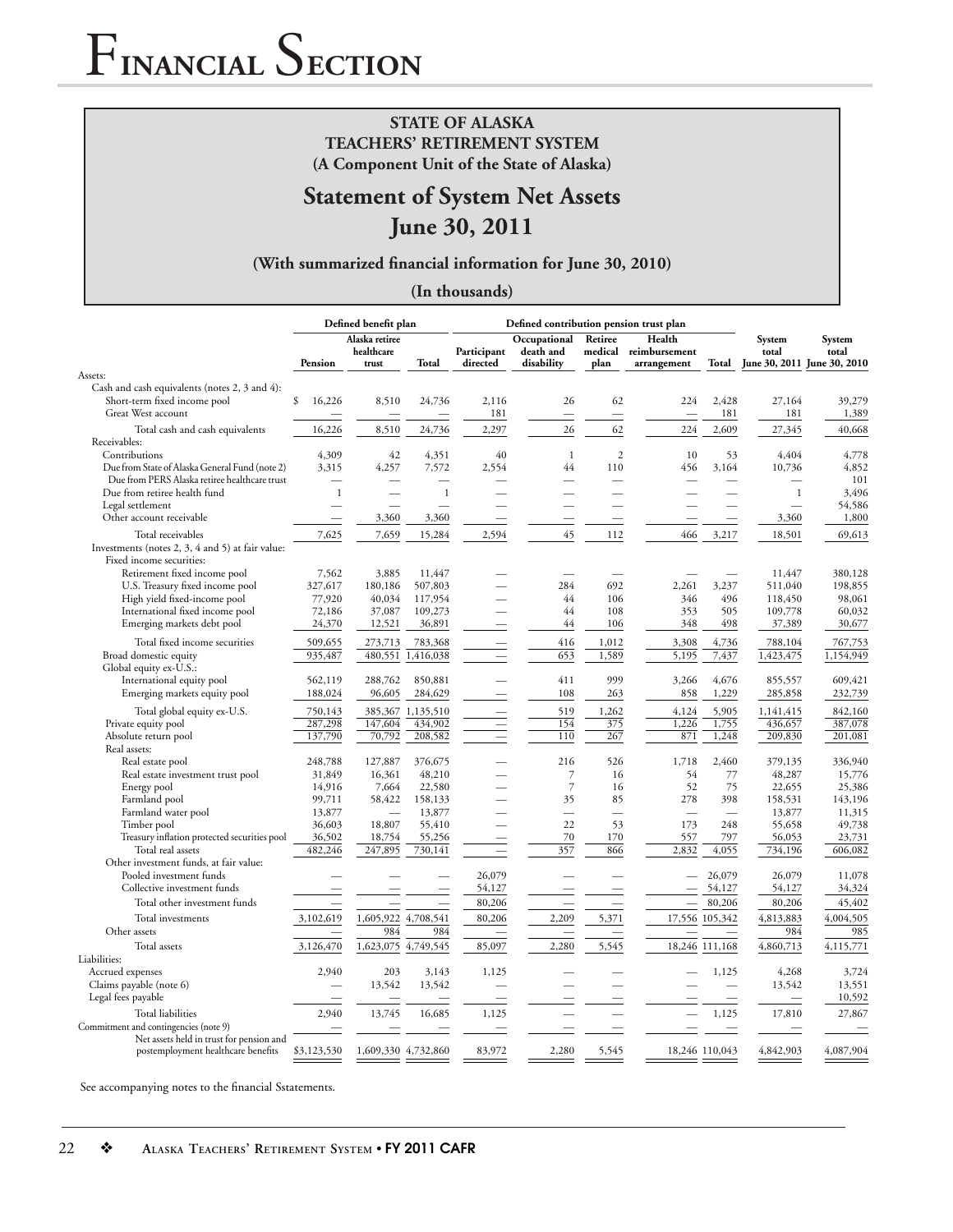## **Statement of Changes in System Net Assets Year ended June 30, 2011**

(With summarized financial information for June 30, 2010)

**(In thousands)**

|                                                                                 | Defined benefit plan |                                    |           |                         | Defined contribution pension trust plan |                            |                                        |                               |                                     |                                     |
|---------------------------------------------------------------------------------|----------------------|------------------------------------|-----------|-------------------------|-----------------------------------------|----------------------------|----------------------------------------|-------------------------------|-------------------------------------|-------------------------------------|
|                                                                                 | Pension              | Alaska retiree<br>healthcare trust | Total     | Participant<br>directed | Occupational<br>death and<br>disability | Retiree<br>medical<br>plan | Health<br>reimbursement<br>arrangement | Total                         | System<br>total<br>June 30,<br>2011 | System<br>total<br>June 30,<br>2010 |
| Additions:                                                                      |                      |                                    |           |                         |                                         |                            |                                        |                               |                                     |                                     |
| Contributions:                                                                  |                      |                                    |           |                         |                                         |                            |                                        |                               |                                     |                                     |
| Employers                                                                       | 32,804<br>\$         | 43,217                             | 76,021    | 11,943                  | 474                                     | 1,154                      | 5,195                                  | 18,766                        | 94,787                              | 92,359                              |
| Plan members                                                                    | 55,347               | 138                                | 55,485    | 13,665                  |                                         |                            |                                        | 13,665                        | 69,150                              | 67,722                              |
| Employer legislative relief                                                     | 109,343              | 81,507                             | 190,850   | -                       |                                         |                            |                                        | $\overbrace{\phantom{12333}}$ | 190,850                             | 173,462                             |
| Total contributions                                                             | 197,494              | 124,862                            | 322,356   | 25,608                  | 474                                     | 1,154                      | 5,195                                  | 32,431                        | 354,787                             | 333,543                             |
| Investment income:                                                              |                      |                                    |           |                         |                                         |                            |                                        |                               |                                     |                                     |
| Net appreciation in fair value (note 2)                                         | 499,430              | 244,631                            | 744,061   | 12,731                  | 286                                     | 694                        | 2,105                                  | 15,816                        | 759,877                             | 330,986                             |
| Interest                                                                        | 16,780               | 8,711                              | 25,491    | 11                      | 12                                      | 30                         | 93                                     | 146                           | 25,637                              | 32,708                              |
| <b>Dividends</b>                                                                | 51,903               | 25,029                             | 76,932    |                         | 29                                      | 69                         | 213                                    | 311                           | 77,243                              | 40,504                              |
| Total investment income                                                         | 568,113              | 278,371                            | 846,484   | 12,742                  | 327                                     | 793                        | 2,411                                  | 16,273                        | 862,757                             | 404,198                             |
| Less investment expense                                                         | 9,893                | 5                                  | 9,898     |                         |                                         |                            |                                        |                               | 9,898                               | 7,781                               |
| Net investment income                                                           | 558,220              | 278,366                            | 836,586   | 12,742                  | 327                                     | 793                        | 2,411                                  | 16,273                        | 852,859                             | 396,417                             |
| Other:                                                                          |                      |                                    |           |                         |                                         |                            |                                        |                               |                                     |                                     |
| Legal settlement                                                                |                      |                                    |           |                         |                                         |                            |                                        |                               |                                     | 54,585                              |
| Other                                                                           | 54                   | 4,951                              | 5,005     | 5                       |                                         |                            |                                        | 5                             | 5,010                               | 4,459                               |
| Total additions                                                                 | 755,768              | 408,179                            | 1,163,947 | 38,355                  | 801                                     | 1,947                      | 7,606                                  | 48,709                        | 1,212,656                           | 789,004                             |
| Deductions:                                                                     |                      |                                    |           |                         |                                         |                            |                                        |                               |                                     |                                     |
| Pension and postemployment benefits                                             | 343,191              | 103,405                            | 446,596   |                         |                                         |                            |                                        |                               | 446,596                             | 443,003                             |
| Refunds of contributions                                                        | 2,798                |                                    | 2,798     | 1,688                   |                                         |                            |                                        | 1,688                         | 4,486                               | 4,402                               |
| Legal settlement fees                                                           |                      |                                    |           |                         |                                         |                            |                                        |                               |                                     | 10,592                              |
| Administrative                                                                  | 2,806                | 3,080                              | 5,886     | 689                     | $\overline{\phantom{0}}$                |                            |                                        | 689                           | 6,575                               | 6,049                               |
| Total deductions                                                                | 348,795              | 106,485                            | 455,280   | 2,377                   | -                                       |                            | $\overline{\phantom{0}}$               | 2,377                         | 457,657                             | 464,046                             |
| Net increase                                                                    | 406,973              | 301,694                            | 708,667   | 35,978                  | 801                                     | 1,947                      | 7,606                                  | 46,332                        | 754,999                             | 324,958                             |
| Net assets held in trust for pension and<br>postemployment healthcare benefits: |                      |                                    |           |                         |                                         |                            |                                        |                               |                                     |                                     |
| Balance, beginning of year                                                      | 2,716,557            | 1,307,636                          | 4,024,193 | 47,994                  | 1,479                                   | 3,598                      | 10,640                                 |                               | 63,711 4,087,904                    | 3,762,946                           |
| Balance, end of year                                                            | \$3,123,530          | 1,609,330                          | 4,732,860 | 83,972                  | 2,280                                   | 5,545                      | 18,246                                 |                               | 110,043 4,842,903                   | 4,087,904                           |

See accompanying notes to the financial statements.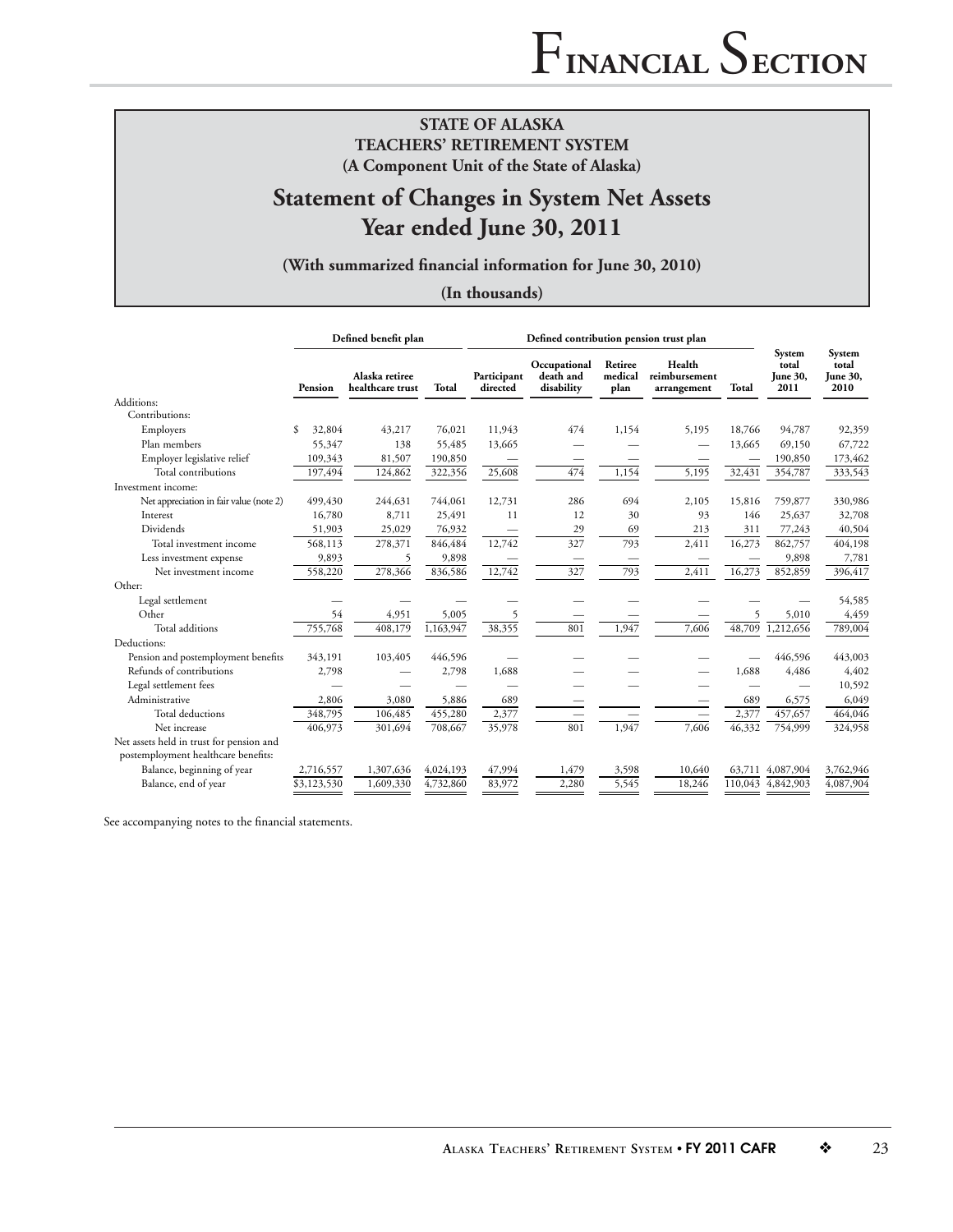## **STATE OF ALASKA TEACHERS' RETIREMENT SYSTEM (A Component Unit of the State of Alaska)**

## **Notes to Financial Statements**

**June 30, 2011** (With summarized financial information for June 30, 2010)

## **(1) Description**

The following is a brief description of the State of Alaska Teachers' Retirement System (TRS or the System) Defined Benefit Retirement Pension and Postemployment Healthcare Plan (the DB Plan) and Defined Contribution Retirement Trust Fund (the DCR Plan). TRS is a Component Unit of the State of Alaska (the State). The DB Plan is a plan within the System, which includes the Defined Benefit Retirement Pension Trust Fund and Alaska Retiree Healthcare Trust Fund. The DCR Plan consists of a Participant Directed Fund, Retiree Medical Fund, Health Reimbursement Arrangement Fund, and Occupational Death and Disability Fund. Participants should refer to the System agreement for more complete information.

At June 30, 2011 and 2010, the number of participating local government employers was as follows:

| State of Alaska  |    |
|------------------|----|
| School districts | 53 |
| Other            |    |
| Total employers  | 58 |

Inclusion in the DB Plan and DCR Plan is a condition of employment for permanent school district, University of Alaska and State Department of Education employees who meet the eligibility requirements for participation.

## **Defined Benefit Retirement Plan**

### *General*

The DB Plan is a defined benefit, cost-sharing, multiple employer plan within the System established and administered by the State to provide pension and postemployment healthcare benefits for teachers and other eligible members. Benefit and contribution provisions are established by State law and may be amended only by the State Legislature. The System is a component unit of the State financial reporting entity and is included in the State's Comprehensive Annual Financial Report as a pension trust fund. With the passage of Senate Bill (SB) 141, the DB Plan is closed to all new members effective July 1, 2006.

At June 30, DB Plan's membership consisted of the following:

|                                                                                                                | Valuation as of June 30 |               |  |
|----------------------------------------------------------------------------------------------------------------|-------------------------|---------------|--|
|                                                                                                                | 2010                    | 2009          |  |
| Retirees and beneficiaries currently receiving benefits<br>Terminated plan members entitled to future benefits | 10,598<br>840           | 10,255<br>884 |  |
| Total current and future benefits                                                                              | 11,438                  | 11,139        |  |
| Active plan members:                                                                                           |                         |               |  |
| Vested                                                                                                         | 5,959                   | 5,799         |  |
| Nonvested                                                                                                      | 1,873                   | 2,427         |  |
| Total active plan member                                                                                       | 7,832                   | 8,226         |  |
| Total members                                                                                                  | 19,270                  | 19,365        |  |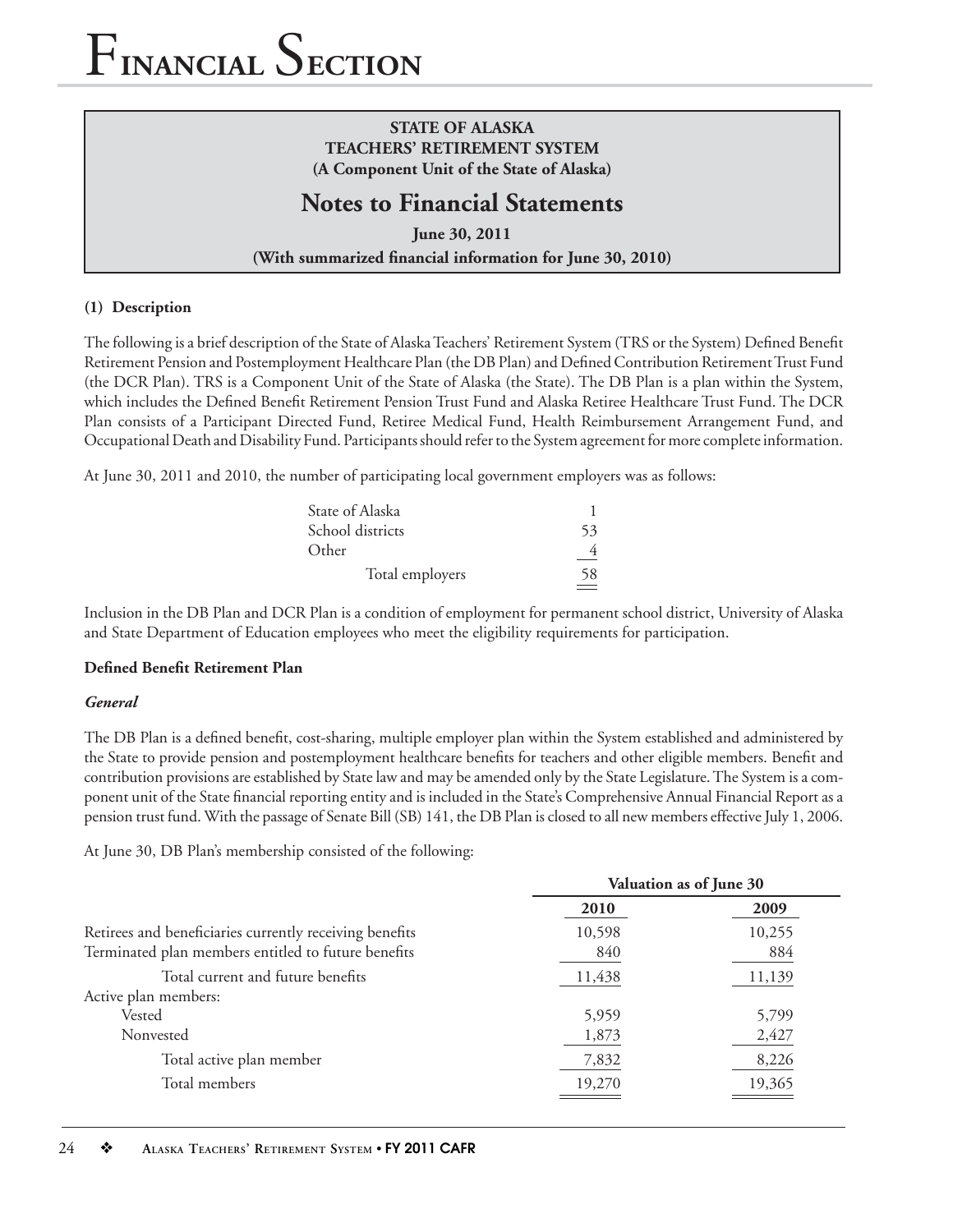## **Notes to Financial Statements**

**June 30, 2011** (With summarized financial information for June 30, 2010)

### **Pension Benefits**

Vested members hired prior to July 1, 1990, are entitled to pension benefits beginning at normal retirement age, 55, or early retirement age, 50. For members hired after June 30, 1990, the normal and early retirement ages are 60 and 55, respectively. Members may also retire at any age and receive a normal benefit when they accumulate the required credited service.

The normal annual pension benefit is based on years of service and average base salary. The average base salary is based upon the members' three highest contract years' salaries.

The benefit related to all years of credited service prior to July 1, 1990 and for years of service through a total of 20 years is equal to 2% of the employee's average base salary. The benefit for each year over 20 years of service subsequent to June 30, 1990 is equal to 2 ½% of the employee's base salary.

Minimum benefits for members eligible for retirement are \$25 per month for each year of credited service.

Married members must receive their benefits in the form of a joint and survivor annuity unless their spouse consents to another form of benefit or benefits are payable under the 1% supplemental contributions provision.

The DB Plan has two types of postretirement pension adjustments (PRPA). The automatic PRPA is issued annually to all eligible benefit recipients when the cost of living increases in the previous calendar year. The automatic PRPA increase is paid beginning July 1 of each year. The discretionary PRPA may be granted to eligible recipients by the DB Plan's administrator, if the cost of living in the previous calendar year rises and the financial condition of the DB Plan's permits. If both an automatic and discretionary PRPA are granted, and a retiree is eligible for both adjustments, the one that provides the retiree the greater increase will be paid.

### **Postemployment Healthcare Benefits**

When pension benefits begin, major medical benefits are provided without cost to (1) all members first hired before July 1, 1990, (2) members hired after July 1, 1990 with 25 years of membership service, and (3) members who are disabled or age 60 or older, regardless of their initial hire dates. Members first hired after June 30, 1990 may receive major medical benefits prior to age 60 by paying premiums.

Beginning July 1, 2007, the Alaska Retiree Healthcare Trust (ARHCT), a healthcare trust fund of the State, was established. The ARHCT is self-funded and provides major medical coverage to retirees of the System. The System retains the risk of loss of allowable claims for eligible members. The ARHCT began paying member healthcare claims on March 1, 2008. Prior to that, healthcare claims were paid for by the Retiree Health Fund (RHF).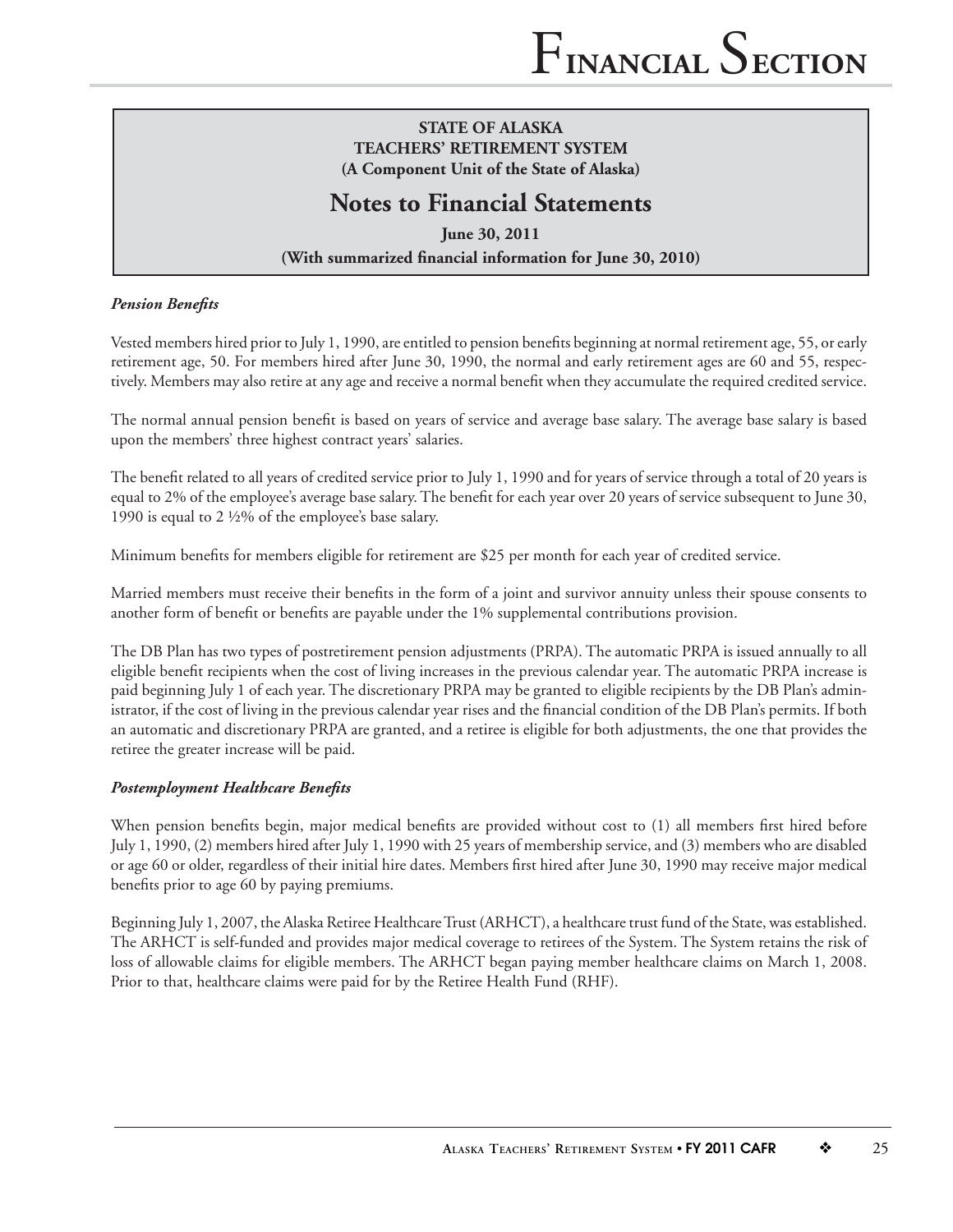## **STATE OF ALASKA TEACHERS' RETIREMENT SYSTEM (A Component Unit of the State of Alaska)**

## **Notes to Financial Statements**

**June 30, 2011** (With summarized financial information for June 30, 2010)

### *Death Benefits*

When benefits are payable under the 1% supplemental contribution provision, the DB Plan member's spouse is eligible for a spouse's pension if there is/are no dependent child(ren). If there is/are dependent child(ren), a survivor's allowance may be payable to the DB Plan member's spouse, or guardian of the dependent child(ren). The amount of the pension or allowance is determined by the DB Plan member's base salary. DB Plan members first hired after June 30, 1982 are not eligible to participate in this provision.

If an active DB Plan member dies from occupational causes, the spouse may receive a monthly pension from the DB Plan. When death is due to occupational causes and there is no surviving spouse, the DB Plan member's dependent child(ren) may receive a monthly pension until the child(ren) is/are no longer dependents. If the member does not have a spouse or dependent children at the time of death, a lump-sum death benefit is payable to the named beneficiary(ies). The amount of the occupational death pension is 40% of the member's base salary at the time of death. The amount of the occupational death pension changes on the date the DB Plan member's normal retirement would have occurred if the DB Plan member had lived. The new benefit is based on the DB Plan member's average base salary at the time of death and the credited service that would have accrued had the DB Plan member lived and continued to work until normal retirement. If benefits are payable under the 1% supplemental contribution provision, benefits are not payable under this provision. If the death was from nonoccupational causes, and the DB Plan member was vested, the spouse may receive a monthly 50% joint and survivor option benefit based on the member's credited service and average base salary at the time of death. If the DB Plan member is not married or vested, a lump-sum death benefit is payable to the named beneficiary(ies).

### *Disability Benefits*

If a DB Plan member has been in membership service for five or more years for which contributions have been made, is not eligible for normal retirement benefits, and becomes permanently disabled, the DB Plan member is entitled to a monthly benefit. The annual disability benefit is equal to 50% of the base salary at the time of the disability plus an additional 10% of his/her base salary for each dependent child up to a maximum of four children. At normal retirement age, a disabled System member receives normal retirement benefits.

#### *Contributions*

### **DB Plan Member Contributions**

The DB Plan members contribute 8.65% of their base salary as required by statute. The DB Plan's member contributions are deducted before federal tax is withheld. Eligible DB Plan members contribute an additional 1.11% of their salary under the supplemental contribution provision. Contributions are collected by employers and remitted to the DB Plan. DB Plan member contributions earn interest at the rate of 4.50% per annum, compounded annually.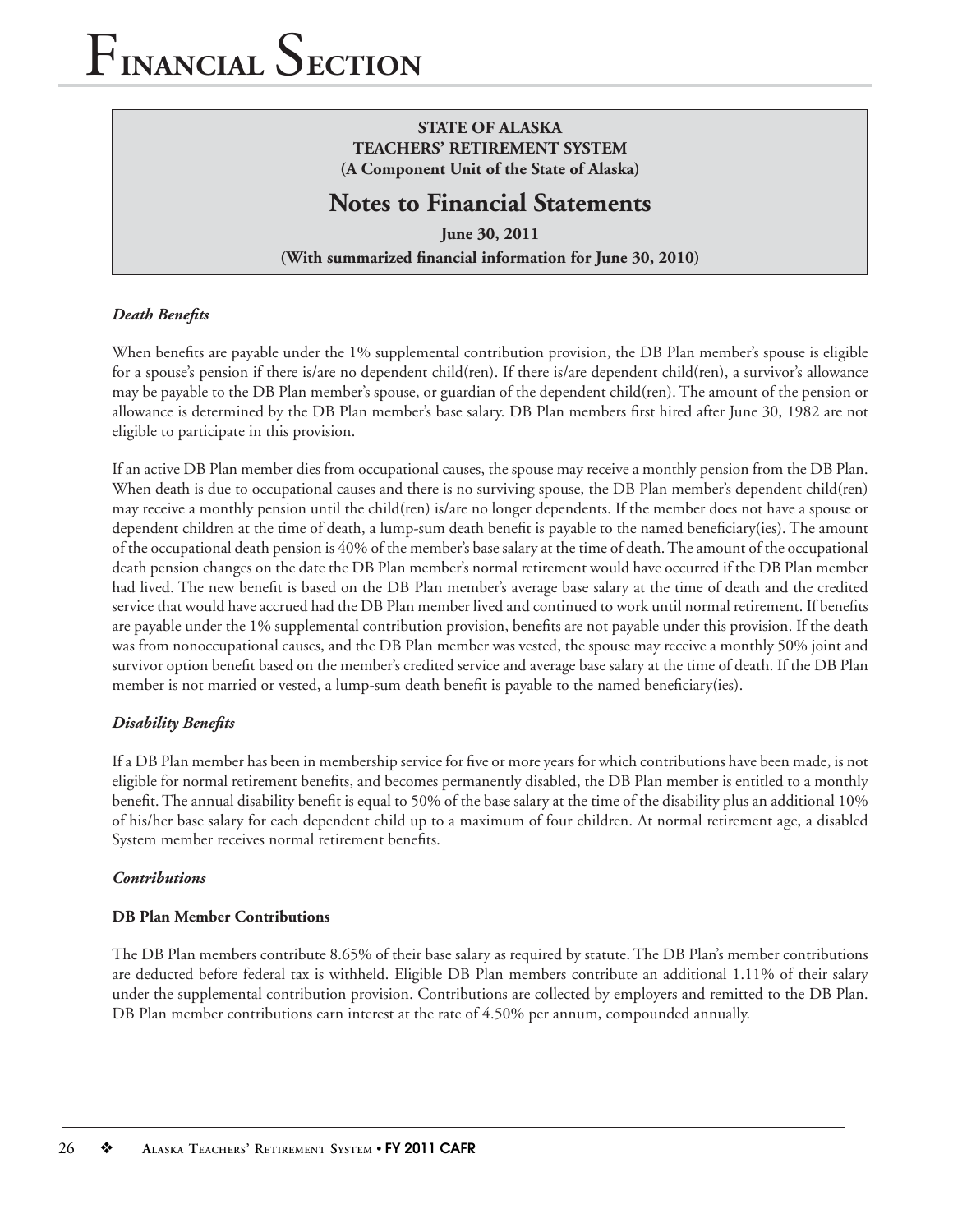## **Notes to Financial Statements**

**June 30, 2011 (With summarized financial information for June 30, 2010)** 

#### **Employer Contributions**

The DB Plan's funding policy provides for periodic employer contributions at actuarially determined rates that, expressed as a percent of annual covered payroll, are sufficient to accumulate assets to pay both pension and postemployment healthcare benefits when due. Employer contribution rates are determined using the entry age normal actuarial cost method of funding. The DB Plan uses the level percentage of pay method to amortize the unfunded liability over a 25 year fixed period. Employer contributions are accumulated in both the pension and the healthcare funds based on the adopted actuarially determined contribution rate for the fiscal year.

### **Contributions from the State of Alaska**

Alaska Statute 14.25.085 requires that additional state contributions made each July 1 or as soon after July 1 for the ensuing fiscal year that when combined with the total employer contributions is sufficient to pay the System's past service liability at the actuarially determined contribution rate adopted by the Alaska Retirement Management Board (the Board) for that fiscal year.

### *Refunds*

DB Plan member contributions may be voluntarily or, under certain circumstances, involuntarily refunded to the employee or a garnishing agency 60 days after termination of employment. Voluntary refund rights are forfeited on July 1 following the member's 75th birthday or within 50 years of the member's last termination date. Members who have had contributions refunded forfeit all retirement benefits, including postemployment healthcare benefits. Members are allowed to reinstate refunded service due to involuntary refunds by repaying the total involuntary refunded balance and accrued interest. Members are allowed to reinstate voluntarily refunded service by repaying the voluntarily refunded balance and accrued interest, as long as they reestablish an employee relationship with a participating DB Plan employer before July 1, 2010. Members who have not reestablished an employee relationship with a participating DB Plan employer by June 30, 2010 will not be eligible to reinstate voluntarily refunded service and will forfeit any claim to DB Plan membership rights. Balances refunded to members accrue interest at the rate of 7.0% per annum, compounded semiannually.

#### **Defined Contribution Retirement Plan**

#### *General*

The DCR Pension Trust Fund is a defined contribution, cost-sharing, multiple employer public employee retirement plan within TRS established and administered by the State to provide pension and postemployment healthcare benefits for eligible employees. Benefit and contribution provisions are established by State law and may be amended only by the State Legislature. The DCR Pension Trust Fund was created by State of Alaska Statutes effective July 1, 2006. A defined contribution plan is a plan in which savings are accumulated in an individual retirement account for the exclusive benefit of the member or beneficiaries.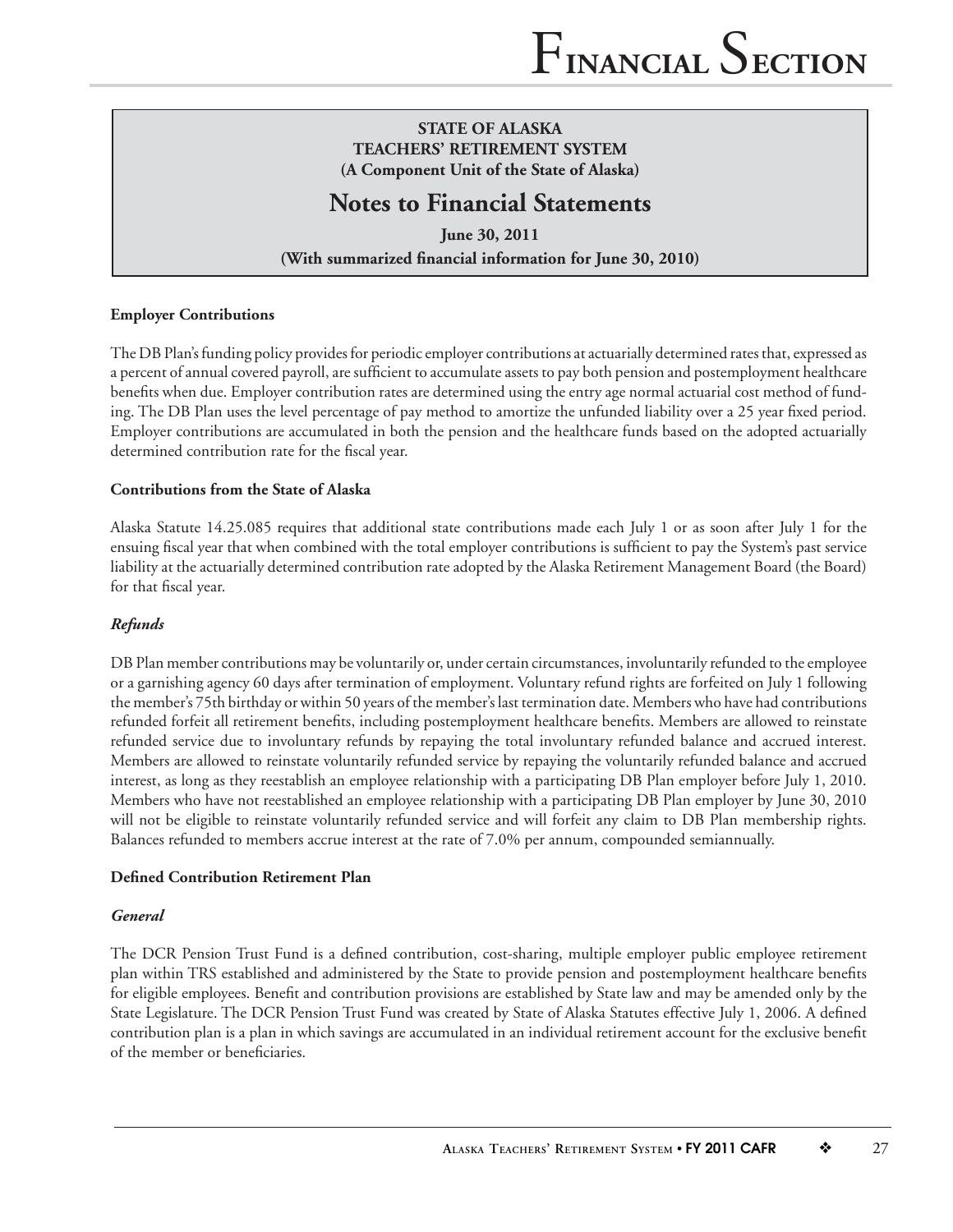## **STATE OF ALASKA TEACHERS' RETIREMENT SYSTEM (A Component Unit of the State of Alaska)**

## **Notes to Financial Statements**

**June 30, 2011**

(With summarized financial information for June 30, 2010)

At June 30, 2011 and 2010, DCR Pension Trust Fund membership consisted of the following:

|                                                           | 2011  | 2010  |
|-----------------------------------------------------------|-------|-------|
| Retirees and beneficiaries currently receiving benefits   |       |       |
| Terminated plan members entitled to future benefits:      |       |       |
| 25% Vested                                                | 285   | 247   |
| 50% Vested                                                | 123   | 106   |
| 75% Vested                                                | 70    | 37    |
| 100% Vested                                               | 24    | 4     |
| Total terminated plan members entitled to future benefits | 502   | 394   |
| Total current and future benefits                         | 502   | 394   |
| Active plan members:                                      |       |       |
| 25% Vested                                                | 653   | 622   |
| 50% Vested                                                | 544   | 472   |
| 75% Vested                                                | 441   | 286   |
| 100% Vested                                               | 259   | 3     |
| Nonvested                                                 | 841   | 886   |
| Total active plan members                                 | 2,738 | 2,269 |
| Total members                                             | 3,240 | 2,663 |

#### **Pension Benefits**

A participating member is immediately and fully vested in that member's contributions and related earnings (losses). A member shall be fully vested in the employer contributions made on that member's behalf, and related earnings (losses), after five years of service. A member is partially vested in the employer contributions made on that member's behalf, and the related earnings, in the ratio of a) 25% with two years of service; b) 50% with three years of service; c) 75% with four years of service; and d) 100% with five years of service.

### **Postemployment Healthcare Benefits**

Major medical benefits available to eligible persons are accessible to the retiree major medical insurance plan and to the health reimbursement arrangement plan. Access to the retiree major medical insurance plan means that an eligible person may not be denied insurance coverage except for failure to pay the required premium.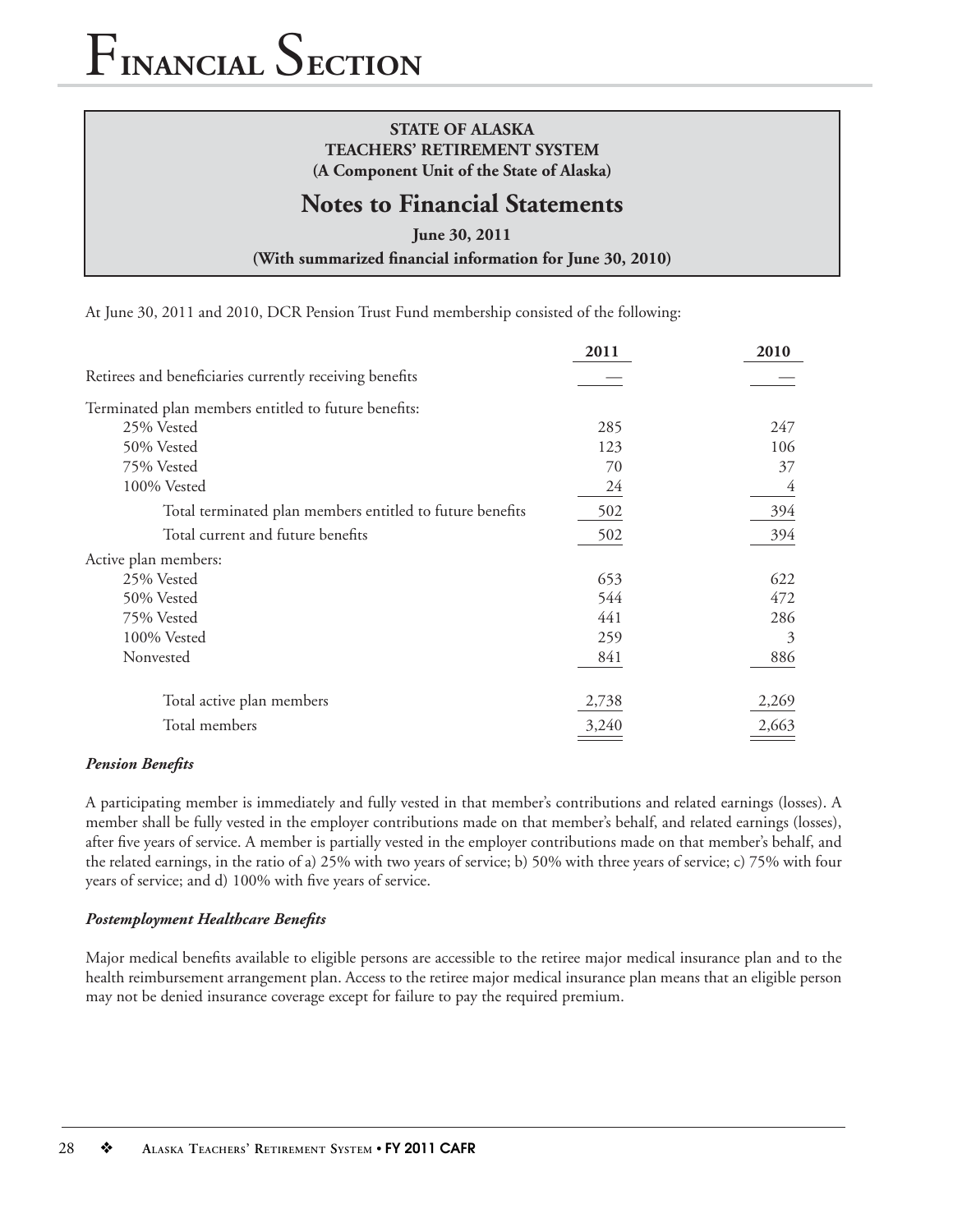## **Notes to Financial Statements**

**June 30, 2011** (With summarized financial information for June 30, 2010)

### *Death Benefits*

If (1) the death of an employee occurs before the employee's retirement and before the employee's normal retirement date, (2) the proximate cause of death is a bodily injury sustained or a hazard undergone while in the performance and within the scope of the employee's duties, and (3) the injury or hazard is not the proximate result of willful negligence of the employee, a monthly survivor's pension shall be paid to the surviving spouse. If there is no surviving spouse or if the spouse later dies, the monthly survivor's pension shall be paid in equal parts to the dependent children of the employee.

The monthly survivor's pension section for survivors of employees is 40% of the employee's monthly compensation in the month in which the employee dies. While the monthly survivor's pension is being paid, the employer shall make contributions on behalf of the employee's beneficiaries based on the deceased employee's gross monthly compensation at the time of occupational death.

## *Disability Benefits*

An employee is eligible for an occupational disability benefi t if employment is terminated because of a total and apparently permanent occupational disability before the employee's normal retirement date. The occupational disability benefits accrue beginning the first day of the month following termination of employment as a result of the disability and are payable the last day of the month. If a final determination granting the benefit is not made in time to pay the benefit when due, a retroactive payment shall be made to cover the period of deferment.

### *Contributions*

### **Defined Contribution Member Contributions**

Contribution rates are 8.0% for DCR Plan members, as required by statute. The employer shall deduct the contribution from the member's compensation at the end of each payroll period, and the contribution shall be credited by the DCR plan to the member's individual account. The contributions shall be deducted from the member's compensation before the computation of applicable federal taxes.

### **Employer Contributions**

An employer shall contribute to each member's individual account an amount equal to 7.0% of the member's compensation.

Each participant designates how contributions are to be allocated among the investment options. Each participant's account is credited with the participant's contributions and the appreciation or depreciation in unit value for the investment funds. Investment options are disclosed in note 3.

Record-keeping/administrative fees consisting of a fixed amount, applied in a lump sum each calendar year, and a variable amount, applied monthly, are deducted from each participant's account, applied pro rata to all the funds in which the employee participates. This fee is for all costs incurred by the recordkeeper and by the State. The investment management fees are netted out of the funds' performance.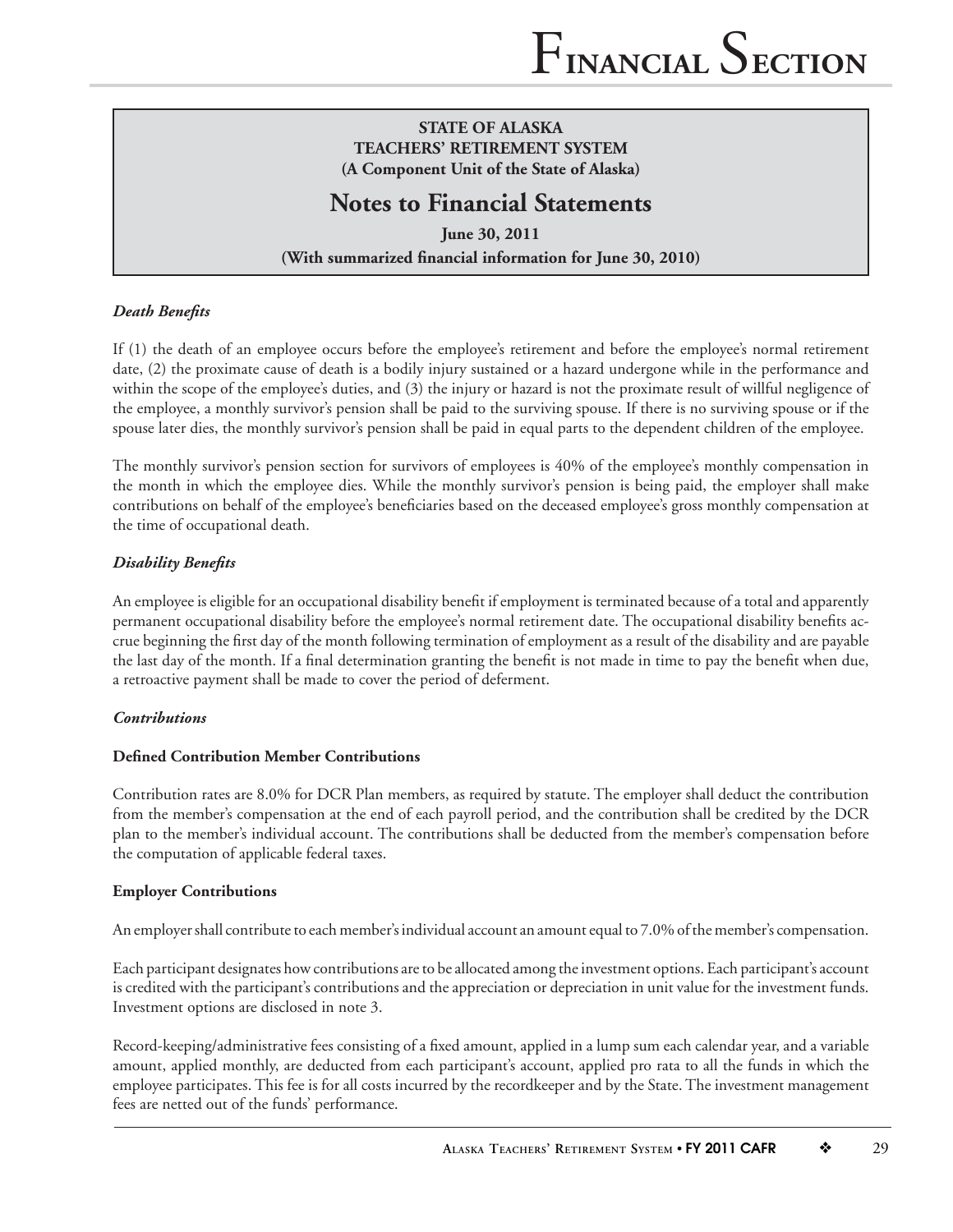## **STATE OF ALASKA TEACHERS' RETIREMENT SYSTEM (A Component Unit of the State of Alaska)**

## **Notes to Financial Statements**

**June 30, 2011 (With summarized financial information for June 30, 2010)** 

## *Refunds*

A member is eligible to elect distribution of the member's account in accordance with this section 60 days after termination of employment.

### *Participant Accounts*

Participant accounts under the DCR Plan are self-directed with respect to investment options. Investment options are disclosed in note 3.

Each participant designates how contributions are to be allocated among the investment options. Each participant's account is credited with the participant's contributions and the appreciation or depreciation in unit value for the investment funds.

Record-keeping/administrative fees consisting of a fixed amount, applied in a lump sum each calendar year, and a variable amount, applied monthly, are deducted from each participant's account, applied pro rata to all the funds in which the employee participates. This fee is for all costs incurred by the recordkeeper and by the State. The investment management fees are netted out of the funds' performance.

### (2) Summary of Significant Accounting Policies

### *Basis of Accounting*

The System's financial statements are prepared using the economic resources measurement focus and the accrual basis of accounting. Contributions are recognized in the period in which they are due. Benefits and refunds are recognized when due and payable.

### *Use of Estimates*

The preparation of financial statements in conformity with generally accepted accounting principles requires management to make estimates and assumptions that affect the reported amounts of assets and liabilities and disclosure of contingent assets and liabilities at the date of the financial statements and the reported amounts of additions and deductions during the reporting period. Actual results could differ from those estimates.

### *GASB Statements No. 25, No. 43, and No. 50*

The DB Plan and DCR Plan follow the provisions of Government Accounting Standards Board (GASB) Statement No. 25, *Financial Reporting for Defined Benefit Pension Plans and Note Disclosures for Defined Contribution Plans* (GASB 25). GASB 25 establishes a financial reporting framework for defined benefit plans that distinguishes between two separate categories of information: (a) current financial information about plan assets and financial activities and (b) actuarially determined information, from a long-term perspective, about the funded status of the plan and the progress being made in accumulating sufficient assets to pay benefits when due. The DB Plan and DCR Plan follow the provisions of GABS Statement No. 50, *Pension Disclosure*; GASB 50 amended certain disclosure provisions of GASB 25 and expanded the required disclosures regarding pensions.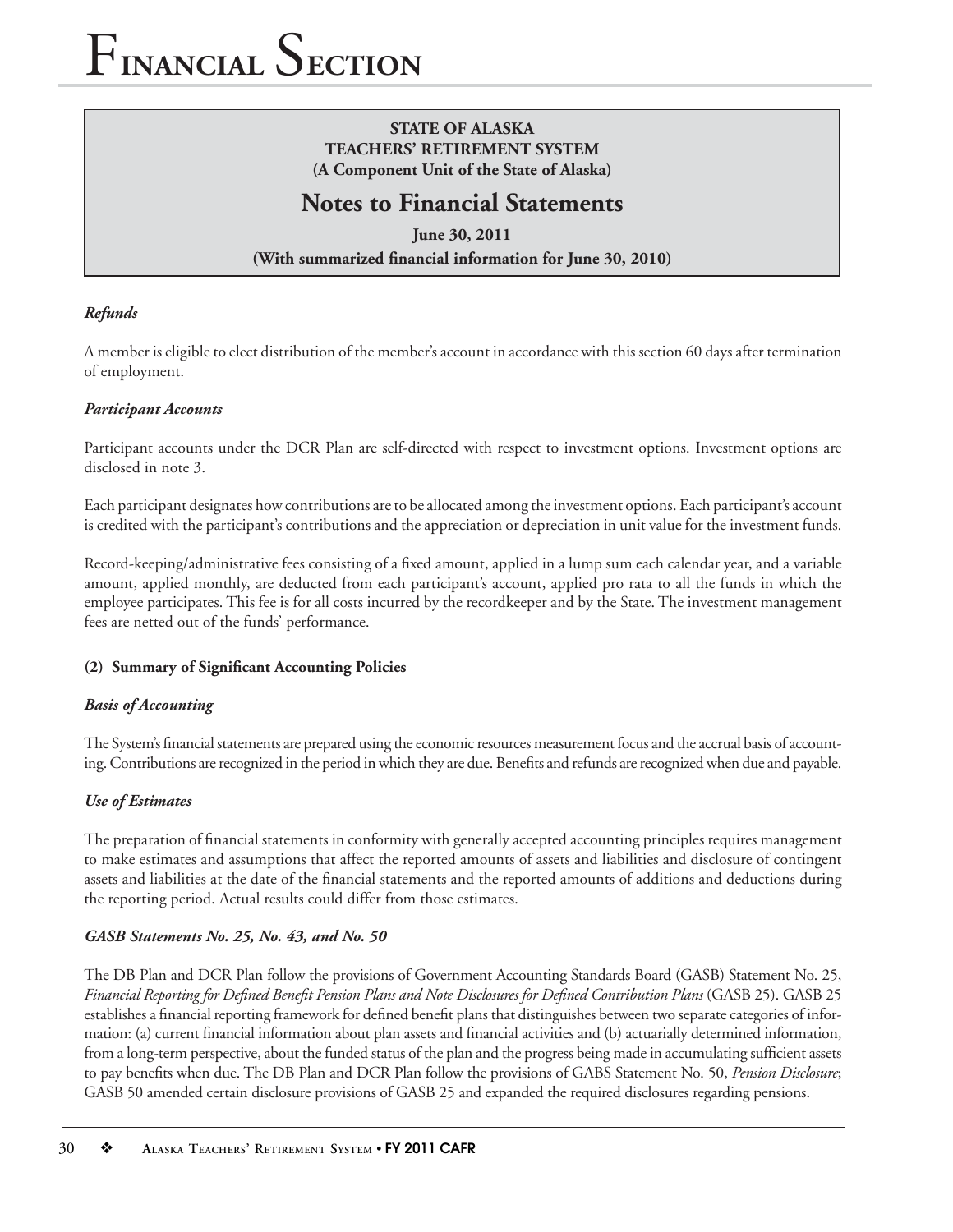## **Notes to Financial Statements**

**June 30, 2011** (With summarized financial information for June 30, 2010)

The DB Plan follows the provisions of GASB Statement No. 43, *Financial Reporting for Postemployment Benefi t Plans Other Than Pension Plans* (GASB 43). GASB 43 establishes uniform financial reporting standards for Other Postemployment Benefit Plans (OPEB) and supersedes the interim guidance included in GASB Statement No. 26, *Financial Reporting or Postemployment*  Healthcare Plans Administered by Defined Benefit Pension Plans. The approach followed by GASB 43 is generally consistent with the approach adopted in GASB 25, with modifications to reflect differences between pension and OPEB plans.

### *Investments*

Investments are reported under the Department of Revenue, Division of Treasury (Treasury). Treasury financial statements are prepared using the accrual basis of accounting for investment income. Assets are reported at fair value. Investment purchases and sales are recorded on a trade-date basis. Net contributions (withdrawals) represent contributions from employers and employees, net of benefits paid to plan participants and administrative and investment management expenses. Contributions, benefits paid, and all expenses are recorded on a cash basis.

### **Pooled Investments**

With the exception of the Short-term Fixed Income Pool, ownership in the various pools is based on the number of shares held by each participant. The net asset value per share is determined by dividing the total fair value of the net assets of the pool by the number of shares of the pool outstanding on the valuation date. Contributions to and withdrawals from the pool are based on the beginning of the day net asset value per share on the day of the transaction.

The Short-Term Fixed Income Pool maintains a share price of \$1. Each participant owns shares in the pool, the number of which fluctuates daily with contributions and withdrawals. Participant shares also change at the beginning of each month when income is paid. Securities expressed in terms of foreign currencies are translated into U.S. dollars at the prevailing exchange rates. Forward currency contracts are valued at the mid-point of representative quoted bid and ask prices.

## *Valuation and Income Allocation*

## **Fixed Income Investment Pools**

With the exception of the Emerging Markets Debt Pool, fixed income securities are valued each business day using prices obtained from a pricing service when such prices are available; otherwise, such securities are valued at the most current sale price or based on a valuation provided by investment managers. Income in the pools is credited to the net asset value of the pool daily and allocated to pool participants daily on a pro rata basis. Treasury staff or the investment manager determine the allocation between permissible securities.

The Emerging Markets Debt Pool participates in one externally managed commingled investment fund alongside other institutional investors through ownership of equity shares, which are valued on the last business day of each month by the investment manager.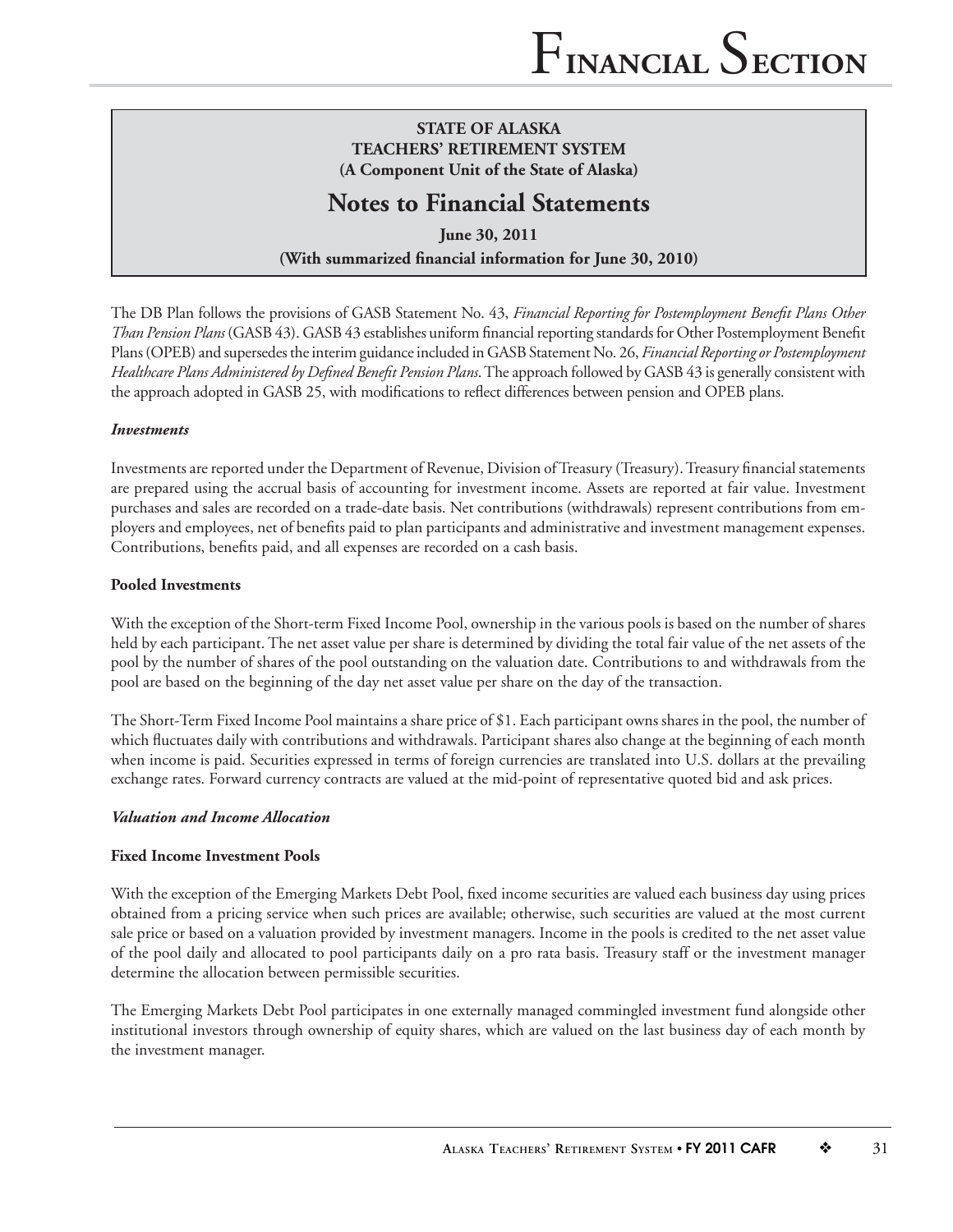## **STATE OF ALASKA TEACHERS' RETIREMENT SYSTEM (A Component Unit of the State of Alaska)**

## **Notes to Financial Statements**

**June 30, 2011** (With summarized financial information for June 30, 2010)

### **Broad Domestic Equity, International Equity, and Real Estate Investment Trust (REIT) Pools**

Domestic equity, international equity, and REIT securities are valued each business day using prices obtained from a pricing service or prices quoted by one or more independent brokers. Income in the pools is credited to the net asset value of the pool daily and allocated to pool participants daily on a pro rata basis. Treasury staff or the external manager determine the allocation between permissible securities.

#### **Emerging Markets Equity, Private Equity, Absolute Return, Real Estate, Energy, Farmland, Farmland Water, and Timber Pools**

Income in these pools is credited to the net asset value of the pool daily and allocated to pool participants monthly on a pro rata basis.

Emerging markets securities are valued on the last business day of each month by the investment managers. The pool participates in three externally managed commingled investment funds alongside other institutional investors through ownership of equity shares. The commingled funds invest in the securities markets of developing countries.

Private equity investments are valued quarterly by the general partners and investment sponsors. Private equity oversight managers and Treasury staff employ a standard of reasonable care in verifying that the valuations reasonably reflect the underlying fair value of the investments. Underlying assets are comprised of venture capital, buyout, restructuring, and special situation investments through limited partnership agreements. Each manager independently determines the limited partnerships to invest in.

Absolute return investments are valued monthly by the general partners. The fund administrators are held to a standard of reasonable care in verifying that the valuations reasonably reflect the underlying fair value of the investments. Underlying assets are comprised of hedge fund investments through limited partnership agreements. Each manager independently determines the limited partnerships to invest in.

The energy related investments are valued quarterly by the general partner. The general partner is held to a standard of reasonable care in verifying that the valuations reasonably reflect the underlying fair value of the investments. Underlying assets are comprised of a limited partnership with an energy related venture capital operating company.

Real estate, farmland, farmland water property, and timber investments are valued quarterly by investment managers based on market conditions. Additionally, real estate, farmland, and timber investments are appraised annually by independent appraisers. Underlying assets in the pool comprise separate accounts, commingled accounts, and limited partnerships. Managers independently determine permissible investments.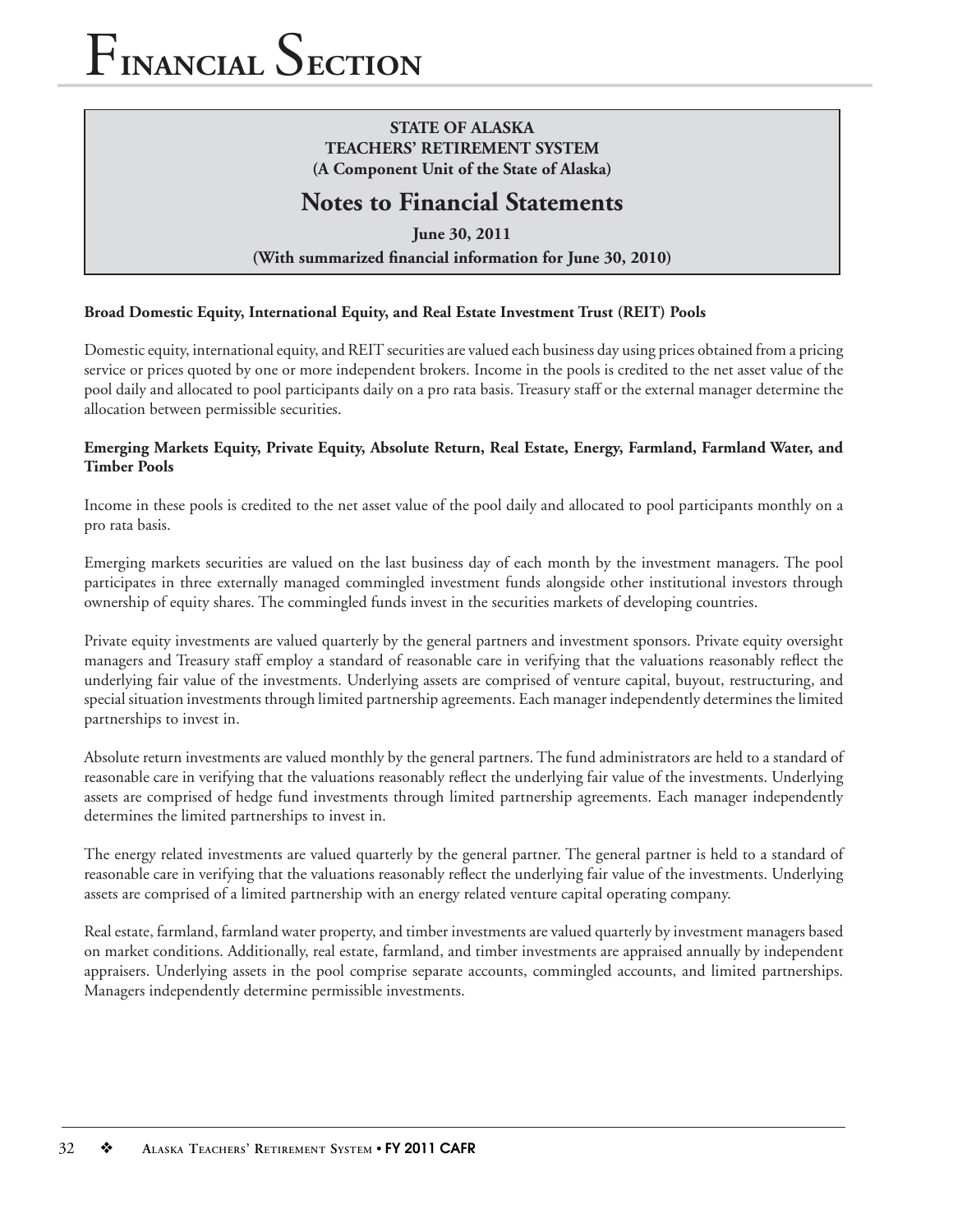## **Notes to Financial Statements**

**June 30, 2011** (With summarized financial information for June 30, 2010)

## *Defi ned Contribution Participant Directed Investments*

The Alaska Retirement Management Board (Board) contracts with an external investment manager who is given the authority to invest in a wholly owned pooled environment to accommodate 13 participant directed funds. Additionally, the Board Contracts with external managers who manage a mix of collective investment funds. Income for the Pooled Investment and Collective Investment Funds is credited to the fund's net asset value on a daily basis and allocated to pool participants daily on a pro rata basis.

Pooled Participant Directed Investment Funds, held in trust, are stated at fair value based on the unit value as reported by the Trustees multiplied by the number of units held by the DCR Plan. The unit value is determined by the Trustees based on fair value of the underlying assets. Purchases and sales of securities are recorded on a trade-date basis. Underlying assets are comprised of domestic and international stocks, investment grade bonds, federally guaranteed mortgages, money market instruments, and other cash equivalent instruments with maturities of less than one year which include commercial paper, banker acceptances, certificates of deposit with ratings of  $A1/P1$  or better as well as, obligations of the U.S. government and its agencies, and repurchase agreements collateralized by U.S. Treasury Instruments.

Collective Investment Funds, held in trust, are stated at fair value based on the unit value as reported by the Trustees multiplied by the number of units held by the DCR Plan. The unit value is determined by the Trustees based on fair value of the underlying assets. Purchases and sales of securities are recorded on a trade-date basis. Underlying assets are comprised of commingled investment funds, alongside other investors, through ownership of equity shares.

### *Contributions Receivable*

Contributions from the System's members and employers for service through June 30 are accrued. These contributions are considered fully collectible, and accordingly, no allowance for uncollectible receivables is reflected in the financial statements.

## *Administrative Costs*

Administrative costs are paid from investment earnings.

## *Due From (to) State of Alaska General Fund*

Amounts due from (to) the State of Alaska General Fund represent the net difference between amounts paid by the DB Plan on behalf of others and amounts paid by others on behalf of the DB Plan.

### *Federal Income Tax Status*

The DB Plan and DCR Plan are qualified plans under Section  $401(a)$  and  $414(d)$  of the Internal Revenue Code and are exempt from federal income taxes under Section 501(a).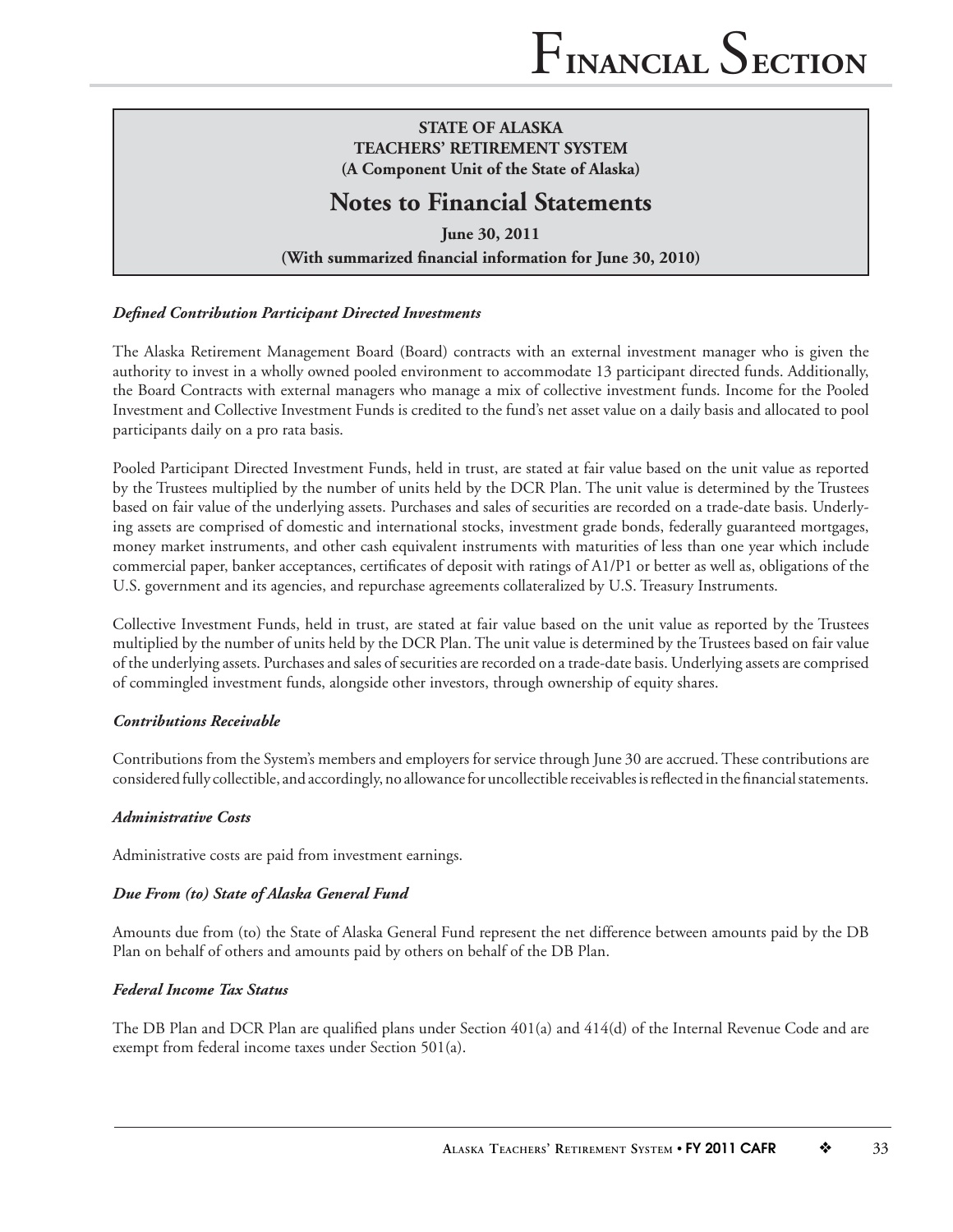## **STATE OF ALASKA TEACHERS' RETIREMENT SYSTEM (A Component Unit of the State of Alaska)**

## **Notes to Financial Statements**

**June 30, 2011 (With summarized financial information for June 30, 2010)** 

### **(3) Investments**

The Board is the investment oversight authority of the System's investments. As the fiduciary, the Board has the statutory authority to invest the assets under the Prudent Investor Rule. Fiduciary responsibility for the Board's Invested Assets is pursuant to Alaska Statutes 37.10.210-390.

Alaska Statute 37.10.071 provides that investments shall be made with the judgment and care under circumstances then prevailing that an institutional investor of ordinary professional prudence, discretion, and intelligence exercises in managing large investment portfolios.

Treasury provides staff for the Board. Treasury has created a pooled environment by which it manages investments of the Board. Additionally, Treasury manages a mix of Pooled Investment Funds and Collective Investment Funds for the DCR Participant Directed Pension Plans under the Board's fiduciary responsibility.

Actual investing is performed by investment officers in Treasury or by contracted external investment managers. The Board has developed investment guidelines, policies, and procedures for Treasury staff and external investment managers to adhere to when managing investments. Specifically, the High Yield Fixed Income Pool, International Fixed Income Pool, Emerging Markets Debt Pool, Broad Domestic Equity Pool, International Equity Pool, Emerging Markets Equity Pool, Private Equity Pool, Absolute Return Pool, Real Estate Pool, Energy Pool, Farmland Pool, Farmland Water Pool, Timber Pool, Pooled Participant Directed Investment Funds, and Collective Participant Directed Investment Funds are managed by external management companies. Treasury manages the Alaska Retirement Fixed Income Pool, U.S. Treasury Fixed Income Pool, Real Estate Investment Trust Pool, Treasury Inflation Protected Securities Pool, and cash holdings of certain external managers in addition to acting as oversight manager for all externally managed investments.

The Short-term Fixed Income Pool is a State pool managed by Treasury that holds investments on behalf of Board as well as other state funds.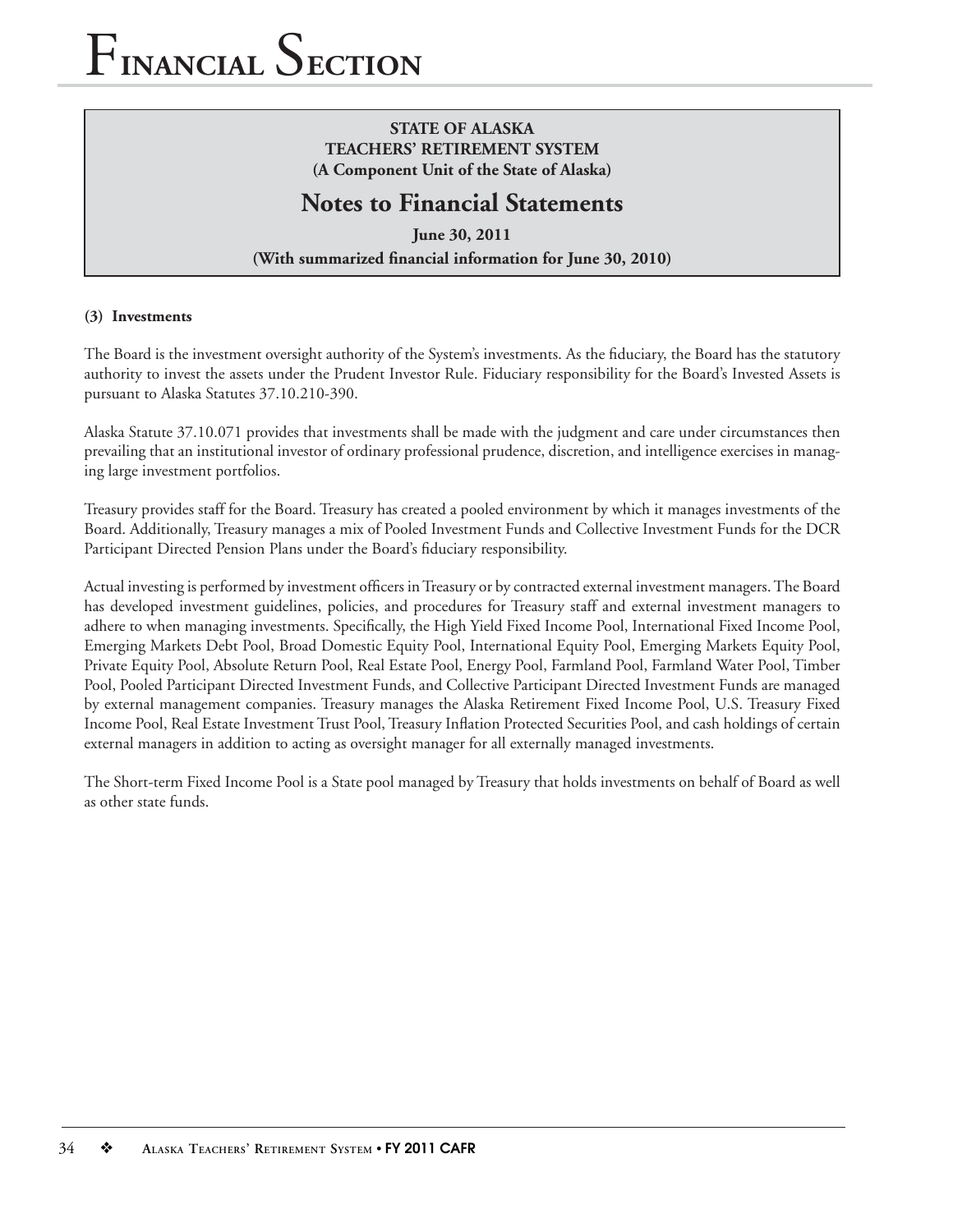## **Notes to Financial Statements**

**June 30, 2011**

(With summarized financial information for June 30, 2010)

#### **(4) Deposit and Investment Risk**

At June 30, 2011, the System investments included the following (in thousands):

|                                                     | <b>Fair Value</b>  |            |                      |            |                  |             |             |           |                   |
|-----------------------------------------------------|--------------------|------------|----------------------|------------|------------------|-------------|-------------|-----------|-------------------|
|                                                     | Fixed income pools |            |                      |            |                  |             |             |           |                   |
|                                                     | Short-term         | Retirement | <b>U.S. Treasury</b> | High yield | International    | Convertible | <b>TIPS</b> | Other     | Total             |
| Bridge loans                                        | \$                 |            |                      | 172        |                  |             |             |           | 172               |
| Commercial paper                                    | 5,657              |            | 15,506               |            |                  |             |             |           | 21,163            |
| Convertible bonds                                   |                    |            |                      | 1,421      |                  |             |             |           | 1,421             |
| Corporate bonds                                     | 25,024             |            | 23,462               | 101,863    |                  |             |             |           | 150,349           |
| Deposits                                            |                    |            |                      |            | 499              |             |             |           | 499               |
| Foreign corporate bonds<br>Foreign government bonds |                    |            |                      |            | 23,193<br>80,377 |             |             |           | 23,193<br>80,377  |
| Mortgage-backed                                     | 1,162              | 5,996      |                      |            |                  |             |             |           | 7,158             |
| Mutual funds                                        |                    |            |                      |            |                  |             |             | 58,409    | 58,409            |
| Other asset-backed                                  | 25,107             |            | 97                   |            |                  |             |             |           | 25,204            |
| Overnight sweep account (Imcs)                      | 675                |            |                      | 5,556      |                  | 93          |             |           | 6,324             |
| Short-term investment fund                          |                    |            |                      |            | 962              |             |             | 6,004     | 6,966             |
| U.S. government agency                              | 1,396              |            | 4,072                |            |                  |             |             |           | 5,468             |
| U.S. government agency discount note                | 2,069              |            |                      |            |                  |             |             |           | 2,069             |
| Treasury bills                                      | 11,828             |            |                      |            |                  |             |             |           | 11,828            |
| Treasury bonds                                      |                    |            | 34,977               |            |                  |             |             |           | 34,977            |
| Treasury notes<br>U.S. Treasury TIP bonds           |                    |            | 419,050              |            | 3,116            |             | 19,191      |           | 422,166<br>19,191 |
| U.S. Treasury TIP notes                             |                    |            |                      |            |                  |             | 36,342      |           | 36,342            |
| Yankees:                                            |                    |            |                      |            |                  |             |             |           |                   |
| Corporate                                           | 494                |            | 7,446                | 7,921      |                  |             |             |           | 15,861            |
| Government                                          |                    |            | 435                  |            |                  |             |             |           | 435               |
| Fixed income pools:                                 |                    |            |                      |            |                  |             |             |           |                   |
| Equity                                              |                    |            |                      | 136        |                  |             |             |           | 136               |
| Warrants                                            |                    |            |                      | 10         |                  |             |             |           | 10                |
| Emerging markets debt pool                          |                    |            |                      |            |                  |             |             | 37,389    | 37,389            |
| Broad domestic equity pool:                         |                    |            |                      |            |                  |             |             |           |                   |
| Convertible bonds                                   |                    |            |                      |            |                  | 23,963      |             | 7,117     | 23,963<br>7,117   |
| Deposit<br>Equity                                   |                    |            |                      |            |                  | 3,058       |             | 1,250,114 | 1,253,172         |
| Limited partnership                                 |                    |            |                      |            |                  |             |             | 94,909    | 94,909            |
| Mutual fund                                         |                    |            |                      |            |                  |             |             | 17,592    | 17,592            |
| Options                                             |                    |            |                      |            |                  |             |             | (8, 531)  | (8, 531)          |
| Treasury bills                                      |                    |            |                      |            |                  |             |             | 1,337     | 1,337             |
| International equity pool:                          |                    |            |                      |            |                  |             |             |           |                   |
| Deposits                                            |                    |            |                      |            |                  |             |             | 10,069    | 10,069            |
| Equity                                              |                    |            |                      |            |                  |             | -           | 778,633   | 778,633           |
| Rights                                              |                    |            |                      |            |                  |             |             | 55        | 55                |
| Emerging markets equity pool                        |                    |            |                      |            |                  |             |             | 285,858   | 285,858           |
| Private equity pool:<br>Limited partnerships        |                    |            |                      |            |                  |             |             | 436,031   | 436,031           |
| Absolute return pool:                               |                    |            |                      |            |                  |             |             |           |                   |
| Limited partnerships                                |                    |            |                      |            |                  |             |             | 209,830   | 209,830           |
| Real Estate Pool:                                   |                    |            |                      |            |                  |             |             |           |                   |
| Commingled funds                                    |                    |            |                      |            |                  |             |             | 79,785    | 79,785            |
| Limited partnerships                                |                    |            |                      |            |                  |             |             | 102,801   | 102,801           |
| Real estate                                         |                    |            |                      |            |                  |             |             | 196,549   | 196,549           |
| Real estate investment                              |                    |            |                      |            |                  |             |             |           |                   |
| trust pool:                                         |                    |            |                      |            |                  |             |             |           |                   |
| Equity                                              |                    |            |                      |            |                  |             |             | 48,109    | 48,109            |
| Energy pool:                                        |                    |            |                      |            |                  |             |             |           |                   |
| Limited partnerships<br>Farmland pool:              |                    |            |                      |            |                  |             |             | 22,655    | 22,655            |
| Agricultural holdings                               |                    |            |                      |            |                  |             |             | 158,531   | 158,531           |
| Farmland water pool:                                |                    |            |                      |            |                  |             |             |           |                   |
| Agricultural holdings                               |                    |            |                      |            |                  |             |             | 13,877    | 13,877            |
| Timber pool:                                        |                    |            |                      |            |                  |             |             |           |                   |
| Timber holdings                                     |                    |            |                      |            |                  |             |             | 55,658    | 55,658            |
| Participant directed:                               |                    |            |                      |            |                  |             |             |           |                   |
| Collective investment funds                         |                    |            |                      |            |                  |             |             | 54,127    | 54,127            |
| Pooled investment funds                             |                    |            |                      |            |                  |             |             | 26,079    | 26,079            |
| Net other assets (liabilities)                      | 34                 | 49         | (926)                | 1,371      | 1,631            | 149         | 378         | 3,048     | 5,734             |
| Other pool ownership                                | (46, 282)          | 5,402      | 6,921                |            |                  |             | 142         | 33,817    |                   |
| Total invested assets                               | 27,164<br>\$       | 11,447     | 511,040              | 118,450    | 109,778          | 27,263      | 56,053      | 3,979,852 | 4,841,047         |
|                                                     |                    |            |                      |            |                  |             |             |           |                   |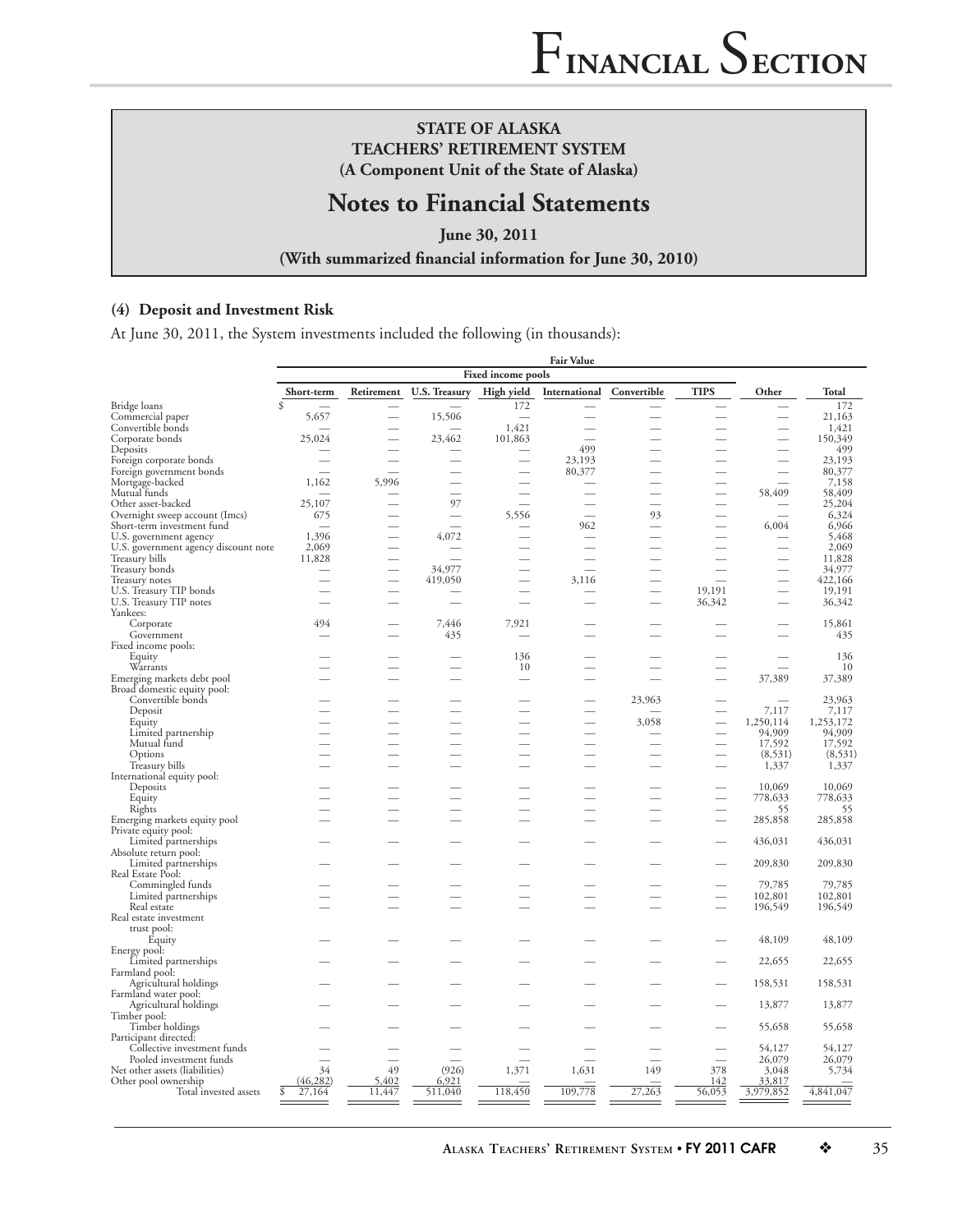## **STATE OF ALASKA TEACHERS' RETIREMENT SYSTEM (A Component Unit of the State of Alaska)**

## **Notes to Financial Statements**

**June 30, 2011** (With summarized financial information for June 30, 2010)

## *Interest Rate Risk*

Interest rate risk is the risk that changes in interest rates will adversely affect the fair value of an investment.

### **Short–Term Fixed Income Pool**

As a means of limiting its exposure to fair value losses arising from increasing interest rates, Treasury's investment policy limits individual fixed rate securities to 14 months to maturity or 14 months expected average life upon purchase. Floating rate securities are limited to three years to maturity or three years expected average life upon purchase. Treasury utilizes the actual maturity date for commercial paper and 12 month prepay speeds for other securities. At June 30, 2011, the expected average life of individual fixed rate securities ranged from 1 day to 1 year and the expected average life of floating rate securities ranged from 8 days to 14 years.

### **Other Defined Benefit Plan Fixed Income Pools**

Duration is a measure of interest rate risk. It measures a security's sensitivity to a 100-basis point change in interest rates. The duration of a pool is the average fair value weighted duration of each security in the pool taking into account all related cash flows. Treasury uses industry standard analytical software developed by The Yield Book Inc. to calculate effective duration. The software takes into account various possible future interest rates, historical and estimated prepayment rates, options, and other variable cash flows to calculate effective duration.

Through the Board's investment policy, Treasury manages the exposure to fair value losses arising from increasing interest rates by limiting the effective duration of the Retirement Fixed Income portfolio to  $\pm$  20% of the Barclays Capital U.S. Aggregate Bond Index. The effective duration for the Barclays Capital U.S. Aggregate Bond Index at June 30, 2011 was 5.19 years.

Through the Board's investment policy, Treasury manages the exposure to fair value losses arising from increasing interest rates by limiting the effective duration of the Intermediate U.S. Treasury Fixed Income portfolio to ± 20% of the Barclays Capital U.S. Treasury Intermediate Index. The effective duration for the Barclays Capital U.S. Treasury Intermediate Index at June 30, 2011 was 3.94 years.

Through the Board's investment policy, Treasury manages the exposure to fair value losses arising from increasing interest rates by limiting the effective duration of the High Yield Fixed Income portfolio to  $\pm$  20% of the Merrill Lynch U.S. High Yield Master II Constrained Index. The effective duration for the Merrill Lynch U.S. High Yield Master II Constrained Index at June 30, 2011 was 4.52 years.

Through the Board's investment policy, Treasury manages the exposure to fair value losses arising from increasing interest rates by limiting the effective duration of the International Fixed Income portfolio to  $\pm$  25% of the Citigroup Non-USD World Government Bond Index. The effective duration for the Citigroup Non-USD World Government Bond Index at June 30, 2011 was 6.97 years.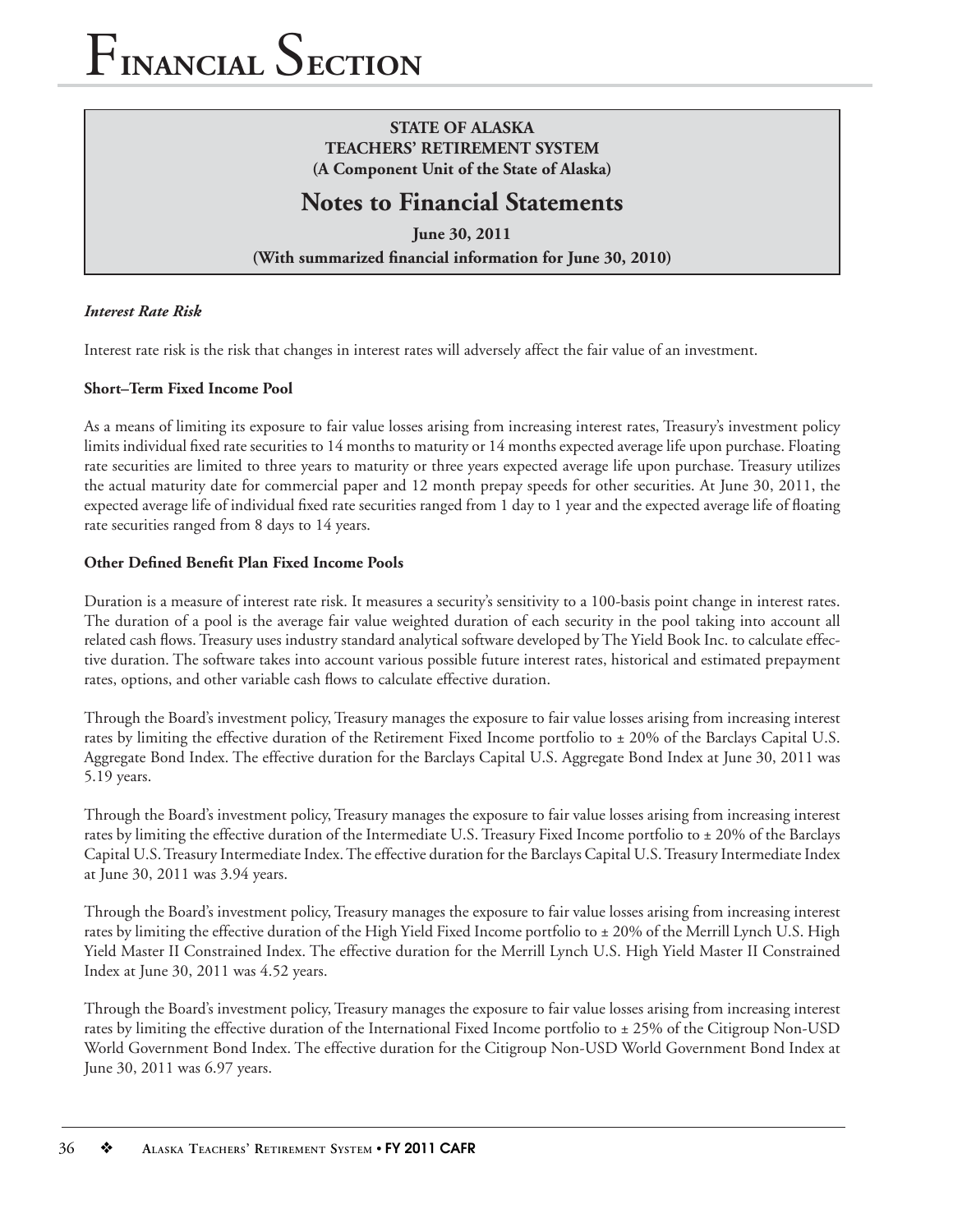## **Notes to Financial Statements**

**June 30, 2011** (With summarized financial information for June 30, 2010)

Through the Board's investment policy, Treasury manages the exposure to fair value losses arising from increasing interest rates by limiting the effective duration of the TIPS portfolio to ± 20% of the Barclays Capital U.S. Treasury Inflation-Protected (U.S. TIPS) Index, or a reasonable proxy thereof. The average life of the proxy index at June 30, 2011 was 5.31 years.

The Board does not have a policy to limit interest rate risk for the Emerging Debt or Convertible Bond portfolios.

At June 30, 2011, the effective duration of the DB Plan's fixed income pools, by investment type, was as follows:

|                              | <b>Effective duration</b> (In years) |                      |            |               |             |  |
|------------------------------|--------------------------------------|----------------------|------------|---------------|-------------|--|
|                              | Retirement                           | <b>U.S. Treasury</b> | High yield | International | <b>TIPS</b> |  |
| Corporate bonds              |                                      | 4.18                 | 4.66       |               |             |  |
| Convertible bonds            |                                      |                      | 0.30       |               |             |  |
| Equity                       |                                      |                      | 7.49       |               |             |  |
| Foreign corporate bonds      |                                      |                      |            | 1.30          |             |  |
| Foreign government bonds     |                                      |                      |            | 3.98          |             |  |
| Mortgage-backed              | 2.72                                 | 2.32                 |            |               |             |  |
| Other asset-backed           |                                      | 1.98                 |            |               |             |  |
| U.S. Treasury bonds          |                                      | 7.61                 |            |               | 9.49        |  |
| U.S. Treasury notes          |                                      | 3.67                 |            | 5.86          | 2.92        |  |
| U.S. government agency       |                                      | 7.71                 |            |               |             |  |
| Yankees:                     |                                      |                      |            |               |             |  |
| Corporate                    |                                      | 3.27                 | 4.42       |               |             |  |
| Government                   |                                      | (4.69)               |            |               |             |  |
| Portfolio effective duration | 1.43                                 | 3.86                 | 4.37       | 3.40          | 5.18        |  |

#### **Defined Contribution Pooled Investment Funds**

The Board contracts with an external investment manager who is given the authority to invest funds in a wholly owned pooled environment to accommodate 13 participant-directed funds. Through the Board's investment policy, exposure to fair value losses arising from increasing interest rates is managed by limiting the duration as follows:

Under normal conditions, for government debt, corporate debt and mortgage-backed securities, duration is limited to ± 0.2 years of the Barclays Capital U.S. Aggregate Bond Index. Further deviations are acceptable if they do not contribute significantly to the overall risk of the portfolio. In no event at time of purchase shall effective duration exceed  $\pm$  0.4 years relative to the index.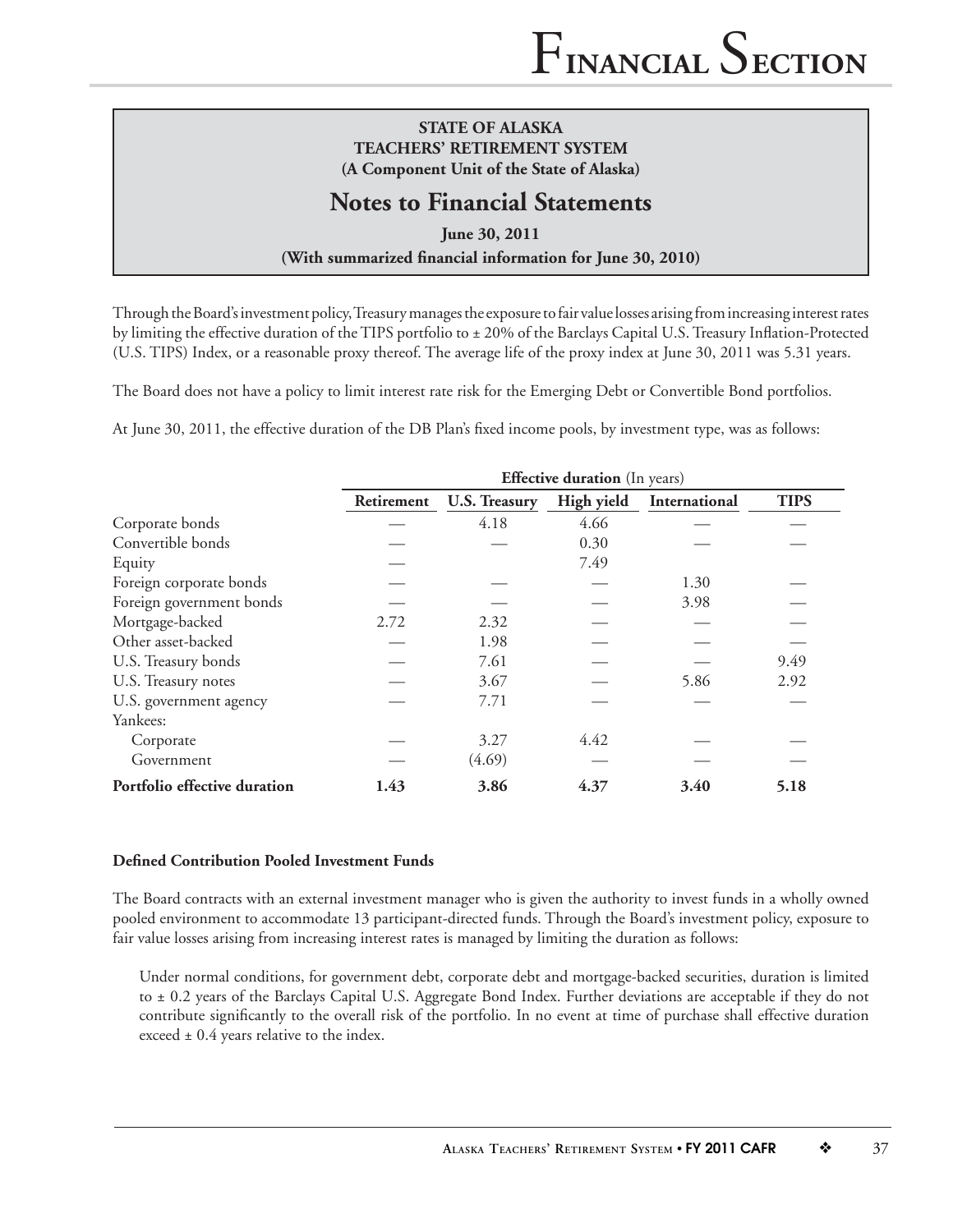## **STATE OF ALASKA TEACHERS' RETIREMENT SYSTEM (A Component Unit of the State of Alaska)**

## **Notes to Financial Statements**

**June 30, 2011** (With summarized financial information for June 30, 2010)

At June 30, 2011, the duration of the government corporate debt, and mortgage-backed securities was 5.12 years and the duration of the Barclays Capital Aggregate Bond Index was 5.19 years.

Under normal conditions, the DCR Plan will invest in cash equivalent instruments with maturities of less than one year.

## **Defined Contribution Collective Investment Funds**

The Board does not have a policy to limit interest rate risk for its collective investment funds. At June 30, 2011, the modified duration of collective investment funds that consisted solely of debt securities were as follows - SSgA Money Market Trust: 0.05 years, SSgA World Government Bond Ex-U.S. Index: 6.76 years, SSgA Long U.S. Treasury Bond Index: 14.46 years, SSgA TIPS Index: 4.69 years, Barclays Gov/Corp Bond Fund: 7.73 years, and the Barclays Intermediate Bond Fund: 3.98 years.

## *Credit Risk*

Credit risk is the risk that an issuer or other counter party to an investment will not fulfill its obligations.

Treasury's investment policy has the following limitations with regard to credit risk:

Short-term Fixed Income Pool investments are limited to instruments with a long-term credit rating of at least A3 or equivalent and instruments with a short-term credit rating of at least P1 or equivalent. Assetbacked and non-agency mortgage securities must be rated A3 or equivalent. The A3 rating is defined as the median rating of the following three rating agencies: Standard & Poor's Corporation, Moody's, and Fitch. Asset-backed and non-agency mortgage securities may be purchased if rated by only one of these agencies if they are rated AAA.

The Board's investment policy has the following limitations with regard to credit risk:

#### **Retirement Fixed Income**

Commercial paper must carry a rating of at least P-1 by Moody's and A-1 by Standard and Poor's.

Corporate debt securities must be investment grade.

Corporate, asset-backed, and non-agency mortgage securities must be investment grade. Investment grade is defined as the median rating of Standard & Poor's, Moody's, and Fitch. Asset-backed and non-agency mortgage securities may be purchased if only rated by one of these agencies if they are rated AAA. Corporate bonds may be purchased if rated by two of these agencies.

No more than 40% of the portfolio's assets may be invested in investment grade corporate debt.

No more than 15% of the portfolio's assets may be invested in BBB+ to BBB- rated debt by Standard and Poor's Corporation or the equivalent by Moody's or Fitch.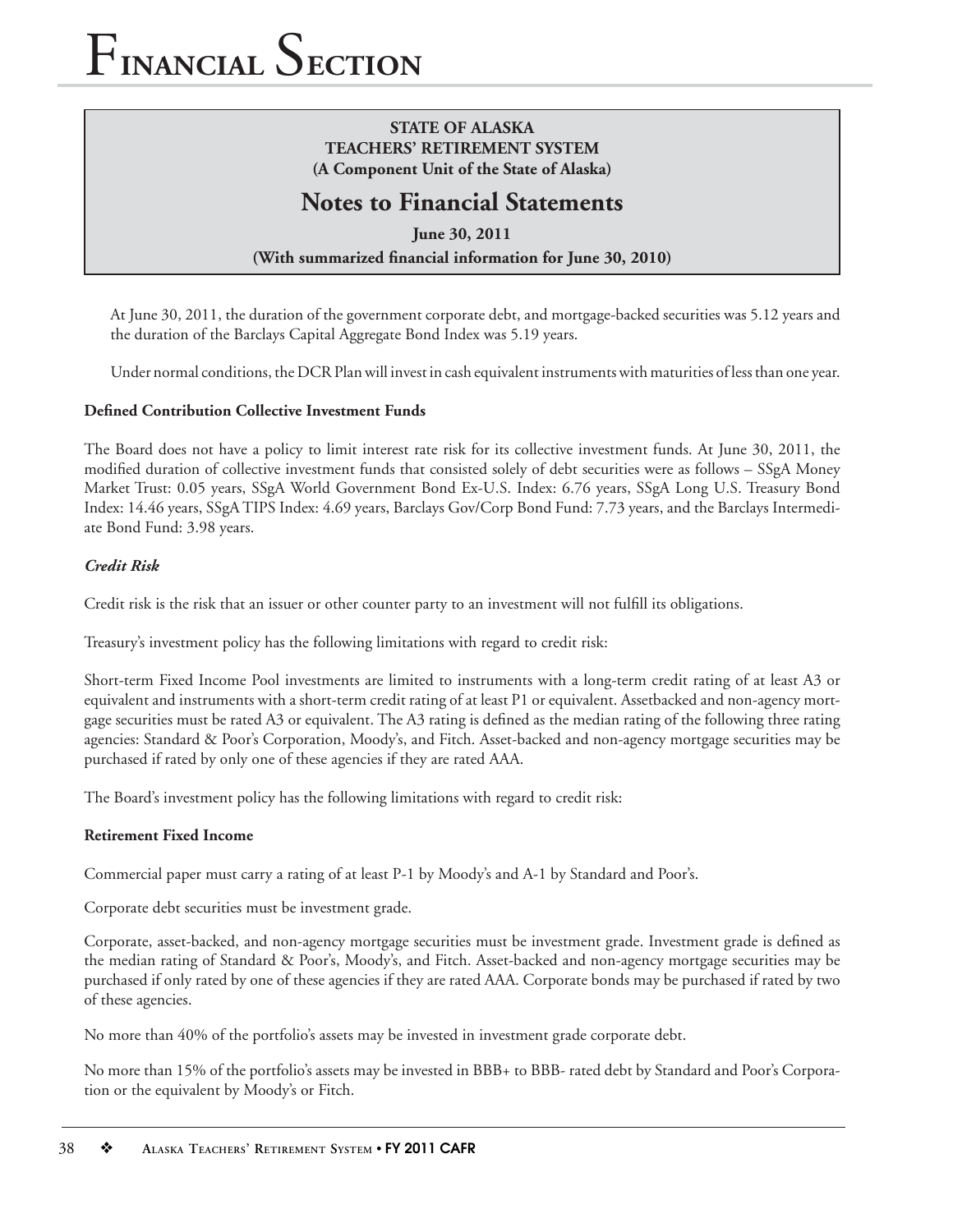## **Notes to Financial Statements**

**June 30, 2011** (With summarized financial information for June 30, 2010)

### **U.S. Treasury Fixed Income**

No more than 10% of the portfolio's assets may be invested in securities that are not nominal, United States Treasury obligations or the internally managed short term or substantially similar portfolio at the time of purchase.

Corporate, asset-backed, and nonagency mortgage securities must be investment grade. Investment grade is defined as the median rating of Standard & Poor's, Moody's, and Fitch. Asset-backed and nonagency mortgage securities may be purchased if only rated by one of these agencies if they are rated AAA. Corporate bonds may be purchased if rated by two of these agencies.

#### **High Yield Fixed Income**

No more than 10% of the portfolio's assets may be invested in securities rated A3 or higher.

No more than 25% of the portfolio's assets may be invested in securities rated below B3.

No more than 5% of the portfolio's assets may be invested in unrated securities.

No more than 10% of the portfolio's assets may be invested in countries not rated investment grade, including emerging markets.

The lower of any Standard & Poor's, Moody's, or Fitch rating will be used for limits on securities rated below B3 and the higher rating will be used for limits on securities rated A3 or higher.

#### **International Fixed Income**

Corporate and asset-backed obligations must be rated investment grade or better by a recognized credit rating agency.

Commercial paper and euro commercial paper must be rated A-1 by Standard & Poor's or P-1 by Moody's or the equivalent of a comparable rating agency.

### **Convertible Bonds**

Non-rated convertible securities are permitted provided the manager is able to assign an appropriate credit rating consistent with the criteria used by Standard and Poor's, Moody's, or Fitch. Non-rated securities are limited to 35% of the total market value of the portfolio.

The weighted average rating of the portfolio shall not fall below the Standard and Poor's equivalent of B.

Investments are limited to instruments with a credit rating above CCC- by Standard and Poor's and Caa3 by Moody's. However, the manager may continue to hold securities downgraded below CCC- by Standard and Poor's and Caa3 by Moody's if such an investment is considered appropriate given the Board's investment objective.

In the case of a split rating by two or more of the rating agencies, the lower rating shall apply.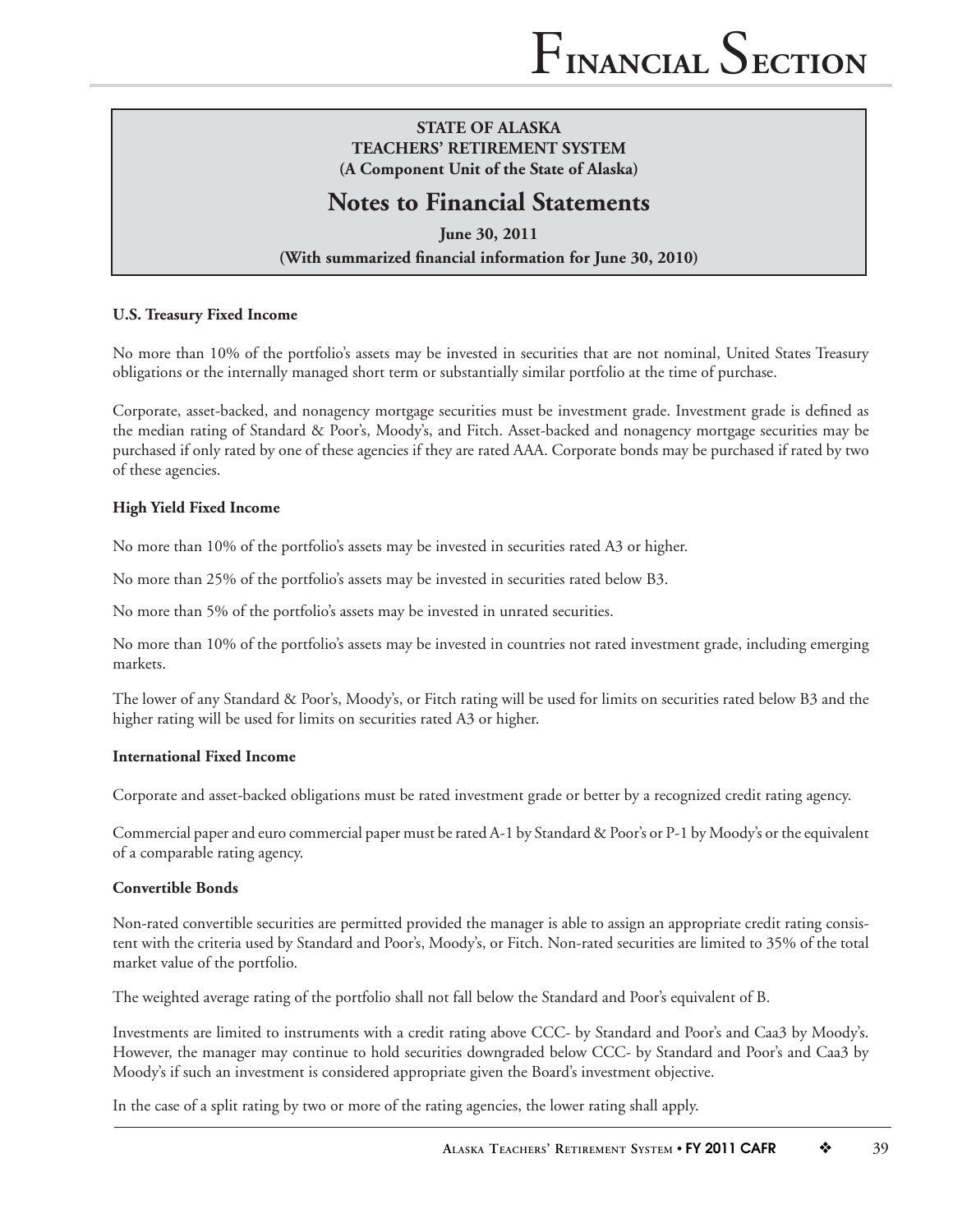## **STATE OF ALASKA TEACHERS' RETIREMENT SYSTEM (A Component Unit of the State of Alaska)**

## **Notes to Financial Statements**

**June 30, 2011 (With summarized financial information for June 30, 2010)** 

## **TIPS**

Commercial paper must be rated at least P-1 by Moody's and A-1 by Standard and Poor's.

No more than 5% of the portfolio's assets may be invested in investment grade corporate debt.

No more than 5% of the portfolio's assets may be invested in BBB+ to BBB- rated debt by Standard & Poor's or the equivalents by Moody's or Fitch.

Corporate, asset-backed, and non-agency mortgage securities must be rated investment grade. The investment grade rating is defined as the median rating of the following three rating agencies: Standard & Poor's, Moody's, and Fitch. Assetbacked and non-agency mortgage securities may be purchased if only rated by one of these agencies if they are rated AAA. Corporate bonds may be purchased if rated by two of these agencies.

## **Broad Domestic Equity, International Equity, Emerging Markets Debt and Collective Investment**

Corporate debt obligations must carry a rating of at least A or better by Moody's, Standard & Poor's, or Fitch rating services.

Commercial paper must bear the highest rating assigned by Moody's, Standard & Poor's, or Fitch rating services.

The Board does not have a policy to limit the concentration of credit risk for the Emerging Markets Debt Pool or the Collective Investment Funds.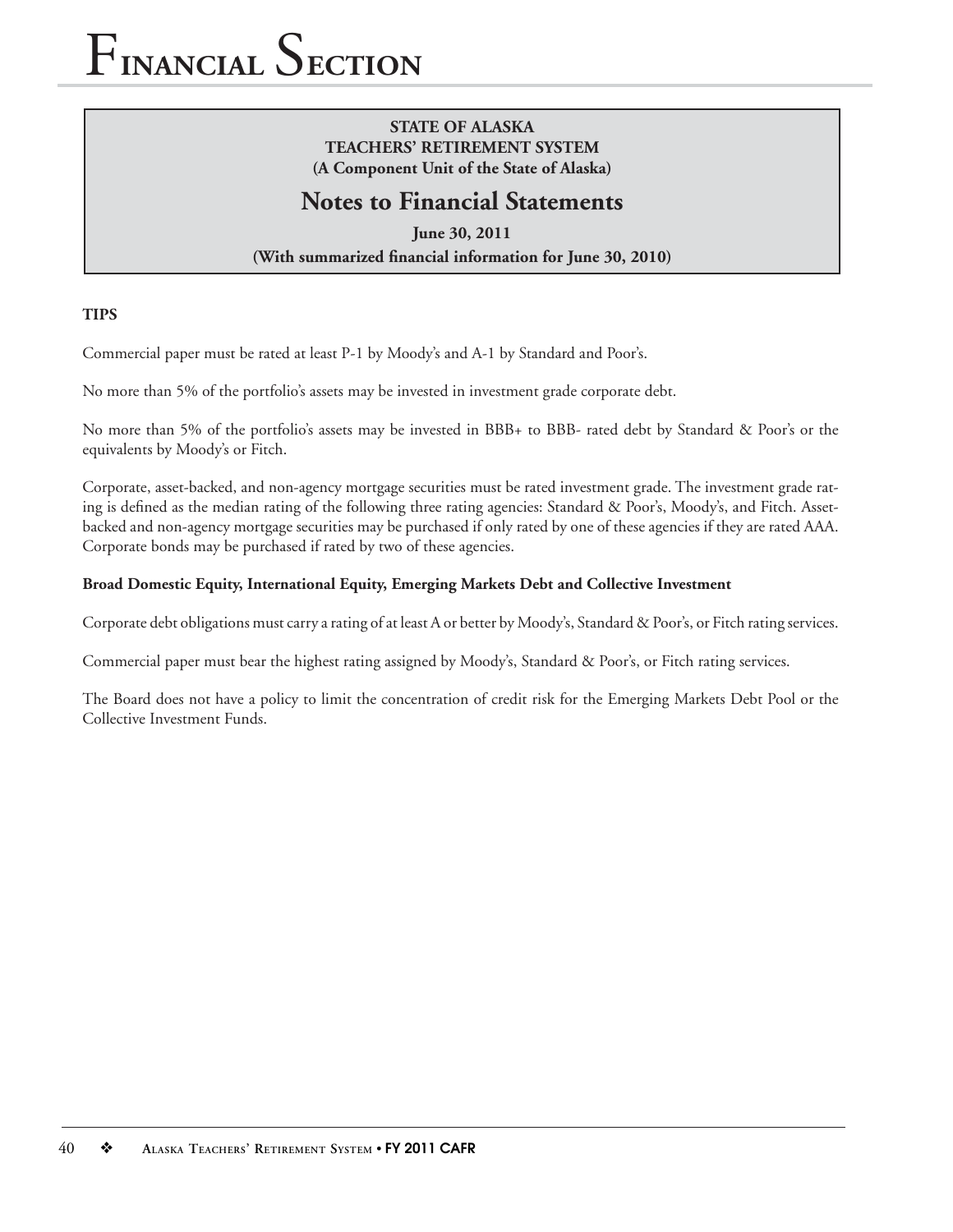## **Notes to Financial Statements**

**June 30, 2011** (With summarized financial information for June 30, 2010)

At June 30, 2011, the System's investments consisted of securities with credit quality ratings issued by nationally recognized statistical rating organizations as follows (using Standard & Poor's Corporation rating scale):

|                                     |              | <b>Fixed income pools</b> |                          |                          |                          |                          |                          |                          |
|-------------------------------------|--------------|---------------------------|--------------------------|--------------------------|--------------------------|--------------------------|--------------------------|--------------------------|
| Investment type                     | Rating       | Short-term                | Retirement               | <b>U.S. Treasury</b>     | High yield               | International            | Convertible              | <b>TIPS</b>              |
| Bridge loans                        | Not rated    | $-$ %                     | $-$ %                    | $-$ %                    | 0.15%                    | $-$ %                    | $-$ %                    | $-$ %                    |
| Commercial paper                    | $A-1$        | 6.95                      |                          |                          |                          |                          |                          |                          |
| Commercial paper                    | Not rated    | 0.75                      |                          |                          |                          |                          | $\overline{\phantom{a}}$ |                          |
| Convertible bonds                   | AA           |                           |                          |                          |                          |                          | 0.93                     |                          |
| Convertible bonds                   | A            |                           |                          |                          |                          | $\overline{\phantom{a}}$ | 9.89                     |                          |
| Convertible bonds                   | <b>BBB</b>   |                           |                          |                          |                          | $\overline{\phantom{a}}$ | 14.79                    |                          |
| Convertible bonds                   | <b>BB</b>    |                           |                          |                          |                          |                          | 19.72                    |                          |
| Convertible bonds                   | $\mathbf{B}$ |                           |                          |                          | 0.76                     | $\overline{\phantom{a}}$ | 13.80                    |                          |
| Convertible bonds                   | CCC          |                           | $\overline{\phantom{a}}$ |                          | $\overline{\phantom{0}}$ | $\overline{\phantom{0}}$ | 5.73                     |                          |
| Convertible bonds                   | Not rated    | $\overline{\phantom{a}}$  |                          |                          | 0.44                     | $\overline{\phantom{a}}$ | 23.03                    |                          |
| Corporate bonds                     | AAA          | 23.65                     | $\overline{\phantom{a}}$ |                          |                          | $\overline{\phantom{a}}$ | $\overline{\phantom{0}}$ |                          |
| Corporate bonds                     | AA           | 1.45                      | $\overline{\phantom{a}}$ | 0.70                     | $\overline{\phantom{a}}$ |                          | $\overline{\phantom{a}}$ |                          |
| Corporate bonds                     | A            | 3.20                      | $\overline{\phantom{0}}$ | 1.39                     |                          | $\overline{\phantom{a}}$ |                          |                          |
| Corporate bonds                     | <b>BBB</b>   |                           |                          | 0.95                     | 3.51                     |                          |                          |                          |
| Corporate bonds                     | <b>BB</b>    |                           |                          | -                        | 33.36                    |                          |                          |                          |
| Corporate bonds                     | $\, {\bf B}$ |                           | $\overline{\phantom{a}}$ | $\overline{\phantom{a}}$ | 39.72                    | $\overline{\phantom{a}}$ | $\overline{\phantom{a}}$ |                          |
| Corporate bonds                     | CCC          |                           |                          |                          | 5.74                     |                          |                          |                          |
| Corporate bonds                     | CC           | $\overline{\phantom{a}}$  |                          | $\overline{\phantom{0}}$ | 0.17                     | $\overline{\phantom{0}}$ | $\overline{\phantom{0}}$ |                          |
| Corporate bonds                     | Not rated    | 5.78                      |                          | -                        | 3.51                     | $\overline{\phantom{0}}$ |                          |                          |
| Equity                              | А            |                           |                          |                          |                          | $\overline{\phantom{a}}$ | 1.94                     |                          |
| Equity                              | <b>BBB</b>   |                           |                          |                          | 0.11                     |                          | $\overline{\phantom{0}}$ |                          |
| Equity                              | <b>BB</b>    |                           | $\overline{\phantom{0}}$ |                          |                          | $\overline{\phantom{0}}$ | 6.16                     |                          |
| Equity                              | CCC          |                           |                          |                          |                          | $\overline{\phantom{0}}$ | 3.11                     |                          |
| Foreign corporate bonds             | AAA          |                           |                          |                          |                          | 17.87                    |                          |                          |
| Foreign corporate bonds             | A            |                           |                          |                          |                          | 2.52                     |                          |                          |
| Foreign corporate bonds             | <b>BBB</b>   |                           | $\overline{\phantom{0}}$ | $\overline{\phantom{0}}$ | $\overline{\phantom{0}}$ | 0.74                     | $\overline{\phantom{0}}$ |                          |
| Foreign government bonds            | AA           |                           |                          |                          |                          | 4.12                     |                          |                          |
| Foreign government bonds            | A            |                           |                          |                          |                          | 18.74                    |                          |                          |
| Foreign government bonds            | <b>BBB</b>   |                           |                          |                          |                          | 5.85                     |                          |                          |
| Foreign government bonds            | Not rated    | $\overline{\phantom{0}}$  | $\overline{\phantom{0}}$ | $\overline{\phantom{0}}$ |                          | 44.51                    |                          |                          |
| Mortgage-backed                     | <b>AAA</b>   | 1.58                      | 37.74                    | 3.56                     |                          |                          |                          |                          |
| Mortgage-backed                     | AA           |                           | 1.41                     | 0.08                     |                          |                          |                          |                          |
| Mortgage-backed                     | A            |                           | 4.42                     | 0.10                     |                          |                          |                          |                          |
| Mortgage-backed                     | CCC          | $\overline{\phantom{0}}$  | 5.26                     |                          |                          |                          |                          |                          |
| Mortgage-backed                     | Not rated    |                           | 3.55                     | 0.85                     |                          |                          |                          |                          |
| Other asset-backed                  | AAA          | 30.49                     |                          |                          |                          |                          |                          |                          |
| Other asset-backed                  | А            | 0.07                      |                          |                          |                          |                          |                          |                          |
| Other asset-backed                  | Not rated    | 3.62                      |                          | 0.02                     |                          | $\overline{\phantom{0}}$ |                          |                          |
| Short-term investment               | Not rated    | $\overline{\phantom{a}}$  |                          | $\overline{\phantom{0}}$ | 4.69                     | 0.88                     | 0.34                     |                          |
| U.S. Treasury bills                 | AAA          | 16.10                     |                          | $\overline{\phantom{0}}$ |                          | $\sim$                   |                          | $\overline{\phantom{a}}$ |
| U.S. Treasury bonds                 | AAA          |                           |                          | 6.84                     |                          |                          |                          | 34.24                    |
| U.S. Treasury notes                 | AAA          |                           | $\overline{\phantom{a}}$ | 82.00                    |                          | 2.84                     |                          | 64.83                    |
| U.S. Treasury agency                | AAA          | 1.90                      |                          |                          |                          |                          |                          |                          |
| U.S. Treasury agency                | Not rated    | $\overline{\phantom{a}}$  | $\overline{\phantom{0}}$ | 0.80                     | $\overline{\phantom{0}}$ | $\overline{\phantom{0}}$ |                          |                          |
| U.S. Treasury agency discount notes | Not rated    | 2.82                      |                          |                          |                          |                          |                          |                          |
| Yankees:                            |              |                           |                          |                          |                          |                          |                          |                          |
| Government                          | Not rated    |                           |                          | 0.09                     |                          |                          |                          |                          |
| Corporate                           | AA           | 0.49                      |                          | 0.56                     |                          |                          |                          |                          |
| Corporate                           | A            | 0.11                      |                          | 0.50                     |                          |                          |                          |                          |
| Corporate                           | <b>BBB</b>   | $\overline{\phantom{0}}$  | $\overline{\phantom{a}}$ | 0.23                     | 0.36                     |                          |                          |                          |
| Corporate                           | <b>BB</b>    |                           |                          | $\overline{\phantom{0}}$ | 2.60                     |                          |                          |                          |
| Corporate                           | B            |                           |                          | $\overline{\phantom{a}}$ | 3.22                     |                          |                          |                          |
| Corporate                           | Not rated    | 0.07                      | $\overline{\phantom{a}}$ | 0.16                     | 0.50                     | $\overline{\phantom{a}}$ |                          |                          |
| No credit exposure                  |              | 0.97                      | 47.62                    | 1.17                     | 1.16                     | 1.93                     | 0.56                     | 0.93                     |
|                                     |              | 100.00%                   | 100.00%                  | 100.00%                  | 100.00%                  | 100.00%                  | 100.00%                  | 100.00%                  |
|                                     |              |                           |                          |                          |                          |                          |                          |                          |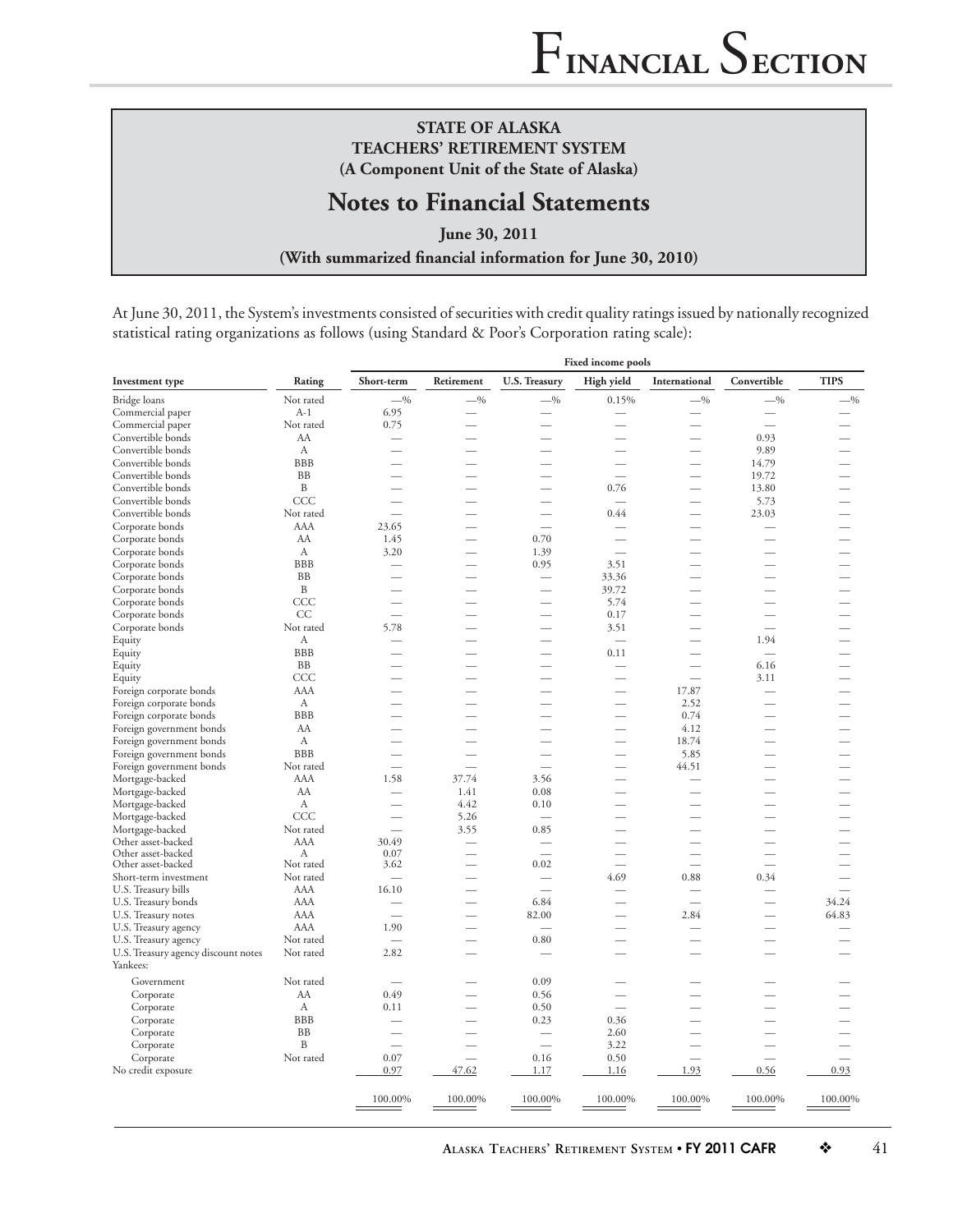## **STATE OF ALASKA TEACHERS' RETIREMENT SYSTEM (A Component Unit of the State of Alaska)**

## **Notes to Financial Statements**

**June 30, 2011** (With summarized financial information for June 30, 2010)

## *Custodial Credit Risk – Deposits*

Custodial credit risk is the risk that deposits may not be returned in the event of a bank failure. The Board does not have a policy in relation to custodial credit risk for deposits; however, any uninvested U.S. cash held in accounts is fully insured by the Federal Deposit Insurance Corporation (FDIC) under section 343 of the Dodd-Frank Wall Street Reform and Consumer Protection Act effective December 31, 2010. This section of the act provides temporary unlimited deposit insurance coverage for noninterest-bearing transaction accounts through December 31, 2012, at all FDIC-insured depository institutions thereby limiting custodial credit risk.

At June 30, 2011, the System's Invested Assets had the following uncollateralized and uninsured deposits:

|                                 | Amount         |
|---------------------------------|----------------|
|                                 | (In thousands) |
| Board international equity pool | \$10,052       |
| International fixed income pool | 499            |

## *Foreign Currency Risk*

Foreign Currency Risk is the risk that changes in exchange rates will adversely impact the fair value of an investment. The Board's policy with regard to foreign currency risk in the International Fixed Income Pool is to restrict obligations to those issued in the currencies of these countries: Argentina, Australia, Brazil, Canada, Chile, China, Colombia, Czech Republic, Denmark, Egypt, Eurozone sovereign issuers in the aggregate, Hungary, India, Indonesia, Israel, Japan, Malaysia, Mexico, New Zealand, Norway, Peru, Poland, Russia, Singapore, South Africa, South Korea, Sweden, Switzerland, Thailand, Turkey, United Kingdom, and United States. The Board has no specific policy with regard to foreign currency risk relating to international or private equity. However, through its asset allocation policy, the Board limits total investments in international fixed income, global equity ex-U.S., and private equity to the following:

| <b>Fixed income</b> | Global equity ex-U.S. | Private equity pool |
|---------------------|-----------------------|---------------------|
| 22%                 | 27%                   | 12%                 |

The Board has no policy regarding foreign currency risk in the Defined Contribution Pooled Investment Funds and Collective Investment Funds.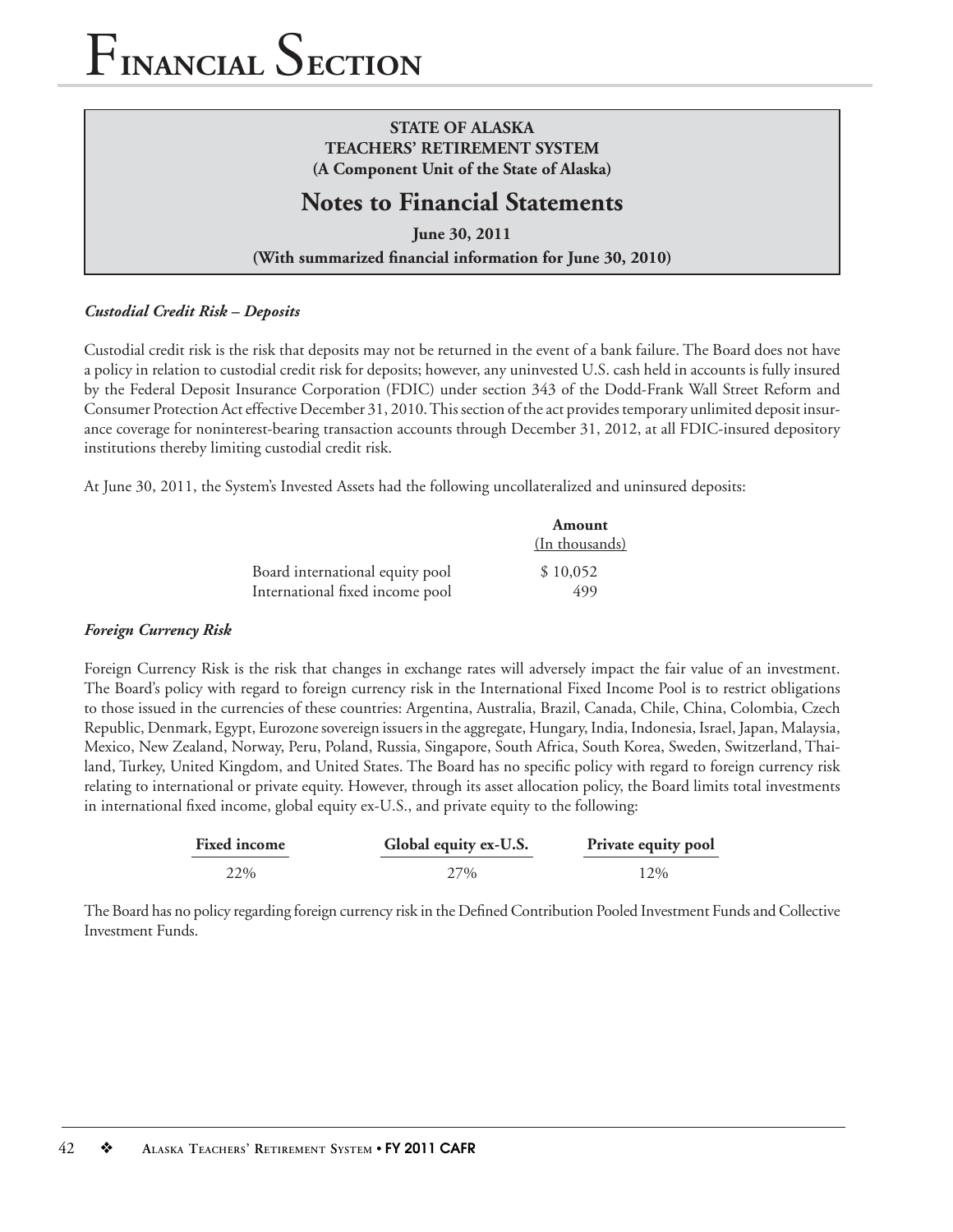## **Notes to Financial Statements**

**June 30, 2011**

(With summarized financial information for June 30, 2010)

At June 30, 2011, the System had exposure to foreign currency risk with the following deposits:

|                    |                                    | <b>Amount</b> (In thousands)                 |  |  |  |
|--------------------|------------------------------------|----------------------------------------------|--|--|--|
| Currency           | International<br>fixed income pool | <b>Broad</b><br>international<br>equity pool |  |  |  |
| Australian dollar  | $\boldsymbol{\mathcal{S}}$         | 129                                          |  |  |  |
| Brazilian real     |                                    | 1                                            |  |  |  |
| Canadian dollar    |                                    | 76                                           |  |  |  |
| Danish krone       |                                    | 79                                           |  |  |  |
| Euro currency      | 13                                 | 7,610                                        |  |  |  |
| Hong Kong dollar   |                                    | 149                                          |  |  |  |
| Hungarian fornit   | 79                                 |                                              |  |  |  |
| Israeli shekel     |                                    | 5                                            |  |  |  |
| Japanese yen       | 63                                 | 1,338                                        |  |  |  |
| Mexican peso       | 269                                |                                              |  |  |  |
| New Taiwan dollar  |                                    | 268                                          |  |  |  |
| New Zealand dollar |                                    | 4                                            |  |  |  |
| Norwegian krone    |                                    | 22                                           |  |  |  |
| Pound sterling     |                                    | 223                                          |  |  |  |
| Singapore dollar   |                                    | 13                                           |  |  |  |
| South African rand | 65                                 |                                              |  |  |  |
| Swedish krona      |                                    | 80                                           |  |  |  |
| Swiss franc        |                                    | 55                                           |  |  |  |
| Thailand baht      | 10                                 |                                              |  |  |  |
|                    | \$<br>499                          | 10,052                                       |  |  |  |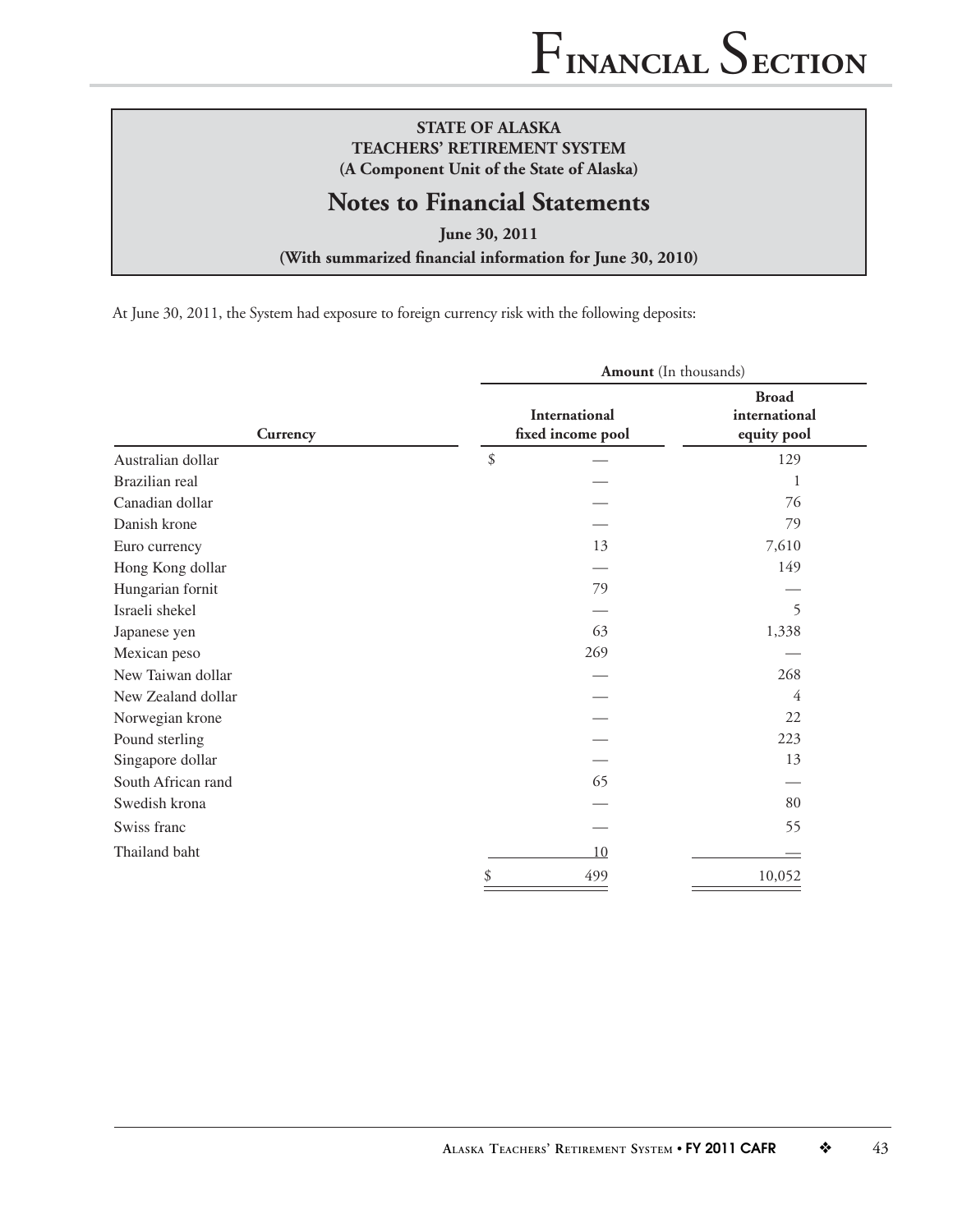## **STATE OF ALASKA TEACHERS' RETIREMENT SYSTEM (A Component Unit of the State of Alaska)**

## **Notes to Financial Statements**

**June 30, 2011**

(With summarized financial information for June 30, 2010)

At June 30, 2011, the System had exposure to foreign currency risk with the following investments:

| <b>Amount</b> (In thousands) |                           |                                    |                                              |                         |  |  |
|------------------------------|---------------------------|------------------------------------|----------------------------------------------|-------------------------|--|--|
|                              |                           | International<br>fixed income pool | <b>Broad</b><br>international equity<br>pool | Private<br>equity pool  |  |  |
| Currency                     | Foreign<br>government     | Corporate                          | Equity                                       | Limited<br>partnerships |  |  |
| Australian dollar            | \$                        |                                    | 23,105                                       |                         |  |  |
| Brazilian real               | 4,851                     |                                    | 2,519                                        |                         |  |  |
| Canadian dollar              |                           |                                    | 26,543                                       |                         |  |  |
| Chilean peso                 | 609                       |                                    |                                              |                         |  |  |
| Colombian peso               | 2,205                     |                                    |                                              |                         |  |  |
| Czech koruna                 | 625                       |                                    | 338                                          |                         |  |  |
| Danish krone                 |                           |                                    | 5,902                                        |                         |  |  |
| Euro currency                | 26,815                    | 3,579                              | 234,161                                      | 50,200                  |  |  |
| Hong Kong dollar             |                           |                                    | 26,863                                       |                         |  |  |
| Hungarian forint             | 2,646                     |                                    |                                              |                         |  |  |
| Indian rupee                 |                           |                                    | 1,322                                        |                         |  |  |
| Indonesian rupah             |                           |                                    | 613                                          |                         |  |  |
| Israeli shekel               |                           |                                    | 747                                          |                         |  |  |
| Japanese yen                 | 11,534                    | 19,614                             | 159,421                                      |                         |  |  |
| Malaysian ringgit            | 2,191                     |                                    | 1,315                                        |                         |  |  |
| Mexican peso                 | 7,082                     |                                    | 195                                          |                         |  |  |
| New Taiwan dollar            |                           |                                    | 2,654                                        |                         |  |  |
| New Zealand dollar           |                           |                                    | 3,727                                        |                         |  |  |
| Norwegian krone              |                           |                                    | 5,861                                        |                         |  |  |
| Peruvian Nouveau sol         | 1,572                     |                                    |                                              |                         |  |  |
| Polish zloty                 | 8,765                     |                                    | 2,257                                        |                         |  |  |
| Pound sterling               | 5,299                     |                                    | 148,483                                      | 8,106                   |  |  |
| Singapore dollar             |                           |                                    | 8,260                                        |                         |  |  |
| South African rand           | 2,982                     |                                    | 1,343                                        |                         |  |  |
| South Korean won             |                           |                                    | 13,653                                       |                         |  |  |
| Swedish krona                |                           |                                    | 14,438                                       |                         |  |  |
| Swiss franc                  |                           |                                    | 48,306                                       |                         |  |  |
| Thailand baht                | 849                       |                                    | 1,444                                        |                         |  |  |
| Turkish lira                 | 2,352                     |                                    |                                              |                         |  |  |
|                              | $\overline{\$}$<br>80,377 | 23,193                             | 733,470                                      | 58,306                  |  |  |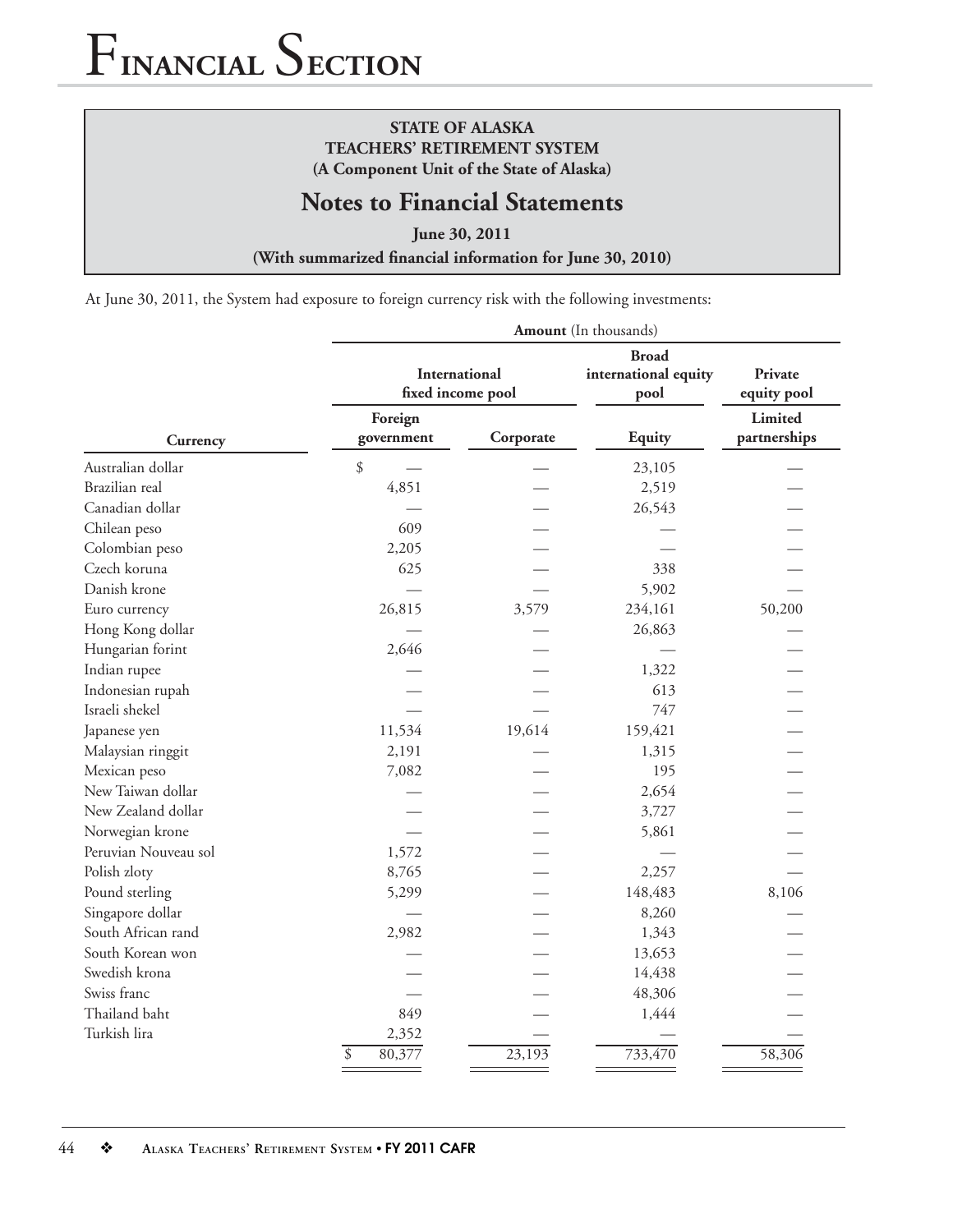## **Notes to Financial Statements**

**June 30, 2011** (With summarized financial information for June 30, 2010)

At June 30, 2011, the System also had exposure to foreign currency risk in the Emerging Markets Equity Pool. This pool consists of investments in commingled funds; therefore, no disclosure of specific currencies is made.

## *Concentration of Credit Risk*

Treasury's policy with regard to concentration of credit risk for the Short-term Fixed Income Pool is to prohibit the purchase of more than five percent of the portfolio's assets in corporate bonds of any one company or affiliated group. This provision does not apply to securities backed by the full faith and credit of the United States government.

The Board's policy with regard to concentration of credit risk for the Retirement Fixed Income, U.S. Treasury Fixed Income, High Yield Fixed Income, International Fixed Income, and Convertible Bond Pools is to prohibit the purchase of more than five percent of the portfolio's assets in corporate bonds of any one company or affiliated group. The Board does not have a policy with regard to concentration of credit for the Emerging Markets Debt or TIPS Pools.

At June 30, 2011, the System did not have exposure to any one issuer greater than 5% of total invested assets.

### **(5) Foreign Exchange, Derivative, and Counterparty Credit Risk**

The System is exposed to credit risk on investment derivative instruments that are in asset positions. The Board has no policy of requiring collateral or other security to support derivative instruments subject to credit risk. Additionally, the Board has no policy regarding entering into netting arrangements when it enters into derivative instrument transactions with a counterparty, nor does the Board have a policy for contingencies.

On June 30, 2011 the System had the following derivative instruments outstanding (in thousands):

|                        | Changes in fair value |         | Fair value at June 30, 2011 |           |                 |  |
|------------------------|-----------------------|---------|-----------------------------|-----------|-----------------|--|
|                        | Classification        | Amount  | Classification              | Amount    | <b>Notional</b> |  |
| Equity options written | Investment revenue    | 675     | Options                     | \$(8,509) | (1, 452)        |  |
| FX forwards            | Investment revenue    | (515)   | Long term instruments       | (22)      | 4,120           |  |
| Index futures long     | Investment revenue    | 4,175   | <b>Futures</b>              |           | 18              |  |
| Index options written  | Investment revenue    | 88      | Options                     |           | (2)             |  |
| Rights                 | Investment revenue    | 145     | Common stock                |           | 31              |  |
| Warrants               | Investment revenue    |         | Common stock                | 10        | 11              |  |
| Grand totals           |                       | \$4,561 |                             | \$(8,521) |                 |  |
|                        |                       |         |                             |           |                 |  |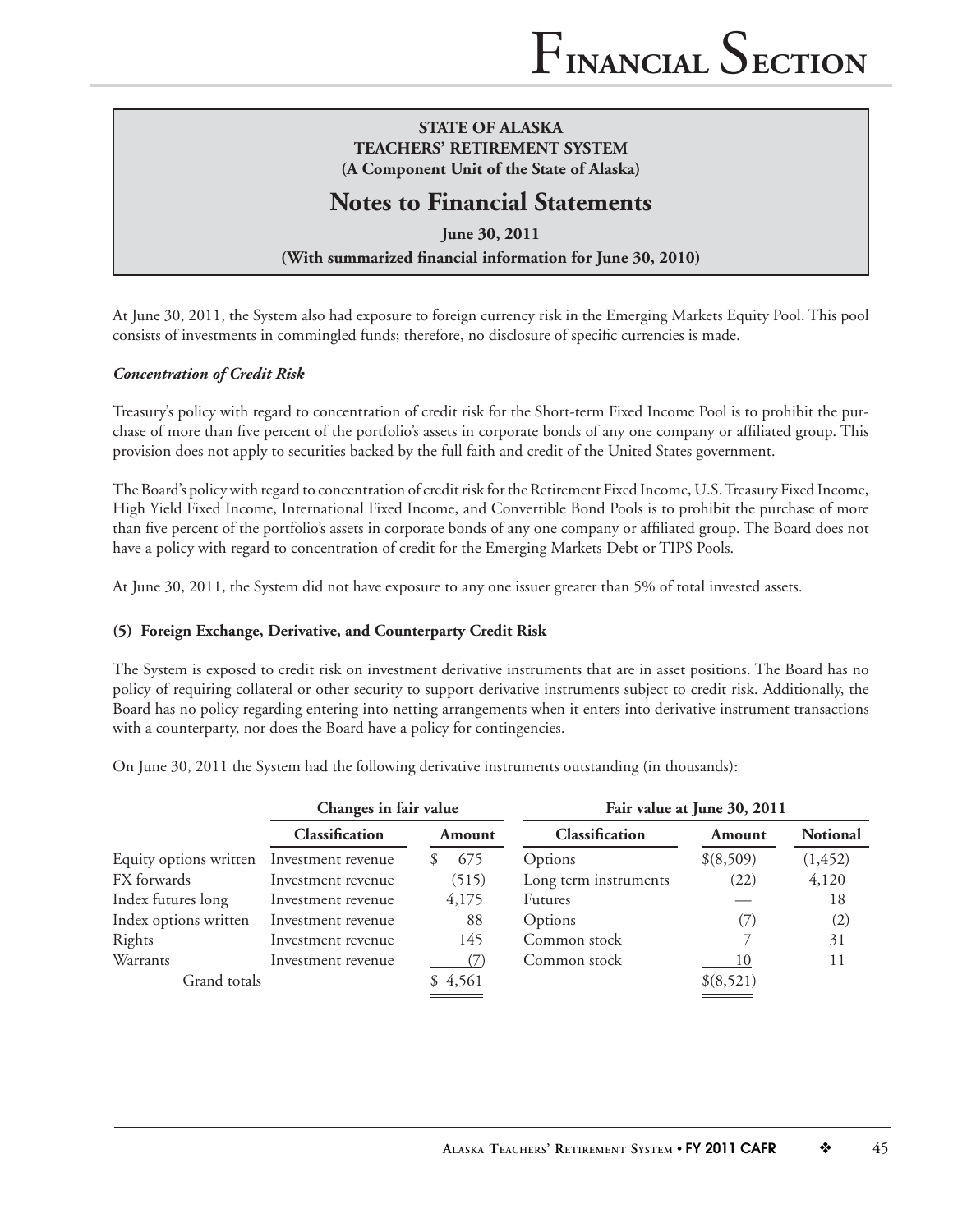## **STATE OF ALASKA TEACHERS' RETIREMENT SYSTEM (A Component Unit of the State of Alaska)**

## **Notes to Financial Statements**

**June 30, 2011**

## (With summarized financial information for June 30, 2010)

The International Equity Pool includes foreign currency forward contracts to buy and sell specified amounts of foreign currencies at specified rates on specified future dates for the purpose of hedging existing security positions. The counterparties to the foreign currency forward contracts consist of a diversified group of financial institutions. Credit risk exposure exists to the extent of non-performance by these counterparties; however, the risk of default is considered to be remote. The market risk is limited to the difference between contractual rates and forward rates at the balance sheet date.

At June 30, 2011, the System had the following counterparty credit and counterparty concentration risk associated with its investment derivative positions (in thousands):

| Counterparty name                                                                                                                                                              | Percentage of<br>net exposure | S&P rating | <b>Fitch rating</b> | Moody's rating |
|--------------------------------------------------------------------------------------------------------------------------------------------------------------------------------|-------------------------------|------------|---------------------|----------------|
| <b>UBS AG</b>                                                                                                                                                                  | $-$ %                         | $A+$       | $A+$                | Aa3            |
| Maximum amount of loss Alaska ARMB (TRS) would face in case of default<br>of all counterparties i.e., aggregated (positive) fair value of OTC positions<br>as of June 30, 2011 |                               |            |                     | 25             |
| Effect of collateral reducing maximum exposure                                                                                                                                 |                               |            |                     |                |
| Liabilities subject to netting arrangements reducing exposure                                                                                                                  |                               |            |                     |                |
| Resulting net exposure                                                                                                                                                         |                               |            |                     |                |

### **(6) Claims Payable**

The liability for claims incurred but not reported represents the estimated amounts necessary to settle all outstanding claims, incurred but not reported, as of the balance sheet date. The DB Plan's reserve estimates are based primarily on historical development patterns adjusted for current trends that would modify past experience. Claims are reevaluated periodically to consider the effects of inflation, claims settlement trends, and other economic factors. The process of establishing loss reserves is subject to uncertainties that are normal, recurring, and inherent in the healthcare business.

Changes in the balances of claims liabilities follows (in thousands):

|                                         | 2011       | 2010      |
|-----------------------------------------|------------|-----------|
| Beginning of year:                      |            |           |
| Due to State of Alaska General Fund for |            |           |
| outstanding warrants                    | \$         |           |
| Incurred but not reported               | 13,551     |           |
| Total, beginning of year                | 13,551     |           |
| Benefit deductions                      | 103,405    | 110,313   |
| Benefits paid                           | (103, 414) | (96, 762) |
| Total, end of year                      | 13,542     | 13,551    |
| End of year:                            |            |           |
| Due to State of Alaska General Fund for |            |           |
| outstanding warrants                    |            |           |
| Incurred but not reported               | 13,542     | 13,551    |
| Total, end of year                      | 13,542     | 13,551    |
|                                         |            |           |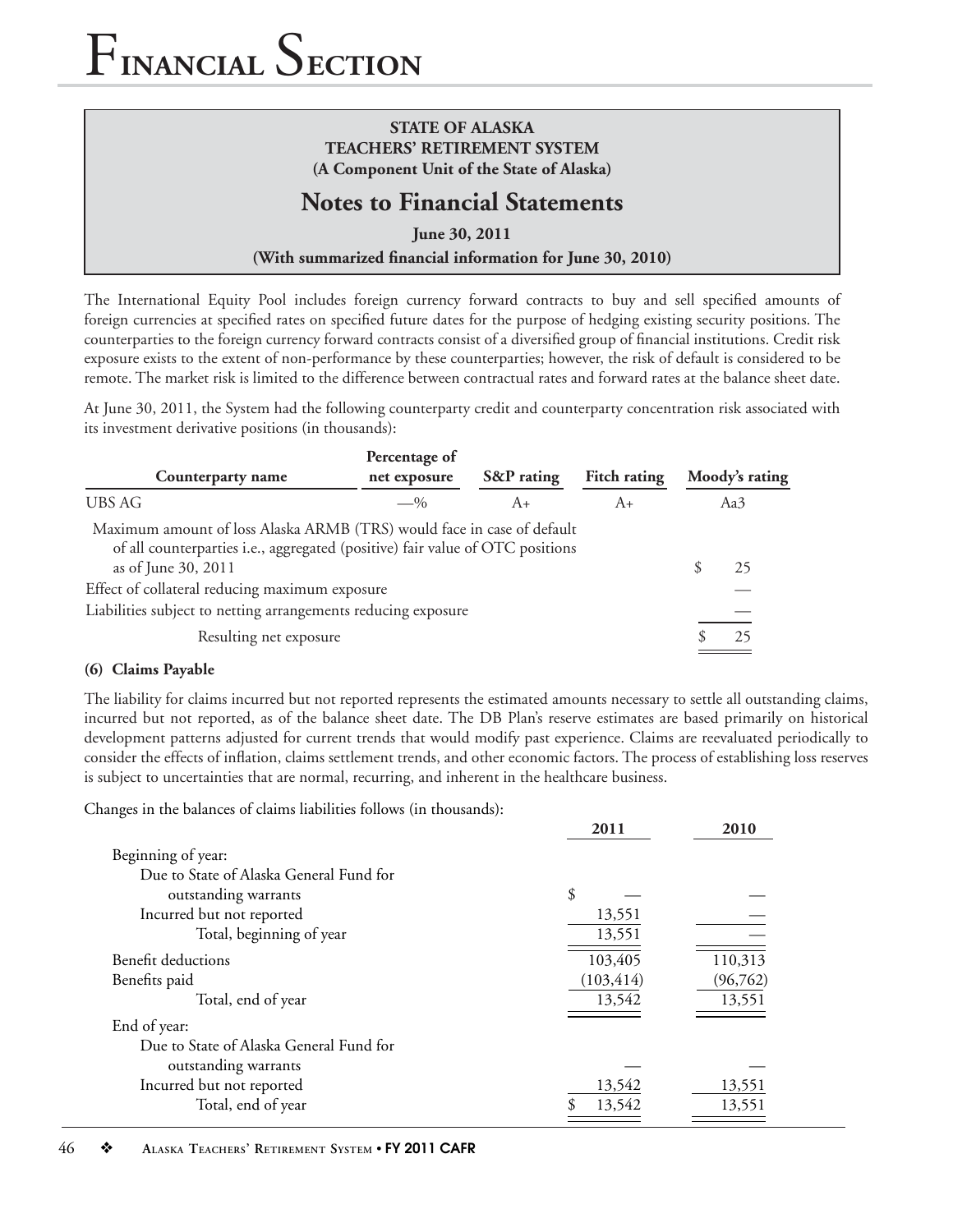## **Notes to Financial Statements**

**June 30, 2011**

(With summarized financial information for June 30, 2010)

#### **(7) Funded Status and Funding Progress**

The funded status of the defined benefit pension and postemployment healthcare benefit plan is as follows (dollars in thousands):

|                               | <b>Actuarial</b><br>valuation<br>date | Actuarial<br>aggregate<br>accrued<br>liability<br>$(AAL)$ -<br>entry age | <b>Actuarial</b><br>valuation<br>assets | Assets as<br>a percent of<br>accrued<br>liability<br>(funded)<br>ratio) | Unfunded<br>actuarial<br>accrued<br>liability<br>(UAAL) | Covered<br>payroll | <b>UAAL</b><br>as a<br>percentage<br>of covered<br>payroll |
|-------------------------------|---------------------------------------|--------------------------------------------------------------------------|-----------------------------------------|-------------------------------------------------------------------------|---------------------------------------------------------|--------------------|------------------------------------------------------------|
| Pension                       | June 30, 2010                         | \$6,006,981                                                              | 3,259,868                               |                                                                         | 54.3% \$2,747,113                                       | 564,887            | 486.3%                                                     |
| Post employment<br>healthcare | June 30, 2010                         | 3,076,388                                                                | 1,479,260                               | 48.1                                                                    | 1,597,128                                               | 564,887            | 282.7                                                      |

The funded status of the defined contribution retirement plan occupational death and disability and retiree medical benefits is as follows (dollars in thousands):

|                                         |                                       |         | <b>Actuarial</b>                    |                                         |                        |   | <b>Unfunded</b>                |                    | <b>UAAL</b>                         |
|-----------------------------------------|---------------------------------------|---------|-------------------------------------|-----------------------------------------|------------------------|---|--------------------------------|--------------------|-------------------------------------|
|                                         |                                       | accrued |                                     |                                         | actuarial              |   |                                | as a               |                                     |
|                                         | <b>Actuarial</b><br>valuation<br>date |         | liability<br>$(AAL)$ -<br>entry age | <b>Actuarial</b><br>valuation<br>assets | <b>Funded</b><br>ratio |   | accrued<br>liability<br>(UAAL) | Covered<br>payroll | percentage<br>of covered<br>payroll |
| Death and disability plan June 30, 2010 |                                       | \$      | 18                                  | 1,577                                   | 8,761.1%               | S | (1,559)                        | 118,813            | $(1.3)\%$                           |
| Retiree medical                         | June 30, 2010                         |         | 2,809                               | 3,895                                   | 138.7                  |   | (1,086)                        | 118,813            | (0.9)                               |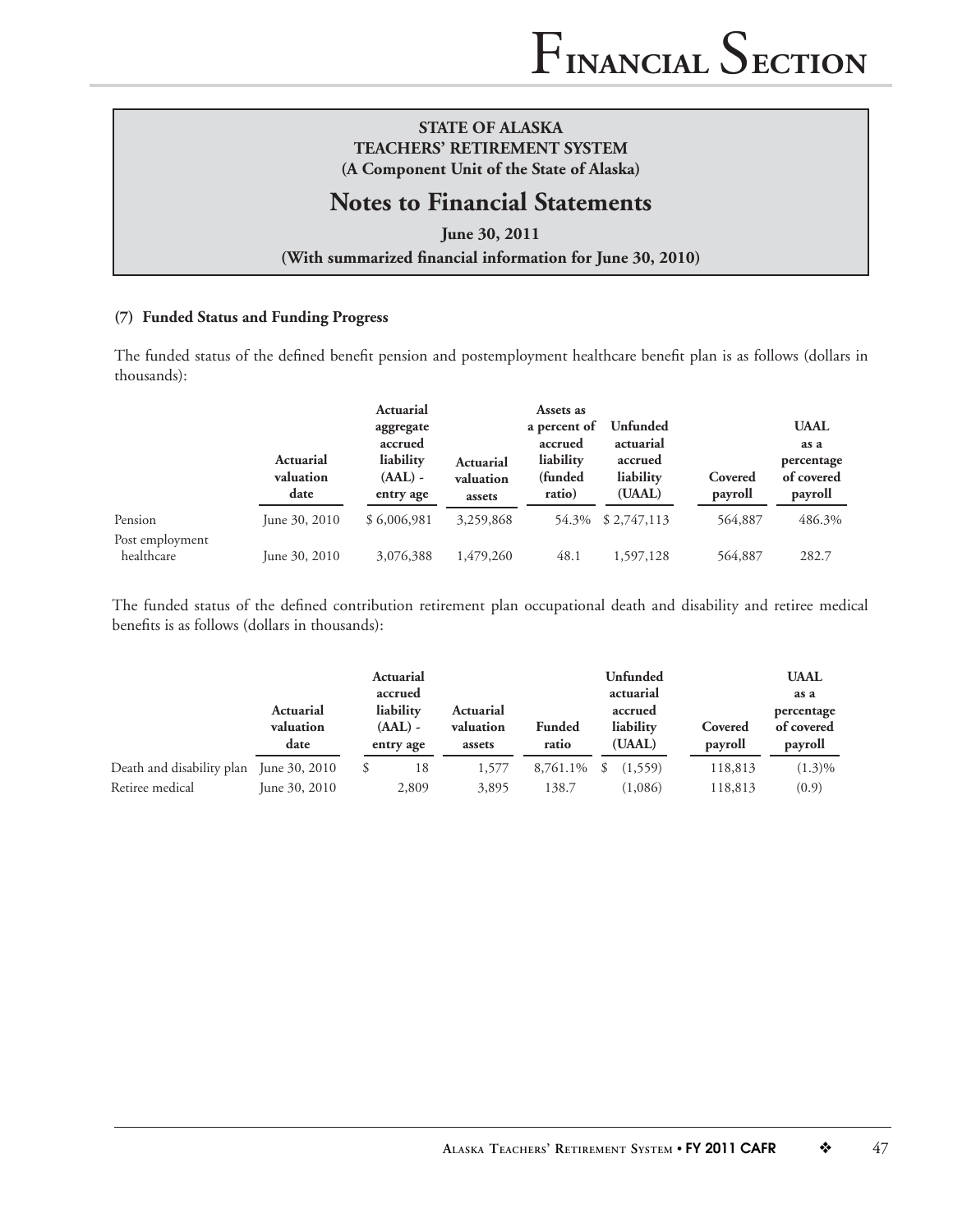## **STATE OF ALASKA TEACHERS' RETIREMENT SYSTEM (A Component Unit of the State of Alaska)**

## **Notes to Financial Statements**

**June 30, 2011** (With summarized financial information for June 30, 2010)

Actuarial valuations of an ongoing plan involve estimates of the value of reported amounts and assumptions about the probability of occurrence of events far into the future. Examples include assumptions about future employment, mortality, and healthcare cost trend. Actuarially determined amounts are subject to continual revisions as actual results are compared with past expectations and new estimates are made about the future. The schedules of funding progress, presented as required supplementary information following the notes to the financial statements, present multiyear trend information about whether the actuarial values of plan assets are increasing or decreasing over time relative to the actuarial accrued liabilities for benefits.

The accompanying schedules of contributions (unaudited) from employers present trend information about the amounts contributed to the plan by employers in comparison to the actuarially required contribution (ARC), an amount that is actuarially determined in accordance with the parameters of GASB 43. The ARC represents a level of funding that, if paid on an ongoing basis, is projected to cover normal cost for each year and amortize any unfunded actuarial liabilities (or funding excess) over a period not to exceed 30 years.

Projections of benefits for financial report purposes are based on the substantive plan (the plan as understood by the employer and plan members) and include the types of benefits provided at the time of each valuation and the historical pattern of sharing benefit costs between the employer and plan members to that point. The actuarial method and assumptions used include techniques that are designed to reduce the effects of short-term volatility in actuarial accrued liabilities and the actuarial value of assets, consistent with the long-term perspective of the calculations. Additional information as of the latest actuarial valuation follows:

| <b>Valuation date</b>                 | <b>Defined Benefit</b>                                                                   | <b>Defined Contribution</b><br><b>ODD</b> and Retiree Medical                                                           |
|---------------------------------------|------------------------------------------------------------------------------------------|-------------------------------------------------------------------------------------------------------------------------|
| Actuarial cost method                 | Entry age normal; level percentage<br>of pay for pension; level dollar for<br>healthcare | Entry age normal; level percentage<br>of pay for occupational death and<br>disability; level dollar for retiree medical |
| Amortization method                   | Level dollar, closed                                                                     | Level dollar, closed with bases<br>established annually                                                                 |
| Equivalent single amortization period | 19 years                                                                                 | 24 years                                                                                                                |
| Asset valuation method                | 5 year smoothed market                                                                   | 5 year smoothed market                                                                                                  |
| Actuarial assumptions:                |                                                                                          |                                                                                                                         |
| Investment rate of return             | 8.00% for pension, 8.00% for health-<br>care (includes inflation at 3.12%)               | 8.00% (includes inflation at 3.12%)                                                                                     |
| Projected salary increases            | 6.11% for first 5 years of service<br>grading down to 3.2% after 20 years                | 6.11% for first 5 years of service<br>grading down to 3.62% after 20 years                                              |
| Cost-of-living adjustment             | Postretirement pension adjustment                                                        | Not applicable                                                                                                          |

 **June 30, 2010**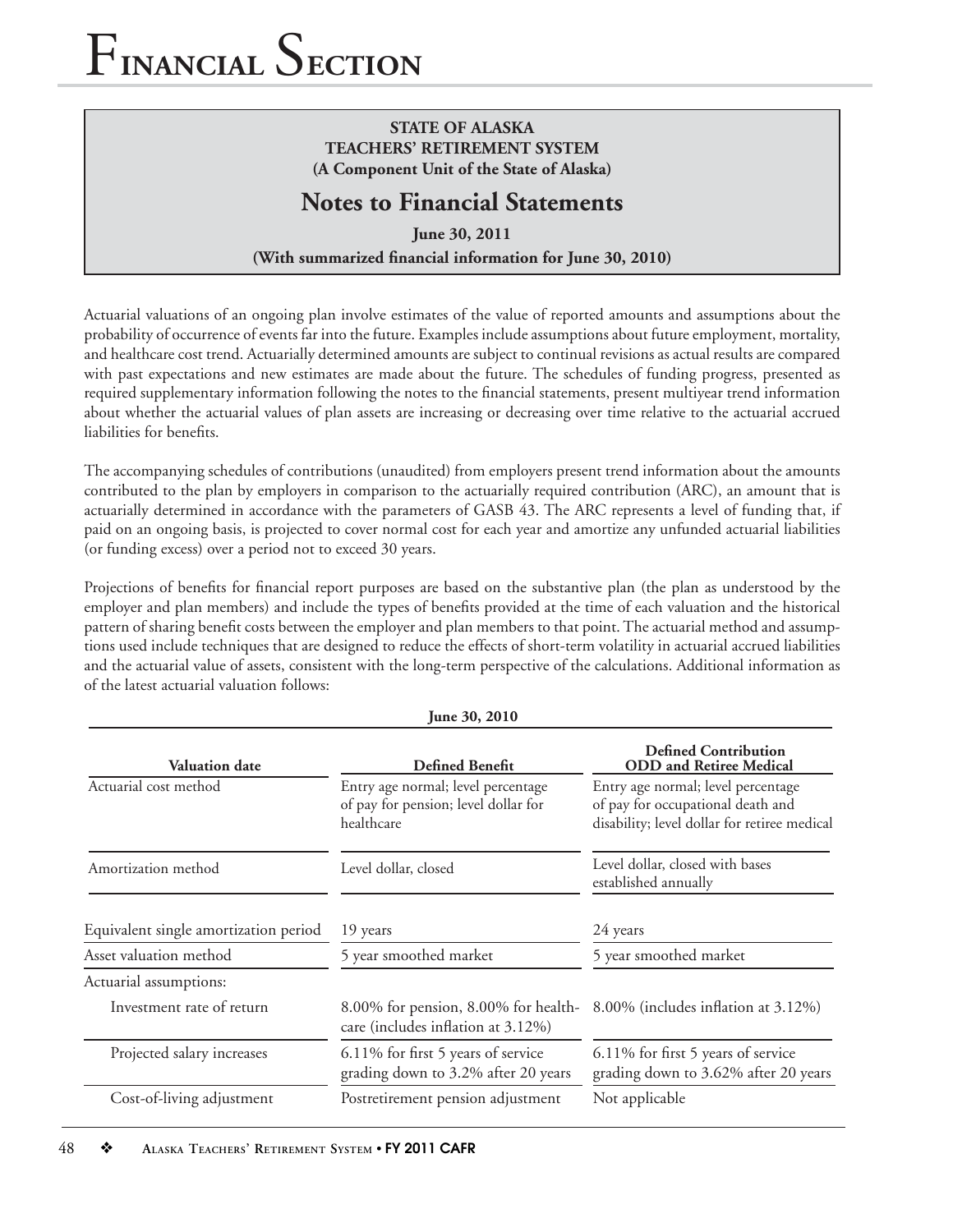## **Notes to Financial Statements**

**June 30, 2011** (With summarized financial information for June 30, 2010)

Health cost trend for defined benefit, defined contribution occupational death and disability, and retiree medical plans is as follows:

| <b>Fiscal</b> year | <b>Medical</b> | Prescription drugs |
|--------------------|----------------|--------------------|
| 2011               | 6.9%           | 8.3%               |
| 2012               | 6.4            | 7.1                |
| 2013               | 5.9            | 5.9                |
| 2014               | 5.9            | 5.9                |
| 2015               | 5.9            | 5.9                |
| 2016               | 5.9            | 5.9                |
| 2017               | 5.9            | 5.9                |
| 2025               | 5.8            | 5.8                |
| 2050               | 5.7            | 5.7                |
| 2100               | 5.1            | 5.1                |

GASB 43 requires that the discount rate used in the valuation be the estimated long-term yield on investments that are expected to finance postemployment benefits. Depending on the method by which a plan is financed, the relevant investments could be plan assets, employer assets, or a combination of plan and employer assets. The investment return should reflect the nature and the mix of both current and expected investments and the basis used to determine the actuarial value of assets.

The State of Alaska Teachers Retirement System's retiree healthcare benefits are partially funded. GASB outlines two reasonable methods of developing a blended discount rate when a plan is partially funded. These methods base the proportion of assumed plan and employer asset returns on 1) the funded ratio and 2) the percentage of the ARC actually being contributed to the plan. The State of Alaska has utilized the second methodology to develop a discount rate of 8.25% as of June 30, 2008, to be used for fiscal 2011 disclosure.

### **(8) Commitments and Contingencies**

#### *Commitments*

The Board entered into an agreement through an external investment manager to provide capital funding for a domestic equity limited partnership. At June 30, 2011, the System's share of the unfunded commitment totaled \$22,765,454. This commitment can be withdrawn annually in December with 90 days notice.

The Board entered into agreements through external investment managers to provide capital funding for limited partnerships as it continues to build the private equity portfolio. At June 30, 2011, the System's share of these unfunded commitments totaled \$264,674,326 to be paid through 2020.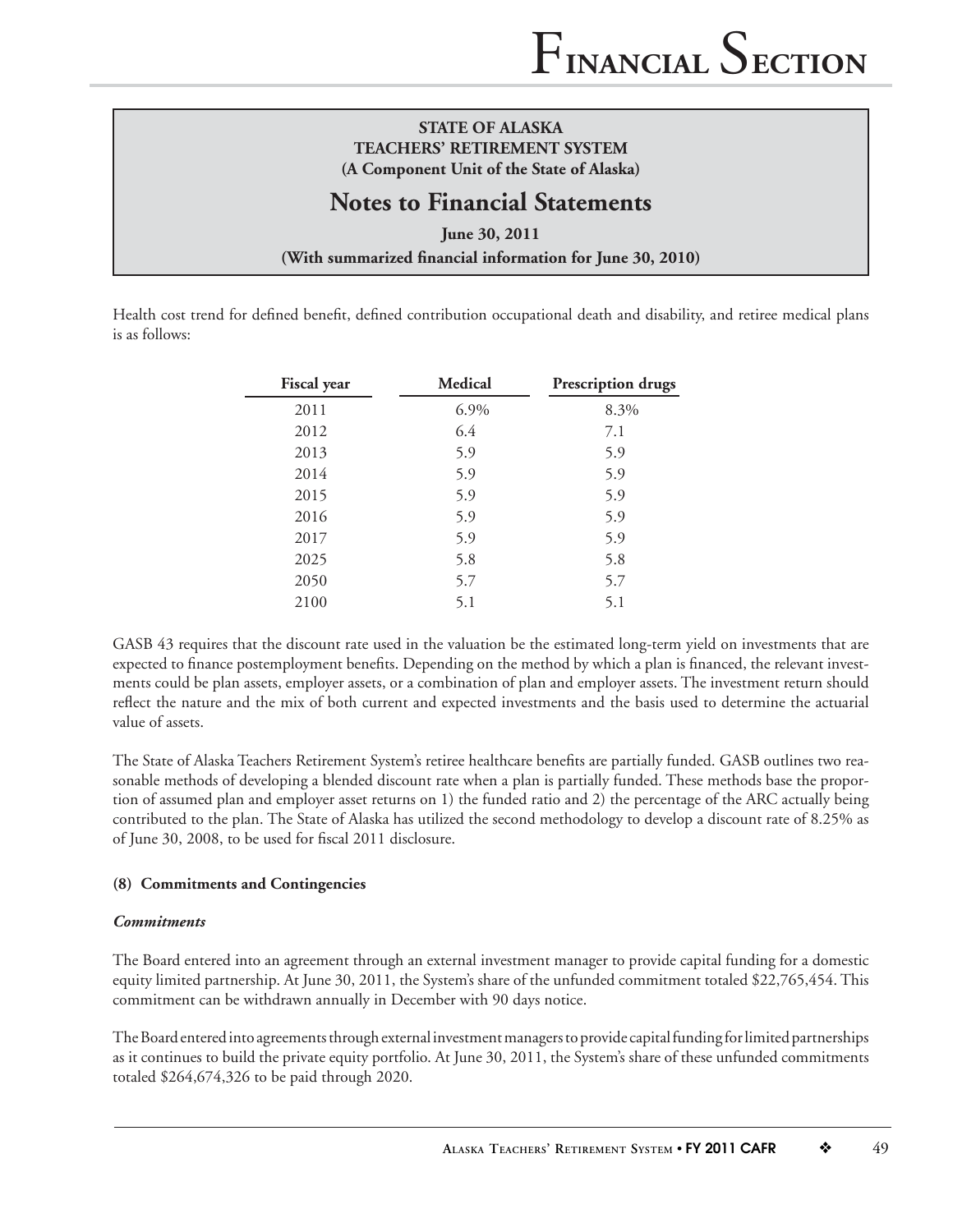## **STATE OF ALASKA TEACHERS' RETIREMENT SYSTEM (A Component Unit of the State of Alaska)**

## **Notes to Financial Statements**

**June 30, 2011** (With summarized financial information for June 30, 2010)

The Board entered into agreements through external investment managers to provide capital funding for a limited partnership as it continues to build the energy investment portfolio. At June 30, 2011, the System's share of these unfunded commitments totaled \$20,587,529 to be paid through the year 2019.

The Board entered into agreements through external investment managers to provide capital funding for real estate investments as it continues to build the real estate portfolio. At June 30, 2011, the System's share of these unfunded commitments totaled \$38,908,793 to be paid through the year 2018.

## *Contingencies*

The Division of Retirement and Benefits (the Division) is a defendant in various lawsuits. Although the outcome of these lawsuits is not presently determinable, in the opinion of the Division's counsel, the resolution of these matters will not have a material adverse effect on the financial condition of the Division.

## **(9) Medicare Part D Retiree Drug Subsidy**

One of the provisions of Medicare Part D provides sponsors of pension healthcare plans the opportunity to receive a retiree drug subsidy (RDS) payment if the sponsor's plan provides a prescription drug benefi t that is actuarially equivalent to the Medicare Part D benefit. The RDS is equal to 28% of the amount of eligible prescription drug benefit costs of retirees who are eligible for, but not enrolled in, Medicare Part D, by virtue of continuing to be covered by the sponsor's plan. The DB Plan was approved for participation in the Medicare Part D program beginning calendar year 2006. The RDS for the six-month period ended June 30, 2011 cannot be reasonably estimated and, therefore, is not recorded in the financial statements for the period ended June 30, 2011.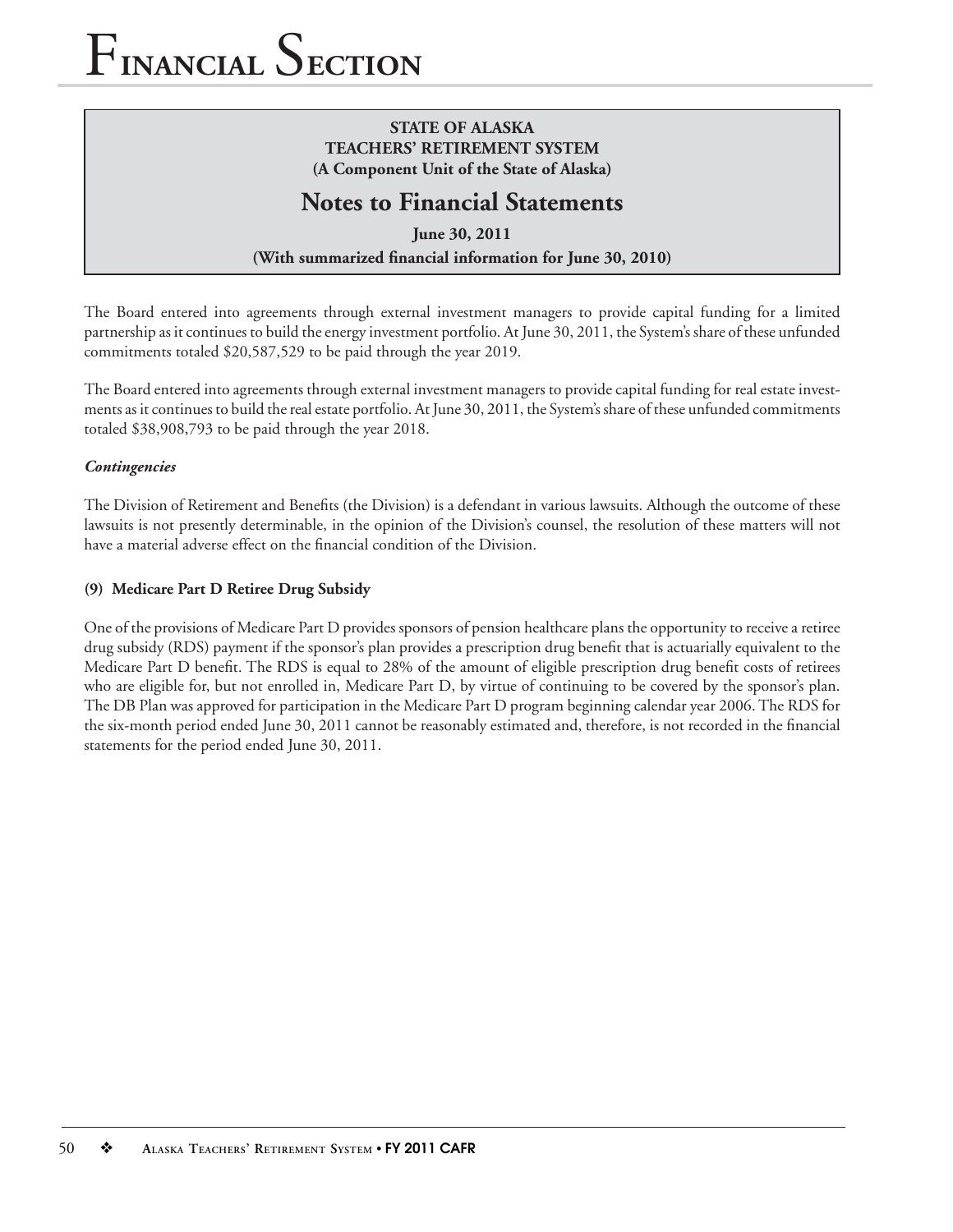## **Required Supplementary Information (Unaudited) Schedule of Funding Progress Defined Benefit Retirement Pension Benefits**

**June 30, 2011 (In thousands)**

| Actuarial<br>valuation<br>date as of<br>June $30$ | Actuarial<br>accrued<br><b>liabilities</b><br>(AAL) | Actuarial<br>value of<br>plan assets | <b>Funded</b><br>ratio | Unfunded<br>actuarial<br>accrued<br><b>liabilities</b><br>(UAAL) | Covered<br>payroll | <b>UAAL</b><br>as a<br>percentage<br>of covered<br>payroll |
|---------------------------------------------------|-----------------------------------------------------|--------------------------------------|------------------------|------------------------------------------------------------------|--------------------|------------------------------------------------------------|
| 2005                                              | \$4,334,585                                         | 2,640,642                            | 60.9%                  | \$1,693,943                                                      | 561,038            | 301.9%                                                     |
| 2006                                              | 4,859,336                                           | 3,296,934                            | 67.8                   | 1,562,402                                                        | 574,409            | 272.0                                                      |
| 2007                                              | 5,043,448                                           | 3,441,867                            | 68.2                   | 1,601,581                                                        | 554,245            | 289.0                                                      |
| 2008                                              | 5,231,654                                           | 3,670,086                            | 70.2                   | 1,561,568                                                        | 549,148            | 284.4                                                      |
| 2009                                              | 5,463,987                                           | 3,115,719                            | 57.0                   | 2,348,268                                                        | 557,026            | 421.6                                                      |
| 2010                                              | 6,006,981                                           | 3,259,868                            | 54.3                   | 2,747,113                                                        | 564,887            | 486.3                                                      |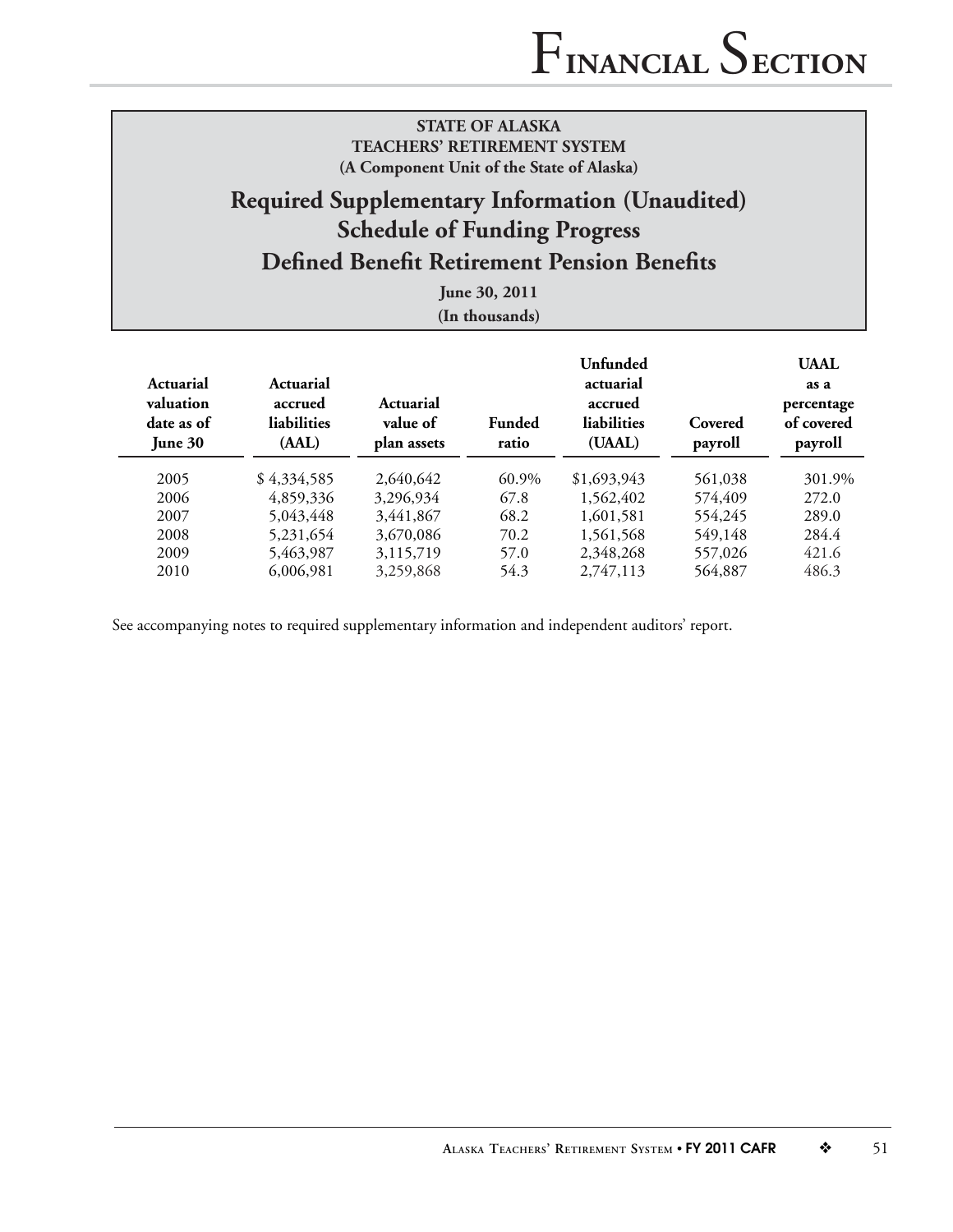## **Required Supplementary Information (Unaudited) Schedule of Funding Progress**

## **Defined Benefit Retirement Postemployment Healthcare Benefits**

**June 30, 2011 (In thousands)**

| Actuarial<br>valuation<br>date as of<br>June 30 | Actuarial<br>accrued<br>liabilities<br>(AAL) | Actuarial<br>value of<br>plan assets | <b>Funded</b><br>ratio | Unfunded<br>actuarial<br>accrued<br>liabilities<br>(UAAL) | Covered<br>payroll | <b>UAAL</b><br>as a<br>percentage<br>of covered<br>payroll |
|-------------------------------------------------|----------------------------------------------|--------------------------------------|------------------------|-----------------------------------------------------------|--------------------|------------------------------------------------------------|
| 2005                                            | \$2,163,971                                  | 1,318,297                            | 60.9%                  | 845,674<br>\$                                             | 561,038            | 150.7%                                                     |
| 2006                                            | 4,288,707                                    | 844,766                              | 19.7                   | 3,443,941                                                 | 574,409            | 599.6                                                      |
| 2007                                            | 4,059,573                                    | 982,532                              | 24.2                   | 3,077,041                                                 | 554,245            | 555.2                                                      |
| 2008                                            | 4,648,055                                    | 1,266,890                            | 27.3                   | 3,381,165                                                 | 549,148            | 615.7                                                      |
| 2009                                            | 4,604,820                                    | 1,357,239                            | 29.5                   | 3,247,581                                                 | 557,026            | 583.0                                                      |
| 2010                                            | 3,076,388                                    | 1,479,260                            | 48.1                   | 1,597,128                                                 | 564,887            | 282.7                                                      |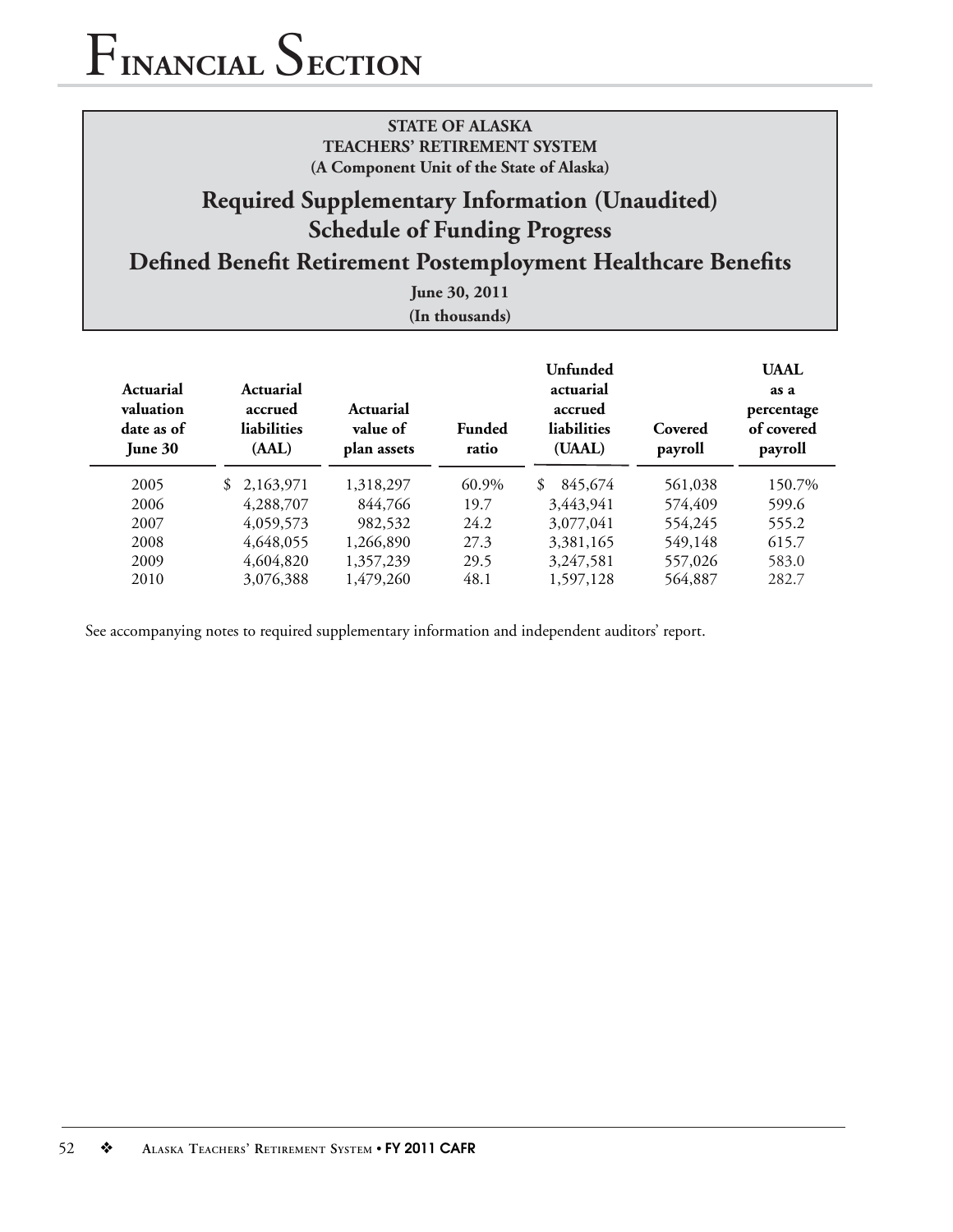## **Required Supplementary Information (Unaudited) Schedule of Funding Progress**

## **Defined Contribution Retirement Occupational Death and Disability Benefits**

**June 30, 2011**

|                                                        |                                              |                                             | $\mu$ and $\mu$ , $\mu$ and $\mu$<br>(In thousands) |               |                                                           |                    |                                                            |
|--------------------------------------------------------|----------------------------------------------|---------------------------------------------|-----------------------------------------------------|---------------|-----------------------------------------------------------|--------------------|------------------------------------------------------------|
| <b>Actuarial</b><br>valuation<br>date as of<br>June 30 | Actuarial<br>accrued<br>liabilities<br>(AAL) | <b>Actuarial</b><br>value of<br>plan assets | Funded<br>ratio                                     |               | Unfunded<br>actuarial<br>accrued<br>liabilities<br>(UAAL) | Covered<br>payroll | <b>UAAL</b><br>as a<br>percentage<br>of covered<br>payroll |
| 2007                                                   | \$<br>16                                     |                                             | $-$ %                                               | $\mathcal{S}$ | 16                                                        | 28,410             | $0.1\%$                                                    |
| 2008                                                   | 44                                           | 420                                         | 954.5                                               |               | (376)                                                     | 56,369             | (0.7)                                                      |
| 2009                                                   | 14                                           | 1,071                                       | 7,650.0                                             |               | (1,057)                                                   | 89,708             | (1.2)                                                      |
| 2010                                                   | 18                                           | 1,577                                       | 8,761.1                                             |               | (1,559)                                                   | 118,813            | (1.3)                                                      |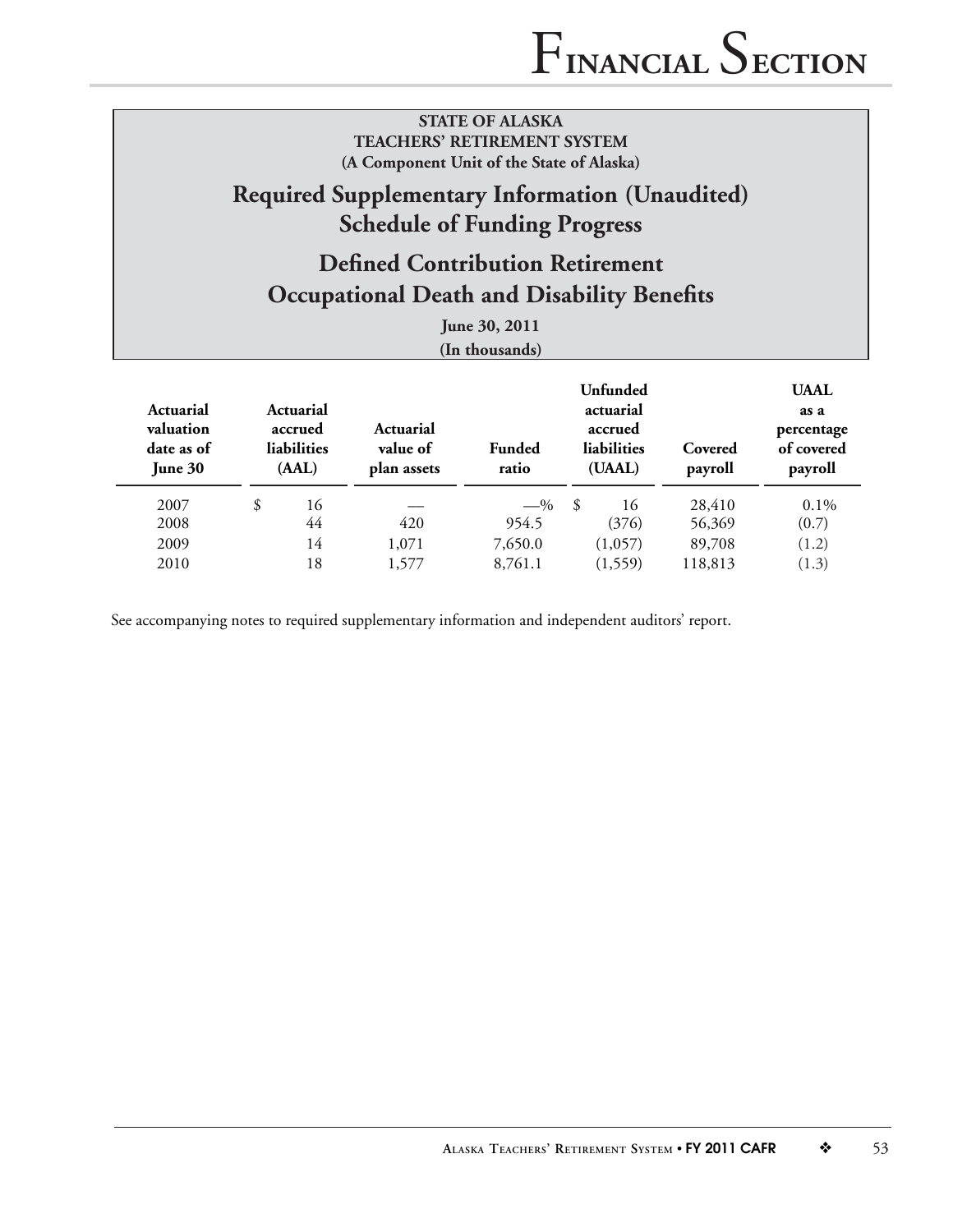## **Required Supplementary Information (Unaudited) Schedule of Funding Progress**

## **Defined Contribution Retirement Retiree Medical Benefits**

**June 30, 2011 (In thousands)**

| Actuarial<br>valuation<br>date as of<br>June 30 | Actuarial<br>accrued<br><b>liabilities</b><br>(AAL) | <b>Actuarial</b><br>value of<br>plan assets | <b>Funded</b><br>ratio | Unfunded<br>actuarial<br>accrued<br>liabilities<br>(UAAL) | Covered<br>payroll | <b>UAAL</b><br>as a<br>percentage<br>of covered<br>payroll |
|-------------------------------------------------|-----------------------------------------------------|---------------------------------------------|------------------------|-----------------------------------------------------------|--------------------|------------------------------------------------------------|
| 2007                                            | \$<br>403                                           | 597                                         | 148.1%                 | \$<br>(194)                                               | 28,410<br>\$       | (0.7)%                                                     |
| 2008<br>2009                                    | 899<br>1,690                                        | 1,308<br>2,353                              | 145.5<br>139.2         | (409)<br>(663)                                            | 56,369<br>89,708   | (0.7)<br>(0.7)                                             |
| 2010                                            | 2,809                                               | 3,895                                       | 138.7                  | (1,086)                                                   | 118,813            | (0.9)                                                      |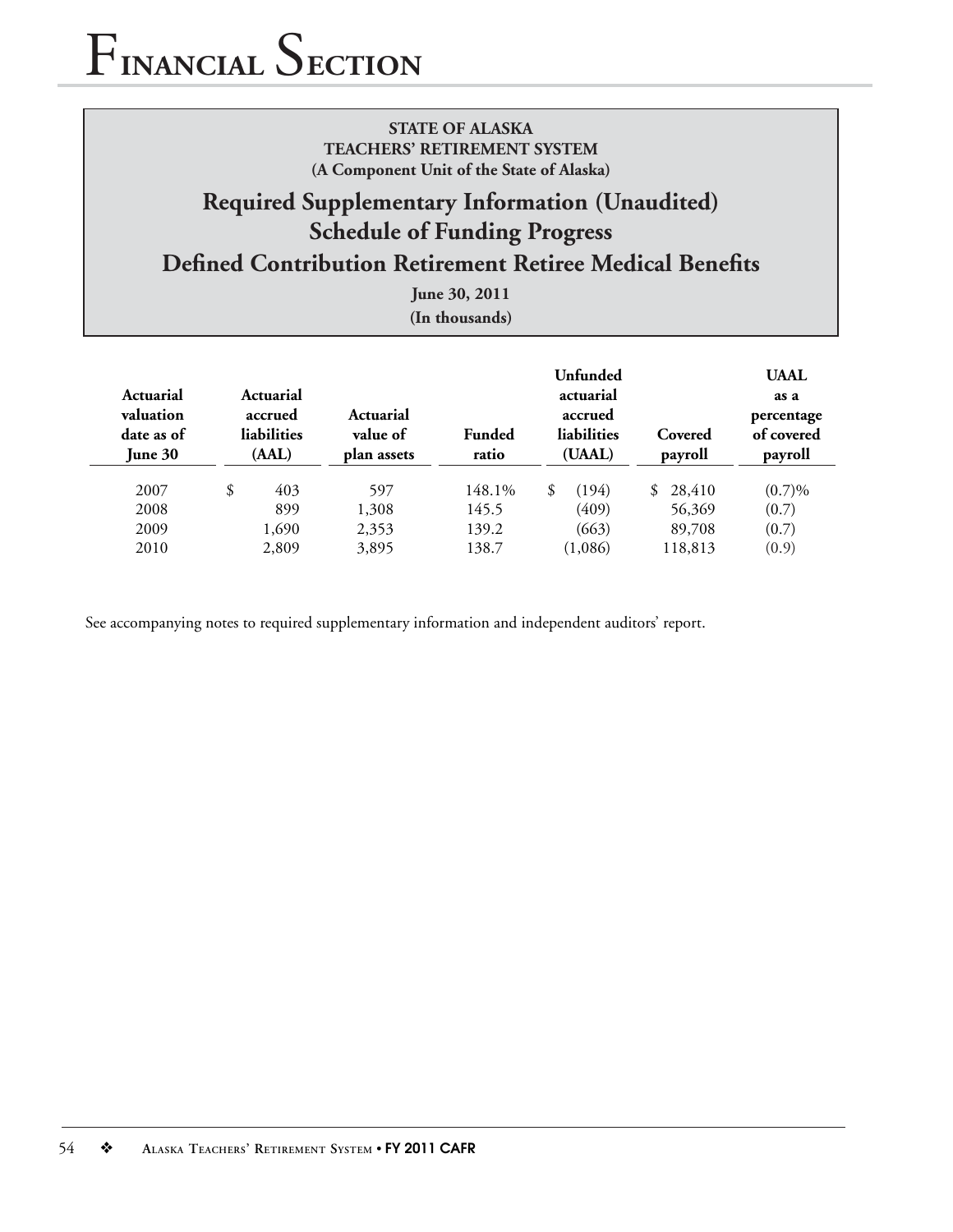## **Required Supplementary Information (Unaudited) Schedule of Contributions from Employers and the State of Alaska Defined Benefit Retirement Pension and Postemployment Healthcare**

**June 30, 2011**

|  | (In thousands) |
|--|----------------|
|--|----------------|

|                       |                                                                     | Annual required contribution |                                   |              |                | Pension percentage<br>contributed        |                                                       | Postemployment healthcare<br>percentage contributed |                                   |                                                       |
|-----------------------|---------------------------------------------------------------------|------------------------------|-----------------------------------|--------------|----------------|------------------------------------------|-------------------------------------------------------|-----------------------------------------------------|-----------------------------------|-------------------------------------------------------|
| Year ended<br>June 30 | <b>Actuarial</b><br>valuation<br>date as of<br><b>June 30</b> $(1)$ | Pension                      | Post-<br>employment<br>healthcare | <b>Total</b> | Bv<br>employer | <b>By State</b><br>of Alaska<br>(note 3) | <b>Total</b><br>percentage<br>contributed<br>(note 3) | Bv<br>employer                                      | By State of<br>Alaska<br>(note 3) | <b>Total</b><br>percentage<br>contributed<br>(note 3) |
| 2005                  | 2002                                                                | \$152,168                    | 55,783                            | 207,951      | 45.0%          | $-$ %                                    | 45.0%                                                 | 45.0%                                               | $-$ %                             | 45.0%                                                 |
| 2006                  | 2003                                                                | 170,019                      | 66,719                            | 236,738      | 54.1           |                                          | 54.1                                                  | 54.1                                                |                                   | 54.1                                                  |
| 2007                  | 2004                                                                | 169,974                      | 76,879                            | 246,853      | 62.2           |                                          | 62.2                                                  | 62.2                                                |                                   | 62.2                                                  |
| 2008                  | 2005                                                                | 134,544                      | 185,271                           | 319,815      | 23.3           | 82.7                                     | 106.0                                                 | 23.6                                                | 85.7                              | 109.3                                                 |
| 2009                  | 2006                                                                | 94,388                       | 164,171                           | 258,559      | 28.7           | 110.6                                    | 139.3                                                 | 28.7                                                | 62.1                              | 90.8                                                  |
| $2010^{(2)(3)}$       | 2007                                                                | 170,788                      | 312,922                           | 483,710      | 19.8           | 58.8                                     | 78.6                                                  | 13.6                                                | 38.8                              | 52.4                                                  |

 $(1)$  Actuarial valuation related to annual required contribution for fiscal year.

 $^{(2)}$  In the year ended June 30, 2010, the postemployment healthcare annual required contribution and percentage contributed includes the Mercer legal settlement net of legal fees.

 $^{(3)}$  Beginning in the year ended June 30, 2010, the postemployment healthcare annual required contribution and percentage contributed includes the Medicare Part D subsidy.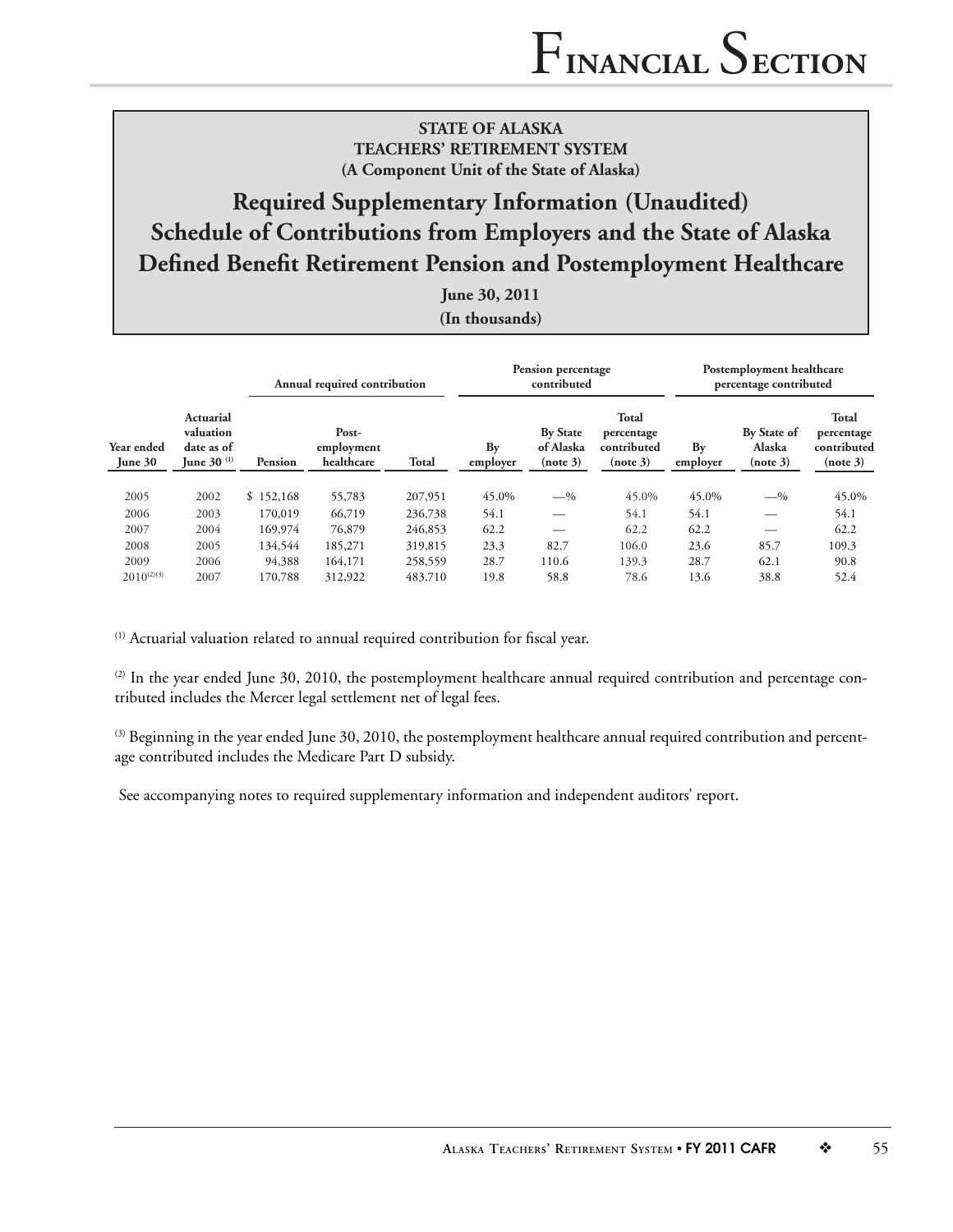## **STATE OF ALASKA TEACHERS' RETIREMENT SYSTEM (A Component Unit of the State of Alaska)**

## **Required Supplementary Information (Unaudited) Schedule of Contributions**

## **Defined Contribution Retirement Occupational Death and Disability Benefits**

**June 30, 2011**

**(In thousands)**

| <b>Year ended</b><br>June 30 | Annual<br>required<br>contribution | Percentage<br>of ARC<br>contributed |  |
|------------------------------|------------------------------------|-------------------------------------|--|
| 2007                         | \$<br>72                           | $-$ %                               |  |
| 2008                         | 408                                | 100.0                               |  |
| 2009                         | 623                                | 100.0                               |  |
| 2010                         | 442                                | 100.0                               |  |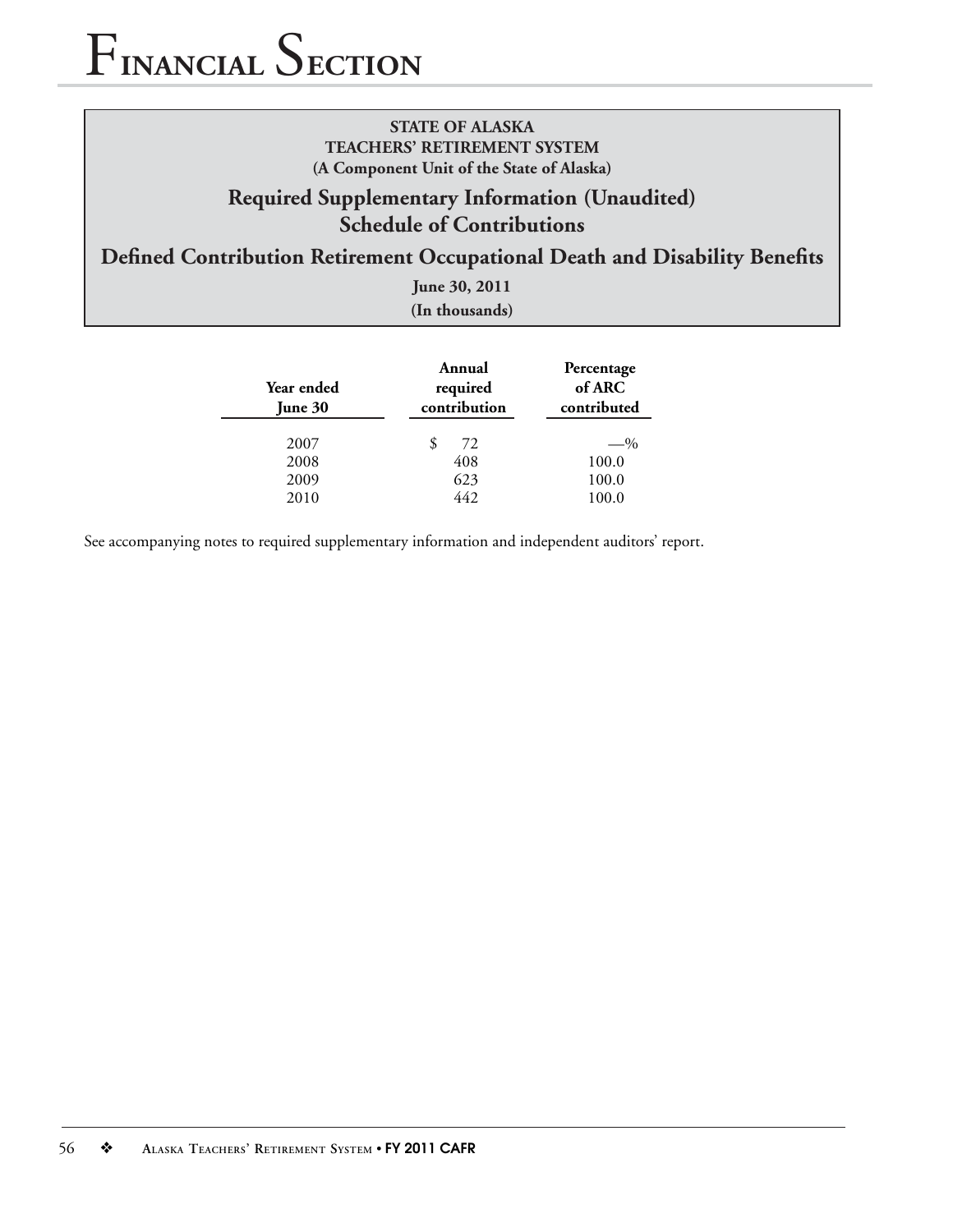## **Required Supplementary Information (Unaudited) Schedule of Contributions**

## **Defined Contribution Retirement Retiree Medical Benefits**

**June 30, 2011 (In thousands)**

| Year ended<br>June 30 | Annual<br>required<br>contribution | Percentage<br>of ARC<br>contributed |  |  |
|-----------------------|------------------------------------|-------------------------------------|--|--|
| 2007                  | 575<br>\$                          | 100.0%                              |  |  |
| 2008                  | 763                                | 85.0                                |  |  |
| 2009                  | 1,162                              | 85.0                                |  |  |
| 2010                  | 1,628                              | 87.0                                |  |  |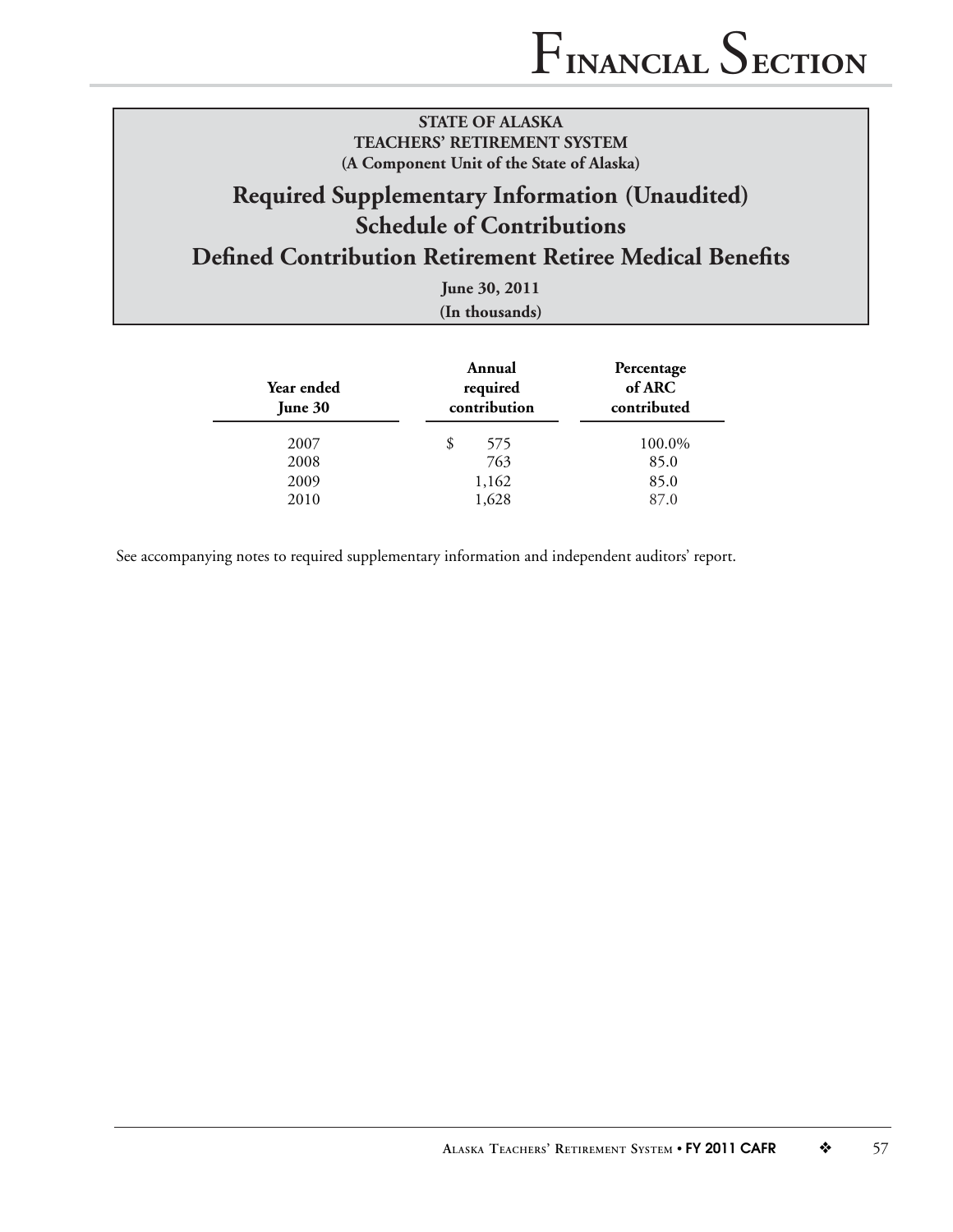## **Notes to Required Supplementary Information (Unaudited)**

**June 30, 2011**

### **(1) Description of Schedule of Funding Progress**

Each time a new benefit is added, which applies to service already rendered, an "unfunded actuarial accrued liability" is created. Laws governing the System require that these additional liabilities be financed systematically over a period of future years. Also, if actual financial experiences are less favorable than assumed financial experiences, the difference is added to the unfunded actuarial accrued liability.

In an inflationary economy, the value of the dollar is decreasing. This environment results in employee pay increasing in dollar amounts resulting in unfunded actuarial accrued liabilities increasing in dollar amounts, all at a time when the actual value of these items, in real terms, may be decreasing.

### **(2) Actuarial Assumptions and Methods**

The actuarial valuation was prepared by Buck Consultants. The significant actuarial assumptions used in the defined benefit pension and postemployment healthcare benefit plan valuation as of June 30, 2010 are as follows:

- (a) Actuarial cost method Entry age actuarial cost method of funding. Any funding surplus or unfunded accrued liability is amortized over 25 years as a level percent of pay. However, for Governmental Accounting Standards Board (GASB) disclosure requirements, the net amortization period will not exceed 30 years and the level dollar amortization method is used since the defined benefit plan membership was closed effective July 1, 2006.
- (b) Valuation of assets Recognizes 20% of the difference between actual and expected investment return in each of the current and preceding four years and phased in over the next five years. All assets are valued at fair value. Assets are accounted for on an accrued basis and are taken directly from financial statements audited by KPMG LLP. Valuation assets are constrained to a range of 80% to 120% of the market value of assets.
- (c) Valuation of medical and prescription drug benefits Base claims cost rates are incurred healthcare costs expressed as a rate per member per year. Ideally, claims cost rates should be derived for each significant component of cost that can be expected to require differing projection assumptions or methods, i.e., medical claims, prescription drug claims, administrative costs, etc. Separate analysis is limited by the availability and credibility of cost and enrollment data for each component of cost. This valuation reflects nonprescription claims separated by Medicare status, including eligibility for free Part A coverage. Prescription costs are analyzed separately as in prior valuations. Administrative costs are assumed in the final per capita claims cost rates used for valuation purposes, as described below. Analysis to date on Medicare Part A coverage is limited since Part A claim data is not available by individual, nor is this status incorporated into historical claim data.
- (d) Investment return/discount rate 8.00% per year (geometric), compounded annually, net of expenses.
- (e) Salary scale inflation  $3.12\%$  per year, and productivity 0.50% per year.
- (f) Payroll growth  $-3.62\%$  per year (inflation + productivity).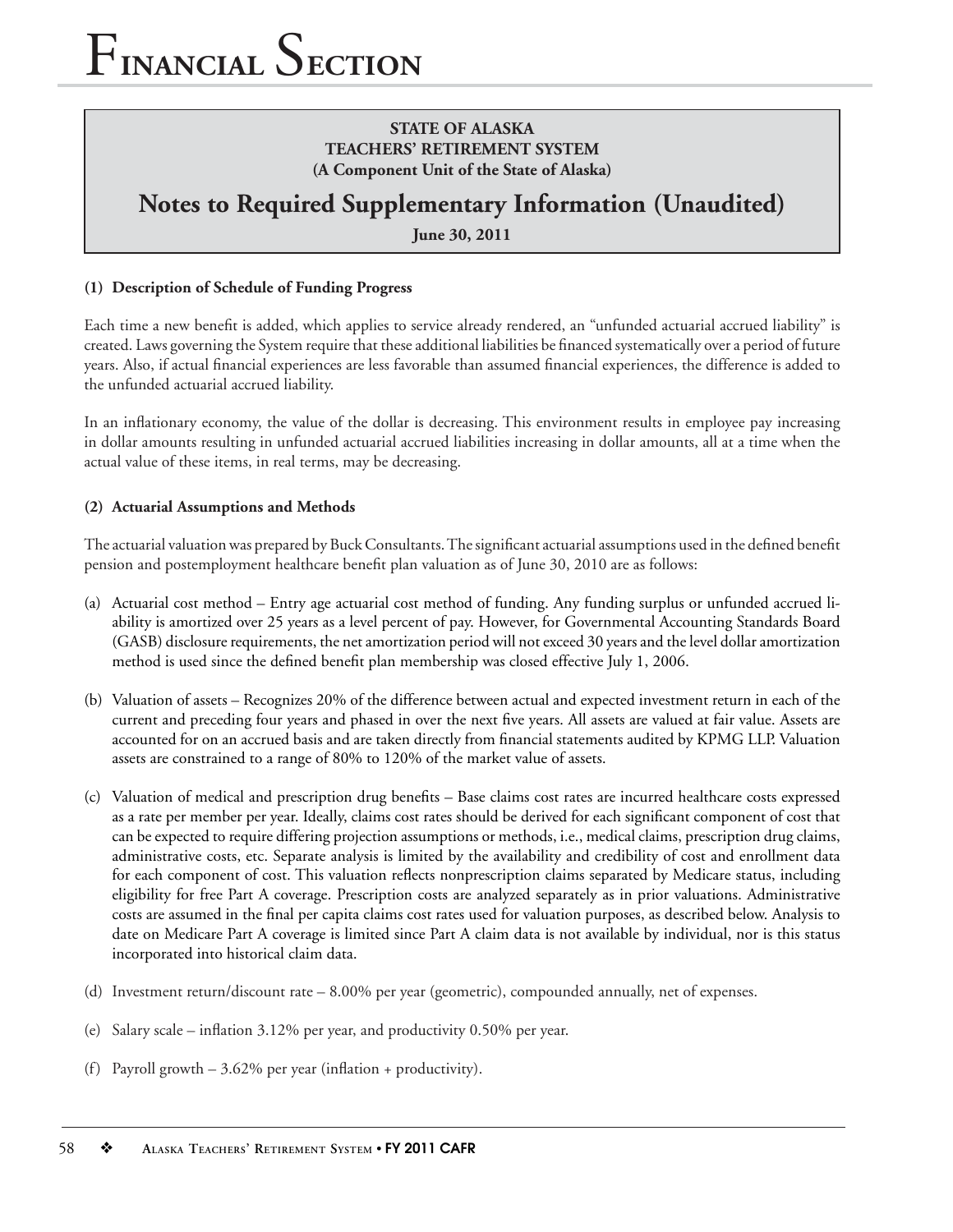## **Notes to Required Supplementary Information (Unaudited)**

**June 30, 2011**

- (g) Total inflation Total inflation as measured by the Consumer Price Index for urban and clerical workers for Anchorage is assumed to increase 3.12% annually.
- (h) Mortality (pretermination) Based upon the 2005 2009 actual experience. 1994 Group Annuity Mortality (GAM) Sex-distinct Table 1994 Base Year without margin projected to 2013 using Projection Scale AA, adjusted 55% for females and 45% for males. Deaths are assumed to result from nonoccupational causes 85% of the time.
- (i) Mortality (posttermination) Based upon the 2005 2009 actual experience. The 1994 GAM Sex-distinct Table 1994 Base Year without margin projected to 2013 using Projection Scale AA, with a three-year setback for females and four-year setback for males.
- (j) Turnover Select and ultimate rates based upon the 2005 2009 actual withdrawal experience.
- (k) Disability Incidence rates based upon the 2005 2009 actual experience. Postdisability mortality in accordance with the RP-2000 Disabled Retiree Mortality Table.
- (1) Retirement Retirement rates based on the 2005 2009 actual experience. Deferred vested members are assumed to retire at their earliest unreduced retirement date.
- (m) Marriage and age difference Wives are assumed to be three years younger than husbands. 85% of male members and 75% of female members are assumed to be married.
- (n) Dependent children Benefits to dependent children have been valued assuming members who are married and between the ages of 25 and 45 have two dependent children.
- (o) Contribution refunds  $-10\%$  of terminating members with vested benefits are assumed to have their contributions refunded. 100% of those with nonvested benefits are assumed to have their contributions refunded.
- (p) Cost of living allowance (COLA) Of those benefi t recipients who are eligible for the COLA, 60% are assumed to remain in Alaska and receive the COLA.
- (q) Sick leave 4.7 days of unused sick leave for each year of service are assumed to be available to be credited once the member is retired, terminates or dies.
- (r) Postretirement pension adjustment (PRPA) 50% and 75% of assumed inflation, or 1.56% and 2.34% respectively, is valued for the annual automatic PRPA as specified in the statute.
- (s) Expenses all expenses are net of investment return assumption.
- (t) Part-time status part-time members are assumed to earn 0.60 years of credited service per year.
- (u) Reemployment option the actuary assumes all reemployed retirees return to work under the Standard Option.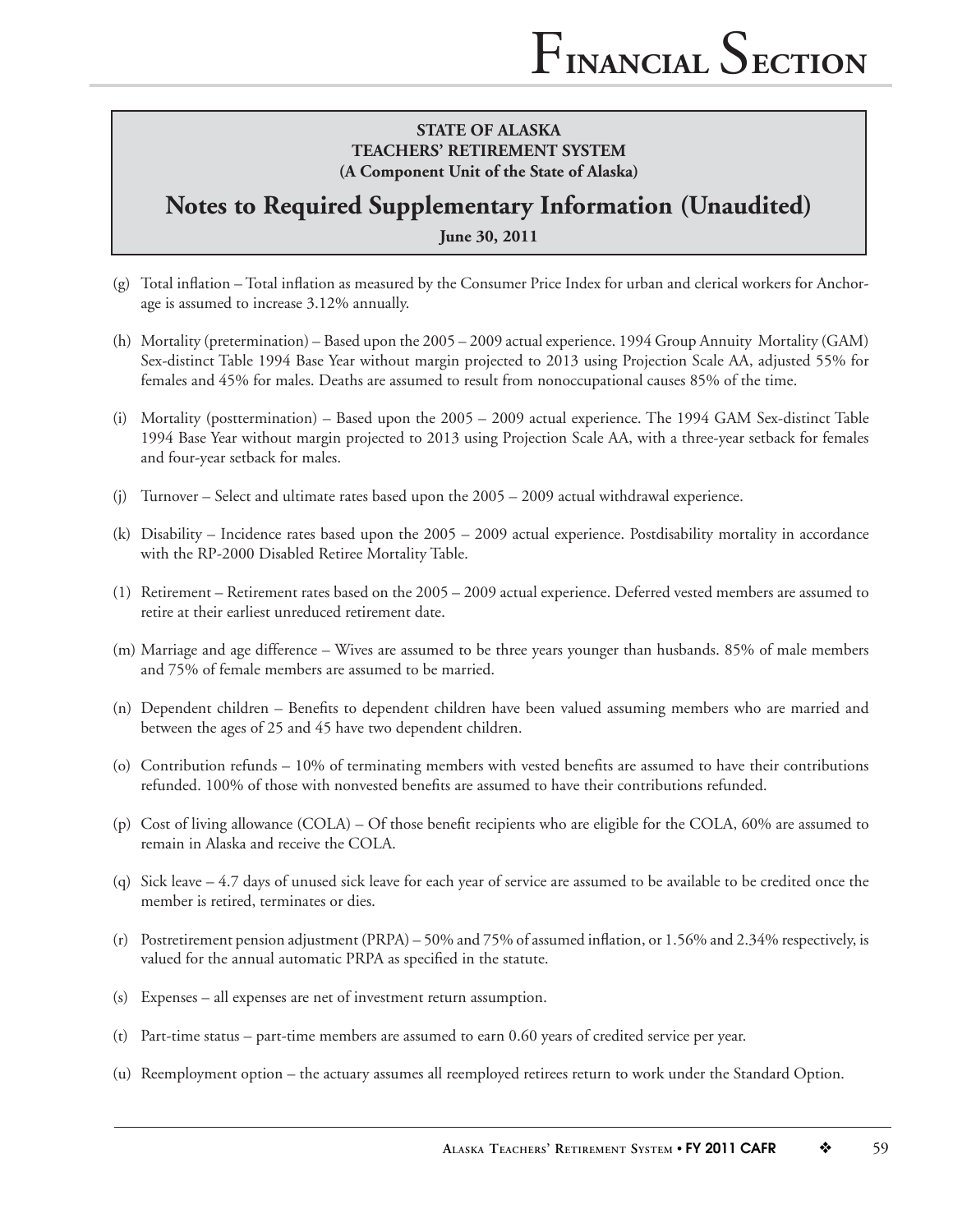## **Notes to Required Supplementary Information (Unaudited)**

**June 30, 2011**

- (v) Service Total credited service is provided by the State of Alaska (State). The actuary assumes that this service is the only service that should be used to calculate benefits. Additionally, the State provides claimed service (including Bureau of Indian Affairs Service). Claimed service is used for vesting and eligibility purposes.
- (w) Final average earnings final average earnings is provided on the data for active members. This amount is used as a minimum in the calculation of the average earnings in the future.
- $(x)$  Per capita claims cost Sample claims cost rates adjusted to age 65 for FY11 medical benefits and prescription are shown below:

| Medical | <b>Prescription drugs</b> |  |  |
|---------|---------------------------|--|--|
| 8,606   | 2,600                     |  |  |
| 1,563   | 2,600                     |  |  |
| 6,654   | 2,600                     |  |  |
| N/A     | 515                       |  |  |
|         |                           |  |  |

- (y) Third party administrator fees \$153.33 per person per year; assumed trend rate of 5% per year.
- $(z)$  Health cost trend The table below shows the rate used to project the cost from the shown fiscal year to the next fiscal year. For example, 6.9% is applied to the FY11 medical claims costs to get the FY12 medical claims cost.

| <b>Fiscal</b> year | Medical | Prescription drugs |  |  |
|--------------------|---------|--------------------|--|--|
| 2011               | 6.9%    | 8.3%               |  |  |
| 2012               | 6.4     | 7.1                |  |  |
| 2013               | 5.9     | 5.9                |  |  |
| 2014               | 5.9     | 5.9                |  |  |
| 2015               | 5.9     | 5.9                |  |  |
| 2016               | 5.9     | 5.9                |  |  |
| 2017               | 5.9     | 5.9                |  |  |
| 2025               | 5.8     | 5.8                |  |  |
| 2050               | 5.7     | 5.7                |  |  |
| 2100               | 5.1     | 5.1                |  |  |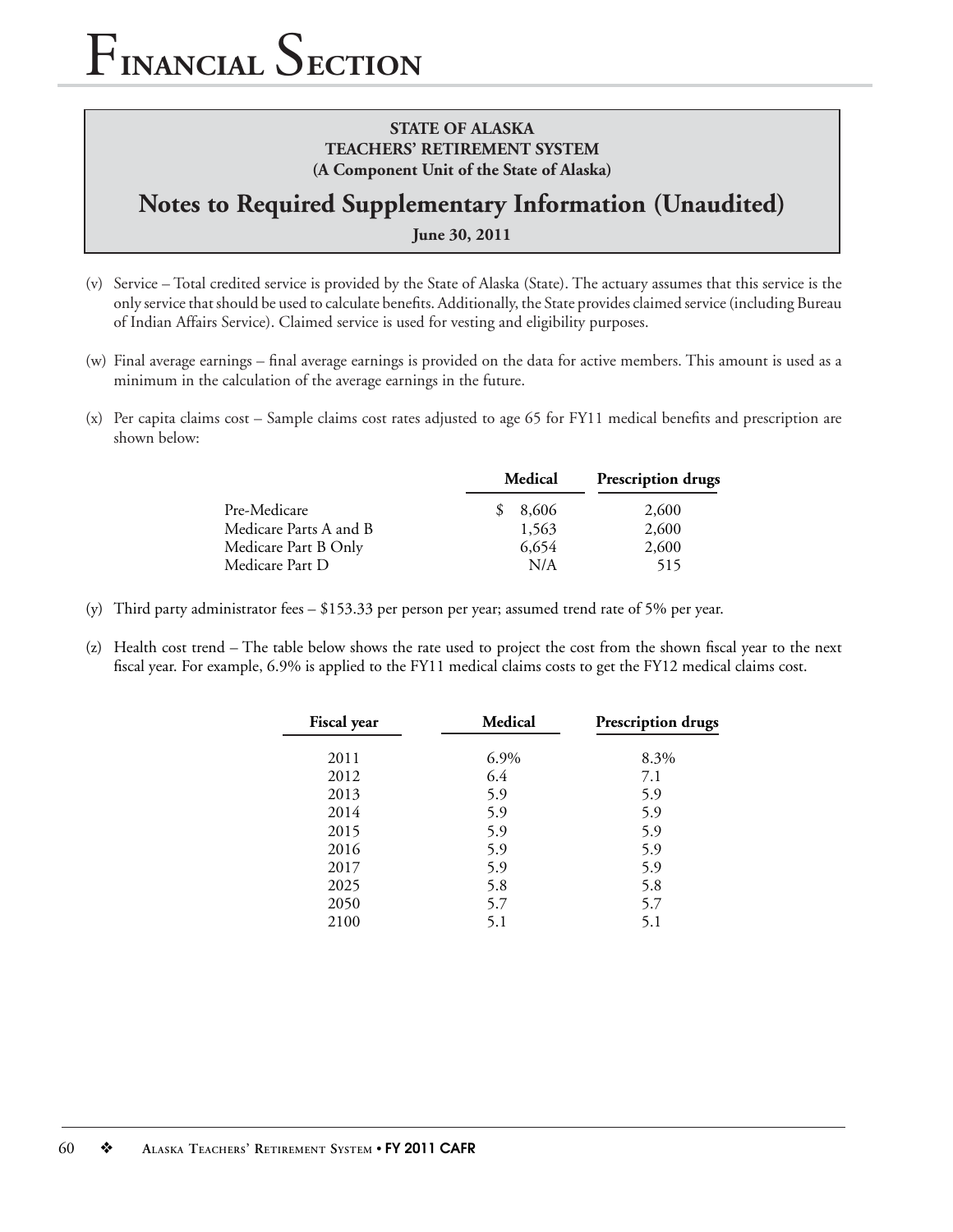## **Notes to Required Supplementary Information (Unaudited)**

**June 30, 2011**

For the June 30, 2009 valuation and later, the Society of Actuaries' Healthcare Cost Trend Model is used to project medical and prescription drug costs. This model effectively begins estimating trend amount beginning in 2012 and projects out to 2100. The model has been populated with assumptions that are specific to the State of Alaska.

(aa) Aging factors:

| Age       | Medical | Prescription drugs |
|-----------|---------|--------------------|
| $0 - 44$  | 2.0%    | 4.5%               |
| $45 - 54$ | 2.5     | 3.5                |
| $55 - 64$ | 3.5     | 3.0                |
| $65 - 74$ | 4.0     | 1.5                |
| $75 - 84$ | 1.5     | 0.5                |
| $85 - 94$ | 0.5     |                    |
| $95 +$    |         |                    |

(bb) Retired member contributions for medical benefits – Currently, contributions are required for TRS members who are under age 60 and have less than 25 years of service. Eligible Tier 1 members are exempt from contribution requirements. Annual FY11 contributions based on monthly rates shown below for calendar 2010 and 2011 are assumed based on the coverage category for current retirees. The composite rate shown is used for current active and inactive members in Tier 2 who are assumed to retire prior to age 60 with less than 25 years of service and who are not disabled:

|                        |                        | Calendar 2011           |                         |  |
|------------------------|------------------------|-------------------------|-------------------------|--|
| Coverage category      | Annual<br>contribution | Monthly<br>contribution | Monthly<br>contribution |  |
| Retiree only           | 9,492                  | 791                     | 719                     |  |
| Retiree and spouse     | 18,996                 | 1,583                   | 1,439                   |  |
| Retiree and child(ren) | 13,416                 | 1,118                   | 1,016                   |  |
| Retiree and family     | 22,920                 | 1,910                   | 1,736                   |  |
| Composite              | 14,112                 | 1,176                   | 1,068                   |  |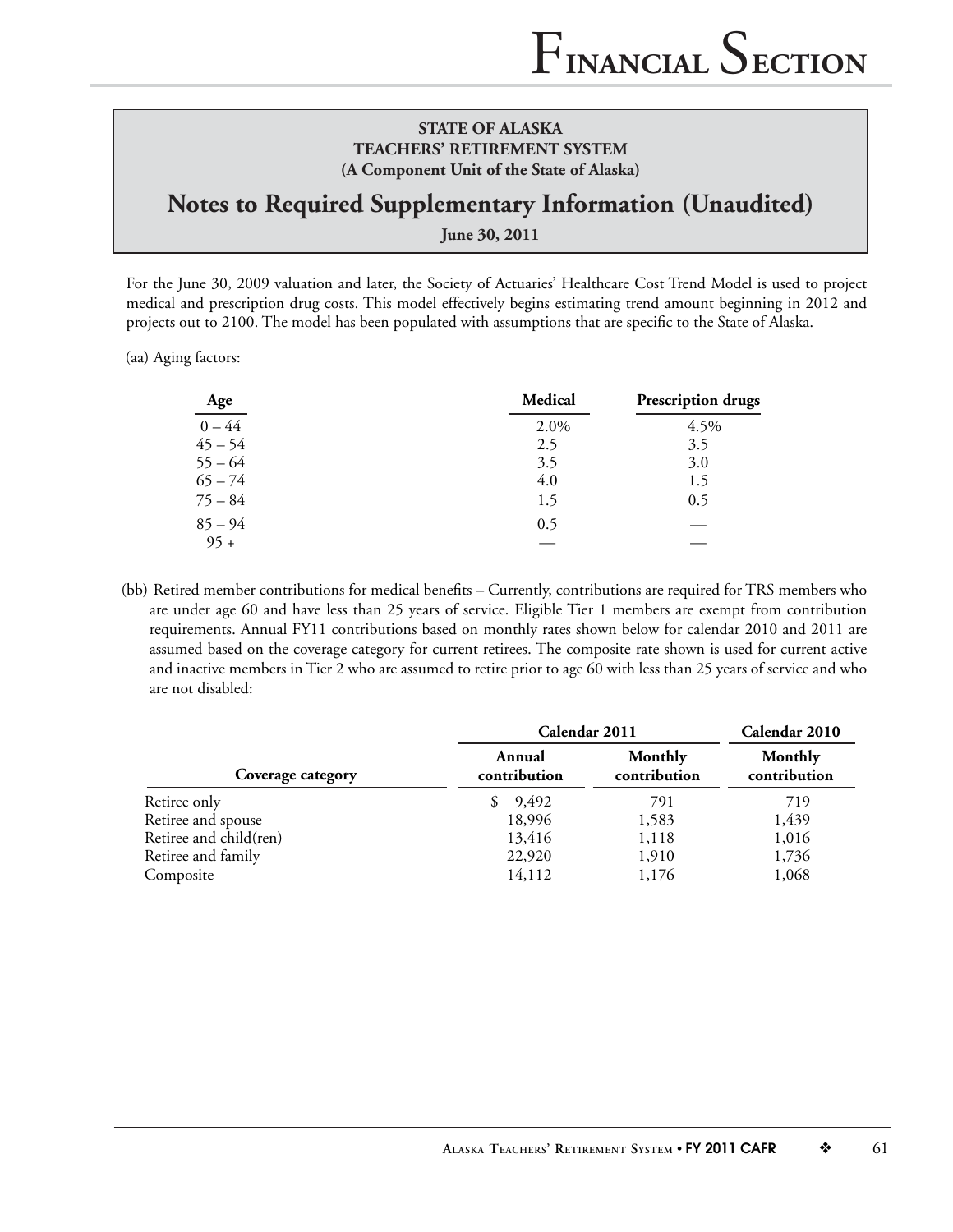## **Notes to Required Supplementary Information (Unaudited)**

**June 30, 2011**

(cc) Trend rate for retired member contributions – The table below shows the rate used to project the retired member medical contributions from the shown fiscal year to the next fiscal year. For example, 6.7% is applied to the FY11 retired member medical contributions to get the FY12 retired member medical contributions.

| Fiscal year:   |      |
|----------------|------|
| 2011           | 6.7% |
| 2012           | 6.3  |
| 2013           | 6.0  |
| 2014           | 5.7  |
| 2015           | 5.3  |
| 2016           | 5.0  |
| 2017           | 5.0  |
| 2018           | 5.0  |
| 2019 and later | 5.0  |
|                |      |

Graded trend rates for retired member medical contributions were reinitialized for the June 30, 2005 valuation. Note that actual FY10 retired member medical contributions are reflected in the valuation so trend on such contribution during FY10 is not applicable.

(dd) Healthcare participation – 100% of system paid members and their spouses are assumed to elect healthcare benefits as soon as they are eligible. 10% of nonsystem paid members and their spouses are assumed to elect healthcare benefits as soon as they are eligible.

The significant actuarial assumptions used in the defined contribution retirement plan occupational death and disability and retiree medical benefit plan valuation as of June 30, 2010 are as follows:

- (a) Actuarial cost method Entry age actuarial cost method of funding. Any funding surplus or unfunded accrued liability is amortized over 25 years as a level percentage of expected payroll. However, in keeping with GASB requirements, the net amortization period will not exceed 30 years.
- (b) Valuation of assets Recognizes 20% of the investment gain or loss in each of the current and preceding four years. This method will be phased in over five years. Market Value of Assets was \$0 as of June 30, 2006. All assets are valued at market value. Assets are accounted for on an accrued basis and are taken directly from financial statements audited by KPMG, LLP. Valuation assets are constrained to a range of 80% to 120% of market value of assets.
- (c) Valuation of retiree medical benefits Due to the lack of experience for the DCR Plan only, base claims costs are based on those described in the actuarial valuation as of June 30, 2010 for defined benefit pension and postemployment healthcare benefit plan (TRS DB Plan) with some adjustments. The claim costs were adjusted to reflect the differences between the DCR medical plan and the DB medical plan. These differences include different coverage levels and an indexing of the retiree out-of-pocket dollar amounts. To account for higher initial copays, deductibles,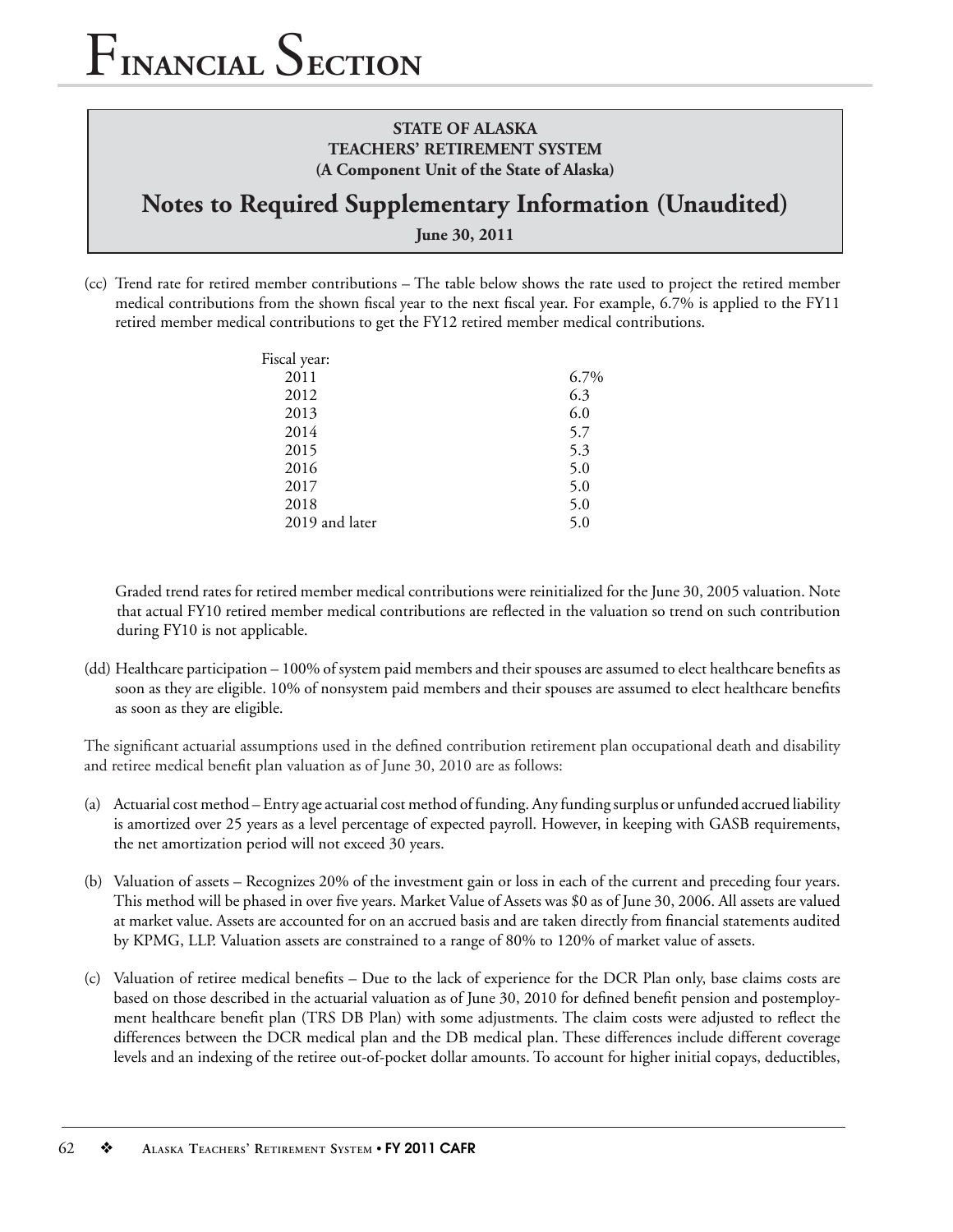## **Notes to Required Supplementary Information (Unaudited)**

**June 30, 2011**

and out-of-pocket limits, fiscal year 2010 claim costs were reduced to 5.9% for medical and 0.7% for prescription drugs. Retiree out-of-pocket amounts were indexed 4.8% each year to reflect the effect of the deductible leveraging on trend, putting the annual projected trend closer to the ultimate trend rate.

- (d) Investment return/discount rate 8.00% per year (geometric), compounded annually, net of expenses.
- (e) Salary scale Inflation  $3.12\%$  per year. Productivity 0.5% per year.
- (f) Payroll growth  $-3.62\%$  per year (inflation+productivity).
- $(g)$  Total inflation Total inflation as measured by the Consumer Price Index for urban and clerical workers for Anchorage is assumed to increase 3.12% annually.
- (h) Mortality (pretermination) Based upon the 2005 2009 actual experience. 1994 GAM Table, 1994 Base Year without margin projected to 2013 using Projection Scale AA, for females and 45% for males. 15% of deaths are assumed to result from occupational causes.
- (i) Mortality (posttermination) Based upon the 2005 2009 actual experience of the TRS DB Plan. three-year setback of the 1994 GAM Table 1994, Base Year without margin projected to 2013 using Projection Scale AA, for females and four-year setback for males.
- (j) Turnover Select rates were estimated and ultimate rates were set to the TRS DB Plan's rate loaded by 10%.
- (k) Disability Incidence rates based upon the 2005 2009 actual experience of the TRS DB Plan. Postdisability mortality in accordance with the RP-2000 Disabled Retiree Mortality Table. 15% of disabilities are assumed to result from occupational causes.
- (l) Retirement Retirement rates were estimated in accordance with the following table:

| Age   | Rate           |
|-------|----------------|
|       |                |
| < 55  | 2%             |
| 55-59 | $\mathfrak{Z}$ |
| 60    | 5              |
| 61    | 5              |
| 62    | 10             |
| 63    | 5              |
| 64    | 5              |
| 65    | 25             |
| 66    | 25             |
| 67    | 25             |
| 68    | 20             |
| 69    | 20             |
| 70    | 100            |
|       |                |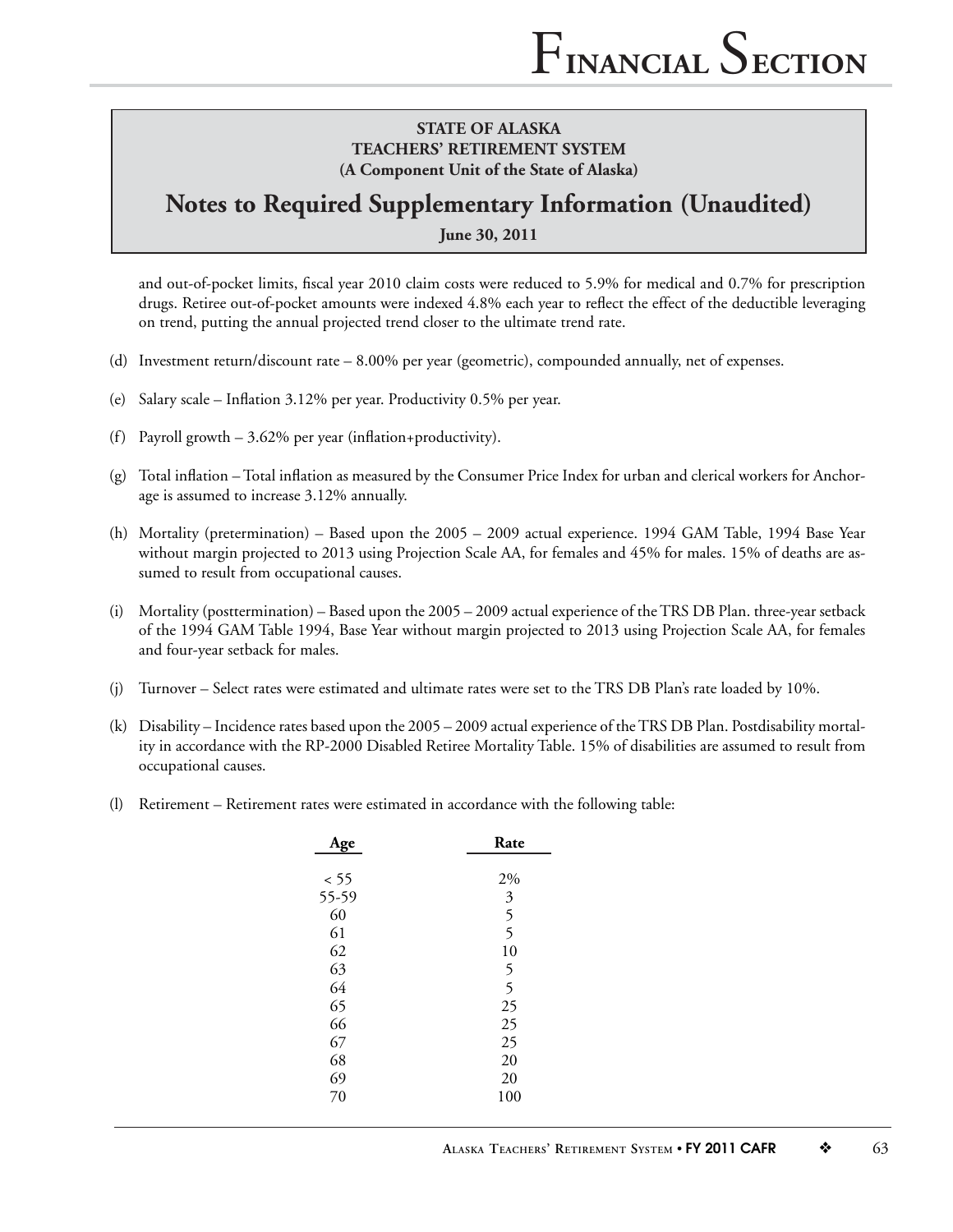## **Notes to Required Supplementary Information (Unaudited)**

**June 30, 2011**

- (m) Marriage and age difference Wives are assumed to be three years younger than husbands. 85% of male members and 75% of female members are assumed to be married.
- (n) Part-time status Part-time employees are assumed to earn 0.60 years of credited service per year.
- (o) Expenses All expenses are net of the investment return assumption.
- (p) Per capita claims cost Sample claims cost rates adjusted to age  $65$  for FY11 medical benefits are shown below:

| Medical | <b>Prescription drugs</b> |
|---------|---------------------------|
| \$8,606 | 2,600                     |
| 1,563   | 2,600                     |
| 6,654   | 2,600                     |
| N/A     | 515                       |
|         |                           |

- (q) Third-party administrator fees \$153.33 per person per year; assumed trend rate of 5% per year.
- (r) Base claims cost adjustments Due to higher initial copays, deductibles, out-of-pocket limits, and member cost sharing compared to the DB medical plan, the following adjustments were made: 0.941 for medical plan, 0.993 for the prescription drug plan, and 0.952 for the annual indexing for member cost sharing.
- (s) Health cost trend The table below shows the rate used to project the cost from the shown fiscal year to the next fiscal year. For example, 6.9% is applied to the FY11 medical claims cost to get the FY12 medical claims costs:

| <b>Fiscal</b> year | <b>Medical</b> | <b>Prescription drugs</b> |
|--------------------|----------------|---------------------------|
| 2011               | 6.9%           | 8.3%                      |
| 2012               | 6.4            | 7.1                       |
| 2013               | 5.9            | 5.9                       |
| 2014               | 5.9            | 5.9                       |
| 2015               | 5.9            | 5.9                       |
| 2016               | 5.9            | 5.9                       |
| 2017               | 5.9            | 5.9                       |
| 2025               | 5.8            | 5.8                       |
| 2050               | 5.7            | 5.7                       |
| 2100               | 5.1            | 5.1                       |

For the June 30, 2008 valuation and later, the Society of Actuaries' Healthcare Cost Trend Model is used to project medical and prescription drug cost. This model effectively begins estimating trend amount beginning in 2012, and projects out to 2100. This model has been populated with assumptions that are specific to the State of Alaska.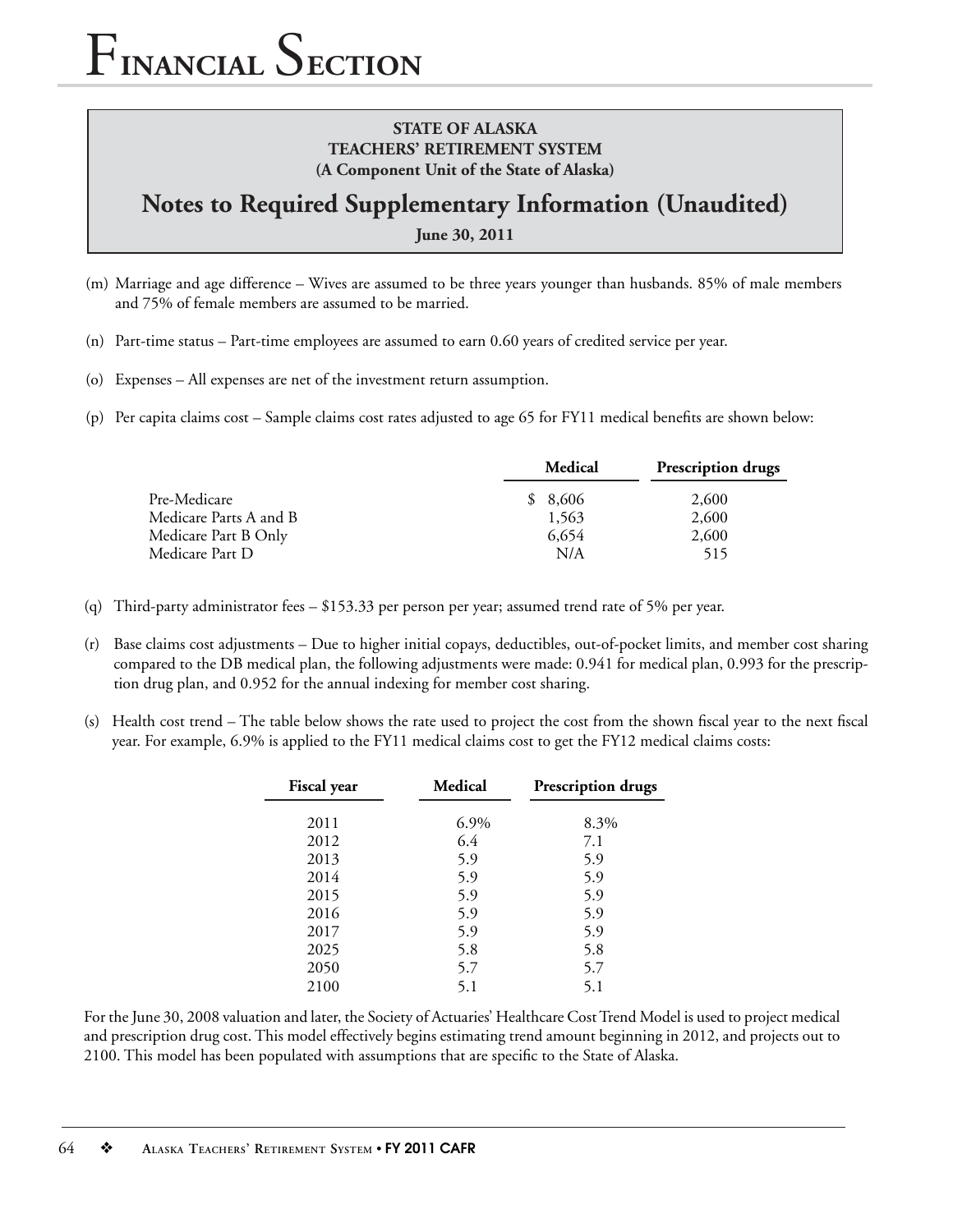## **Notes to Required Supplementary Information (Unaudited)**

**June 30, 2011**

(t) Aging factors:

| Age       | Medical | <b>Prescription drugs</b> |
|-----------|---------|---------------------------|
| $0 - 44$  | 2.0%    | $4.5\%$                   |
| $45 - 54$ | 2.5     | 3.5                       |
| $55 - 64$ | 3.5     | 3.0                       |
| $65 - 74$ | 4.0     | 1.5                       |
| $75 - 84$ | 1.5     | 0.5                       |
| $85 - 94$ | 0.5     |                           |
| $95 +$    |         |                           |

#### (u) Retiree medical participation:

| <b>Years of service</b> | Percent<br>participation |
|-------------------------|--------------------------|
| $10 - 14$               | 75.0%                    |
| $15 - 19$               | 80.0                     |
| $20 - 24$               | 85.0                     |
| $25 - 29$               | 95.0                     |
| $30+$                   | 100.0                    |

The assumptions and methods, when applied in combination, fairly represent past and anticipated future experience of the System. The foregoing actuarial assumptions are based on the presumption that the System will continue. Were the system to terminate, different actuarial assumptions and other factors might be applicable in determining the actuarial present value of accumulated benefits.

#### *Changes in Assumptions Since the Last Valuation*

Effective June 30, 2010, there was no change in methods from the prior valuation. The significant changes in actuarial assumptions used in the defined benefit pension and postemployment healthcare benefit plan valuation as of June 30, 2010 are as follows:

- (a) Salary scale assumption has changed from based on actual experience from 2001 to 2005 to rates adjusted on actual experience from 2005 to 2009.
- (b) Payroll growth assumption has changed from 4.00% per year and 3.62% per year.
- (c) Total Inflation assumption has changed from  $3.50\%$  to  $3.12\%$ .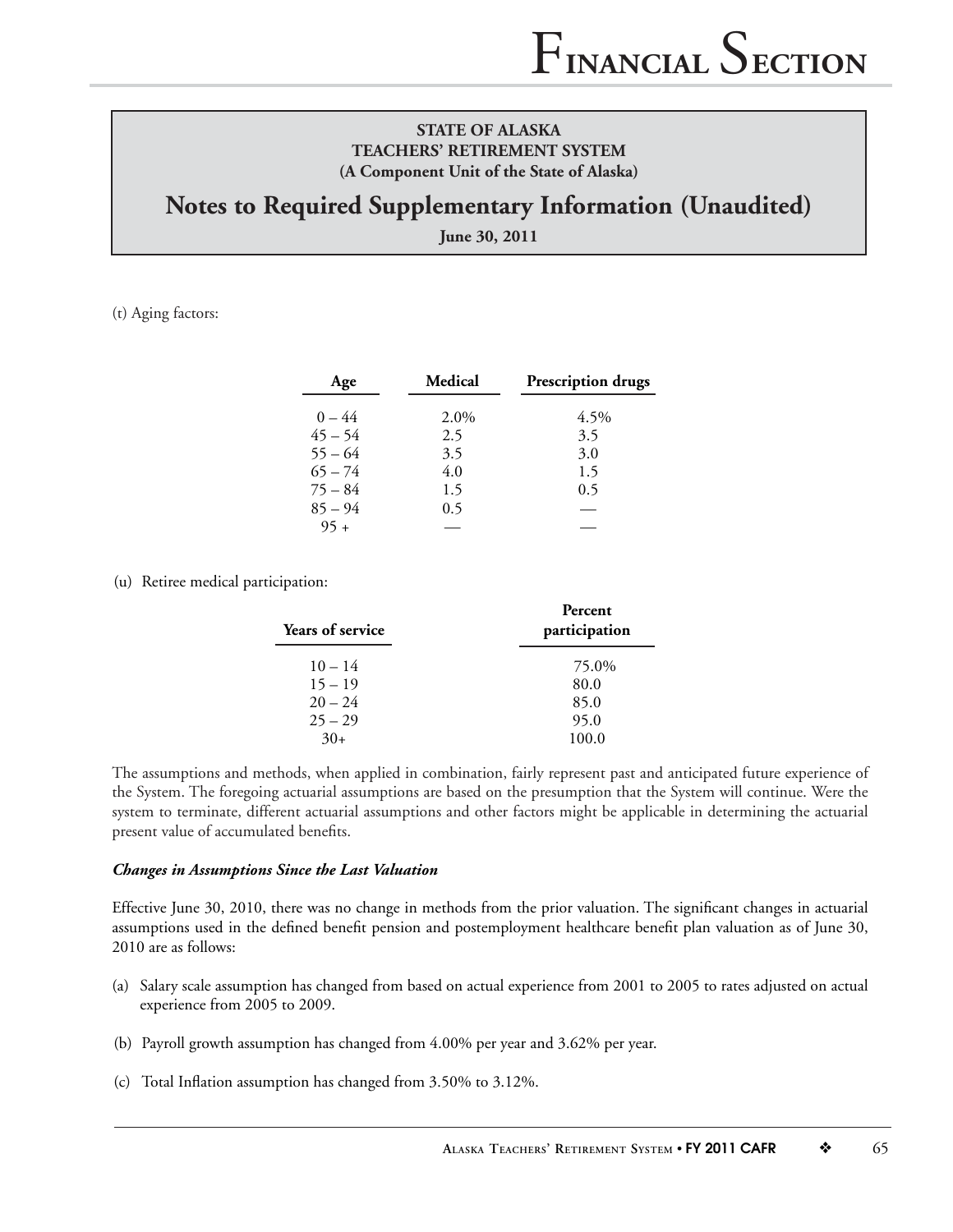## **STATE OF ALASKA TEACHERS' RETIREMENT SYSTEM (A Component Unit of the State of Alaska)**

## **Notes to Required Supplementary Information (Unaudited)**

**June 30, 2011**

- (d) Investment return/discount rate assumption has changed from 8.25% per year (geometric), compounded annually, net of expenses to 8.00% per year (geometric), compounded annually, net of expenses.
- (e) Pretermination mortality assumption has changed from the 1994 GAM Sex-distinct Table, 1994 Base Year adjusted 55% for males, and 60% for females to the 1994 GAM Sex-distinct Table, 1994 Base Year projected to 2013 using Projection Scale AA, adjusted 45% for males, and 55% for females.
- (f) Posttermination mortality assumption has changed from The 1994 GAM Sex-distinct Table, 1994 Base Year, setback one year for females and three-year setback for males to The 1994 GAM Sex-distinct Table, 1994 Base Year projected to 2013 using Projection Scale AA, setback three-years for females and four-year setback for males.
- (g) Disability mortality assumption has changed from 1979 PBGC Disability Mortality Table for those receiving Social Security disability benefits to RP-2000 Disabled Retiree Mortality Table.
- (h) Turnover assumption has changed from based on actual experience from 2001 to 2005 to rates adjusted based on actual experience from 2005 to 2009.
- (i) Disability assumption has changed from based on actual experience from 2001 to 2005 to male/female rates decreased based on actual experience from 2005 to 2009 and stop rate at earliest retirement age.
- (j) Retirement assumption has changed from based on actual experience from 2001 to 2005 to rates adjusted based on actual experience from 2005 to 2009.
- (k) Part-time service assumption has changed from 0.55 years of credited service per year to 0.60 years of credited service per year.
- (l) Occupational assumption has changed from 0% of deaths are assumed to be from occupational causes to 15% of deaths are assumed to be from occupational causes.
- (m) Deferred vested commencement age assumption has changed from earliest reduced age to earliest unreduced age.
- (n) Healthcare participation assumption has changed from 100% of members and their spouses are assumed to elect healthcare benefits as soon as they are eligible to 100% of system paid members and their spouses are assumed to elect healthcare benefits as soon as they are eligible and 10% of nonsystem paid members and their spouses are assumed to elect healthcare benefits as soon as they are eligible.

The significant actuarial assumptions changes used in the defined contribution retirement plan occupational death and disability and retiree medical benefit plan valuation as of June 30, 2010 are as follows:

(a) Investment return/discount rate assumption has changed from 8.25% per year (geometric), compounded annually, net of expenses to 8.00% per year (geometric), compounded annually, net of expenses.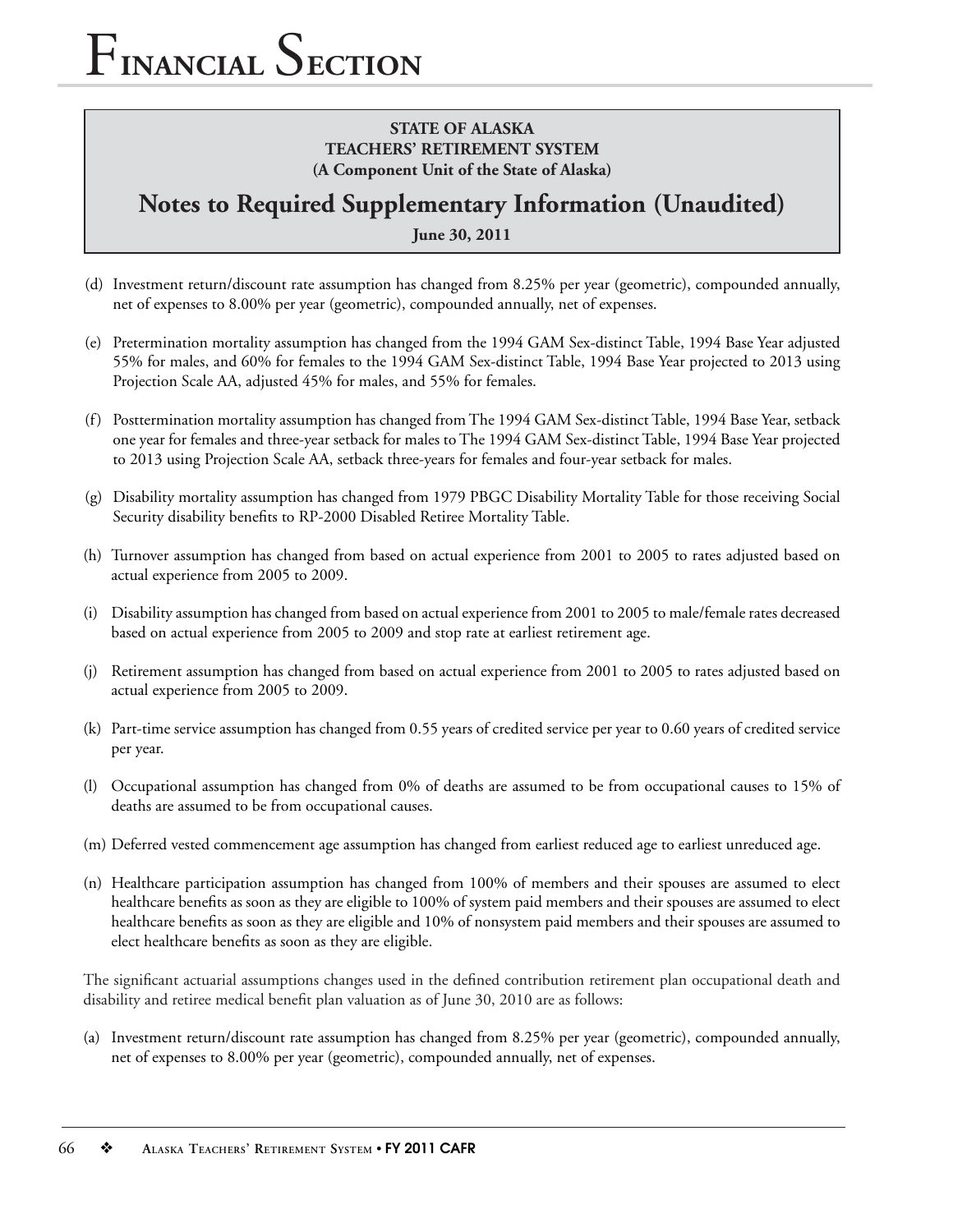## **Notes to Required Supplementary Information (Unaudited)**

**June 30, 2011**

- (b) Salary scale assumption has changed from based on actual TRS DB Plan experience from 2001 to 2005 to rates adjusted on actual experience from 2005 to 2009.
- (c) Payroll growth assumption has changed from 4.00% per year and 3.62% per year.
- (d) Inflation assumption has changed from  $3.50\%$  to  $3.12\%$ .
- (e) Pretermination mortality assumption has changed from 55% of the 1994 GAM Table, 1994 Base Year for males. 60% for females to 45% of the 1994 GAM Table, 1994 Base Year projected to 2013 using Projection Scale AA for males. 55% for females.
- (f) Posttermination mortality assumption has changed from one-year setback of the 1994 GAM Table, 1994 Base Year for females and three-year setback for males to three-year setback of the 1994 GAM Table, 1994 Base Year projected to 2013 using Projection Scale AA for females and four-year setback for males.
- (g) Disability mortality assumption has changed from 1979 PBGC Disability Mortality Table for those receiving Social Security disability benefits to RP-2000 Disabled Retiree Mortality Table.
- (h) Turnover assumption has changed from Unisex five-year select period, ultimate rates are sex-distinct and are equal to the DB Plan's rates loaded by 10% to most unisex select rates increased, ultimate rates are sex-distinct and are equal to the DB Plan's rates loaded by 10%.
- (i) Disability assumption has changed from based on actual TRS DB Plan experience from 2001 to 2005 to rates adjusted based on actual TRS DB Plan experience from 2005 to 2009.
- (j) Part-time service assumption has changed from 0.55 years of credited service per year to 0.60 years of credited service per year.
- (k) Healthcare participation assumption has changed from 100% of members and their spouses are assumed to elect healthcare benefits as soon as they are eligible to 75% for years of service 10-14, 80% for years of service 15-19, 85% for years of service 20-24, 95% for years of service 25-29, and 100% for years of service 30+.

### **(3) Contributions – State of Alaska**

Alaska Statute 14.25.085 states that the State of Alaska shall contribute to the System each July 1 or, if funds are not available on July 1, as soon after July 1 as funds become available, an amount for the ensuing fiscal year that, when combined with the total employer contributions of 12.56%, is sufficient to pay the DB Plan's past service liability at the consolidated actuarially required contribution (ARC) adopted by the Board for the fiscal year. The actuarially determined required contribution adopted by the Board for fiscal year 2011 was 38.56%.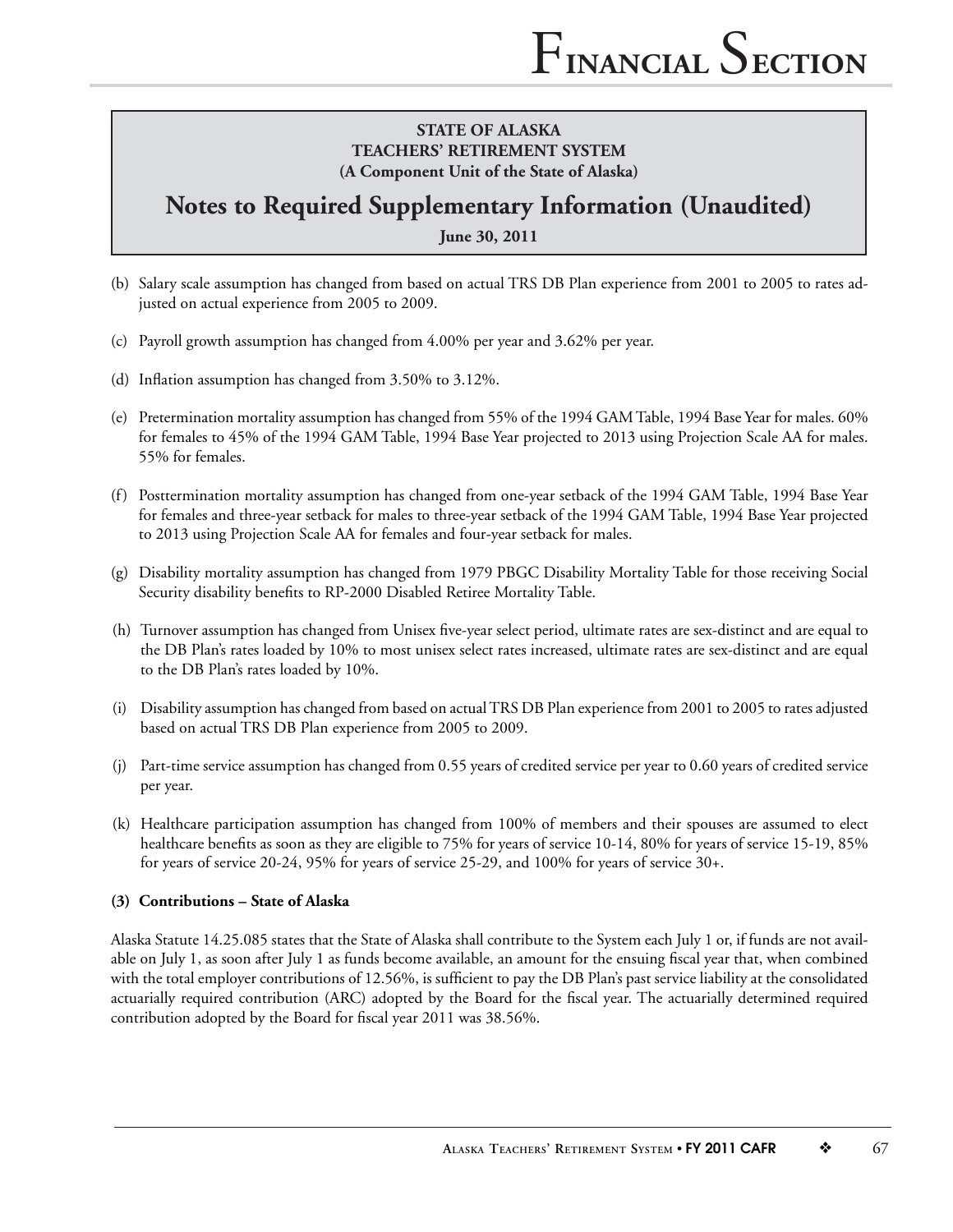## **Schedule of Administrative and Investment Deductions Defined Benefit Plan**

**Year ended June 30, 2011**

(with summarized financial information for June 30, 2010)

**(In thousands)**

|                             |                |                | <b>Totals</b> |        |
|-----------------------------|----------------|----------------|---------------|--------|
|                             | Administrative | Investment     | 2011          | 2010   |
| Personal services:          |                |                |               |        |
| Wages                       | \$<br>1,366    | 510            | 1,876         | 1,803  |
| Benefits                    | 791            | 226            | 1,017         | 942    |
| Total personal services     | 2,157          | 736            | 2,893         | 2,745  |
| Travel:                     |                |                |               |        |
| Transportation              | 21             | 52             | 73            | 66     |
| Per diem                    | 5              | 8              | 13            | 12     |
| Moving                      |                |                |               |        |
| Total travel                | 26             | 60             | 86            | 79     |
| Contractual services:       |                |                |               |        |
| Management and consulting   | 2,689          | 8,463          | 11,152        | 9,389  |
| Accounting and auditing     | 27             | 315            | 342           | 317    |
| Advertising and printing    | 41             | $\overline{2}$ | 43            | 50     |
| Data processing             | 436            | 188            | 624           | 539    |
| Communications              | 48             | 15             | 63            | 66     |
| Rental/leases               | 105            | 24             | 129           | 136    |
| Legal                       | 63             | 30             | 93            | 10,663 |
| Medical specialists         | 8              | 10             | 18            | 9      |
| Repairs and maintenance     | 5              | 6              | 11            | 26     |
| Other professional services | 111            | 25             | 136           | 131    |
| Transportation              | 42             |                | 43            | 24     |
| Total contractual services  | 3,575          | 9,079          | 12,654        | 21,350 |
| Other:                      |                |                |               |        |
| Equipment                   | 70             | 8              | 78            | 88     |
| Supplies                    | 58             | 15             | 73            | 37     |
| Total other                 | 128            | 23             | 151           | 125    |
| Total administrative and    |                |                |               |        |
| investment deductions       | 5,886<br>\$    | 9,898          | 15,784        | 24,299 |

See accompanying independent auditors' report.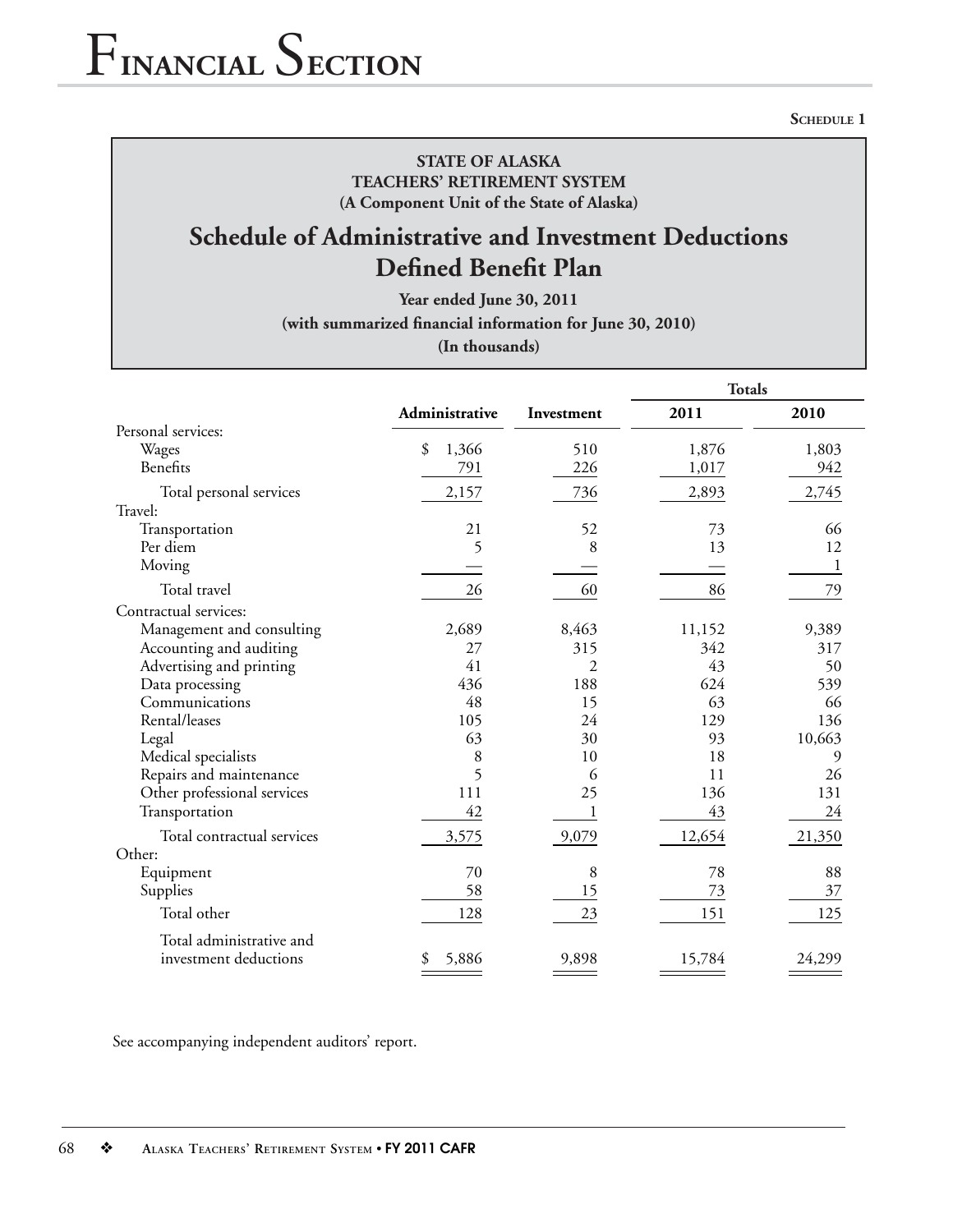#### **SCHEDULE 2**

## **STATE OF ALASKA TEACHERS' RETIREMENT SYSTEM (A Component Unit of the State of Alaska)**

## **Schedule of Administrative Deductions Defined Contribution Retirement Trust Plan**

**Year ended June 30, 2011** (with summarized financial information for June 30, 2010)

**(In thousands)**

|                                 | 2011     | 2010           |
|---------------------------------|----------|----------------|
| Personal services:              |          |                |
| Wages                           | \$<br>46 | 16             |
| Benefits                        | 21       | 14             |
| Total personal services         | 67       | 30             |
| Travel:                         |          |                |
| Transportation                  | 2        |                |
| Per Diem                        |          |                |
| Total travel                    | 3        |                |
| Contractual services:           |          |                |
| Management and consulting       | 581      | 80             |
| Accounting and auditing         | 17       |                |
| Data processing                 | 9        | $\mathfrak{Z}$ |
| Communications                  | 2        |                |
| Rentals/leases                  | 3        | 2              |
| Legal                           | 2        | 3              |
| Repairs and maintenance         |          |                |
| Other professional services     |          |                |
| Total contractual services      | 615      | 91             |
| Other:                          |          |                |
| Equipment                       | 2        |                |
| Supplies                        |          |                |
| Total other                     | 4        |                |
| Total administrative deductions | 689      | 123            |

See accompanying independent auditors' report.